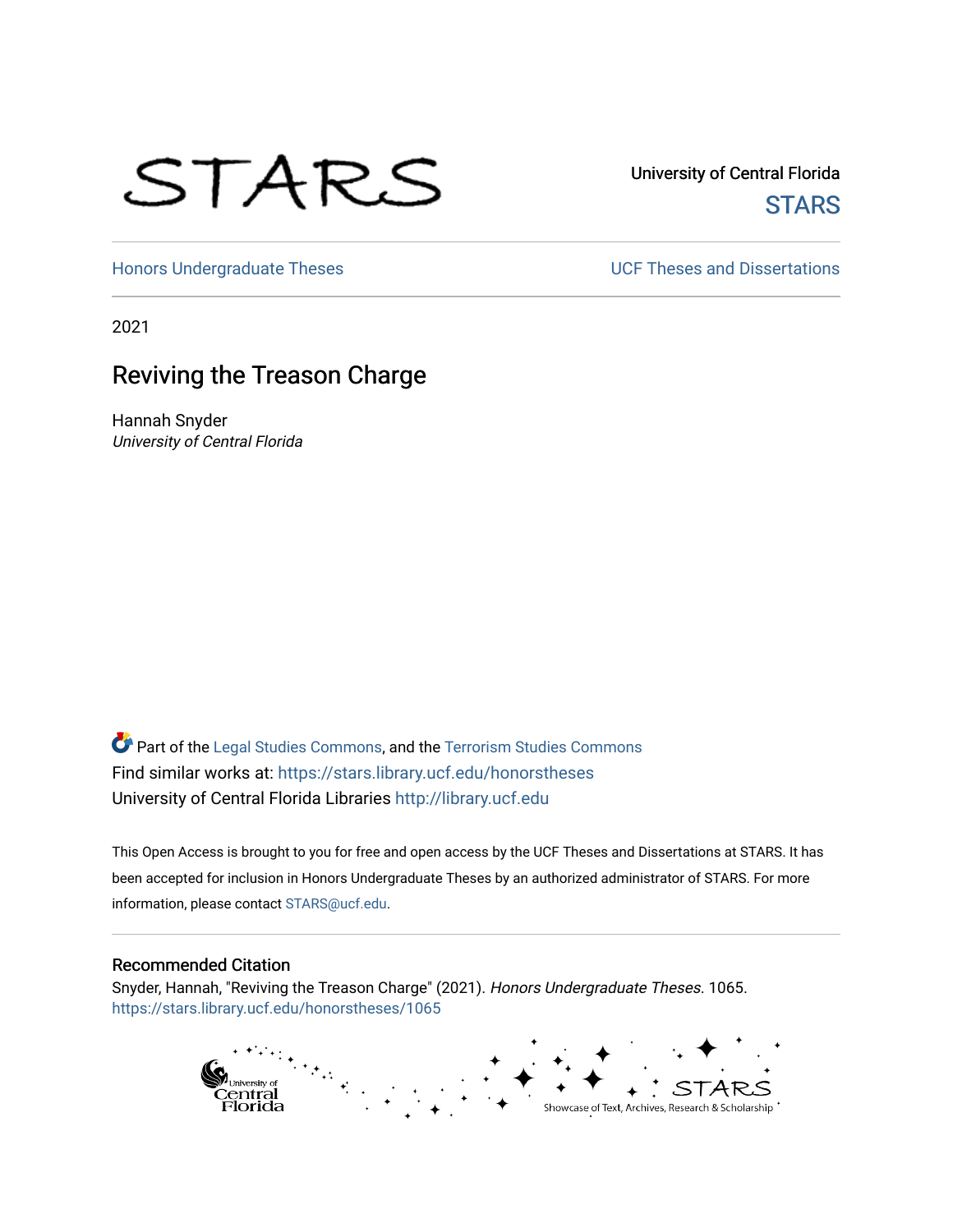# REVIVING THE TREASON CHARGE

by

# HANNAH SNYDER

A thesis submitted in partial fulfillment of the requirements for the Honors in the Major Program in Legal Studies in the College of Community Education and Innovation and in the Burnett Honors College at the University of Central Florida Orlando, Florida

Fall Term, 2021

Thesis Chair: Carlton Patrick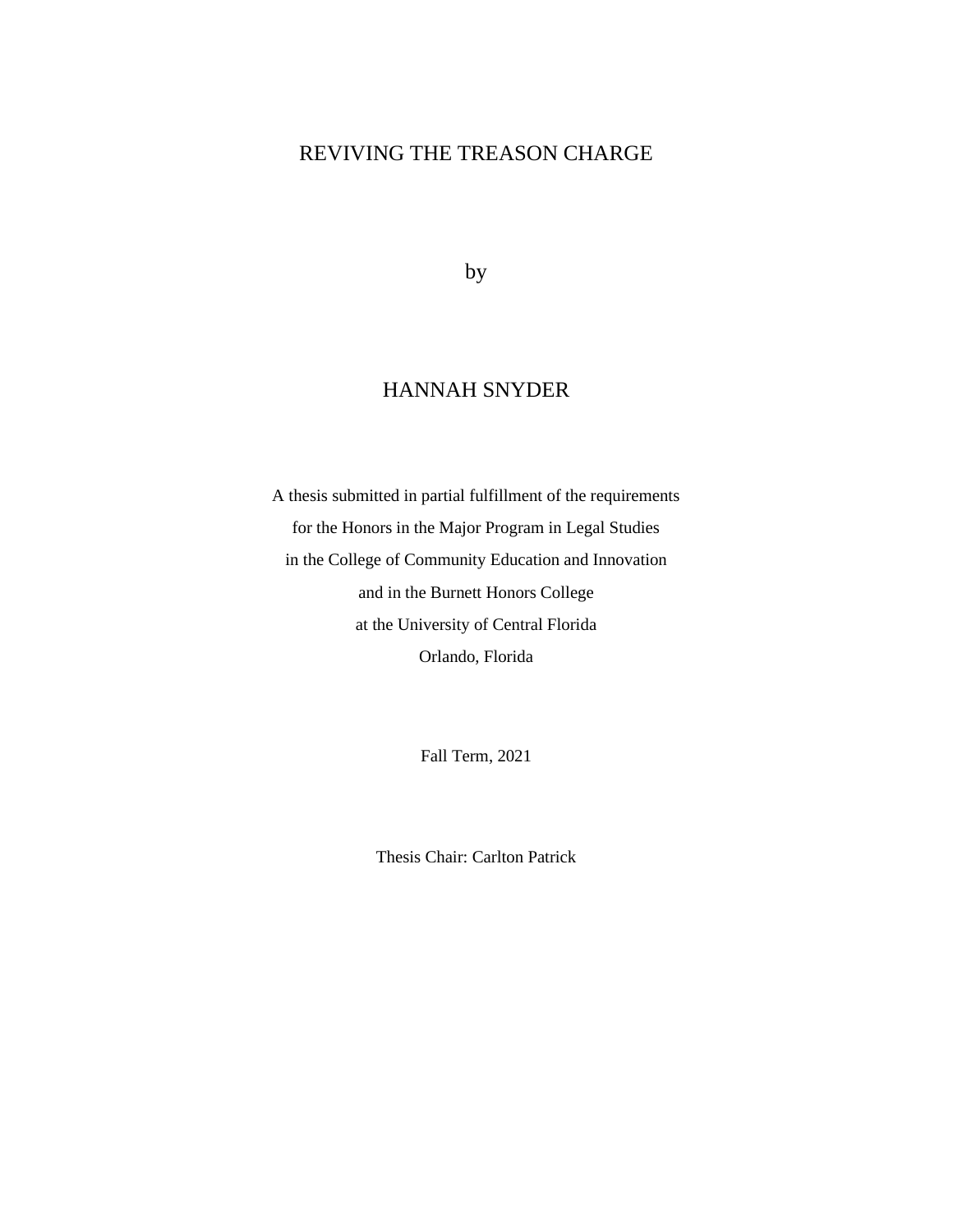## ABSTRACT

Can Americans who join terrorist organizations and fight against United States troops be charged with treason? Does the January 6th riot in Washington D.C. constitute "levying war"? Despite ongoing acts of levying war, and providing aid and comfort to enemies, the United States has not had a treason conviction since the 1950's. Courts and prosecutors actively avoid the charge, leading to a substantial lack of case law and legal guidance. Today, legal scholars disagree on how the Treason Clause should be applied. In this thesis, I discuss the disappearance of treason, and analyze opposing views on how the treason charge should be utilized in the twenty-first century. Specifically, I argue that treason holds significant constitutional importance, and should return as a viable charge in criminal law.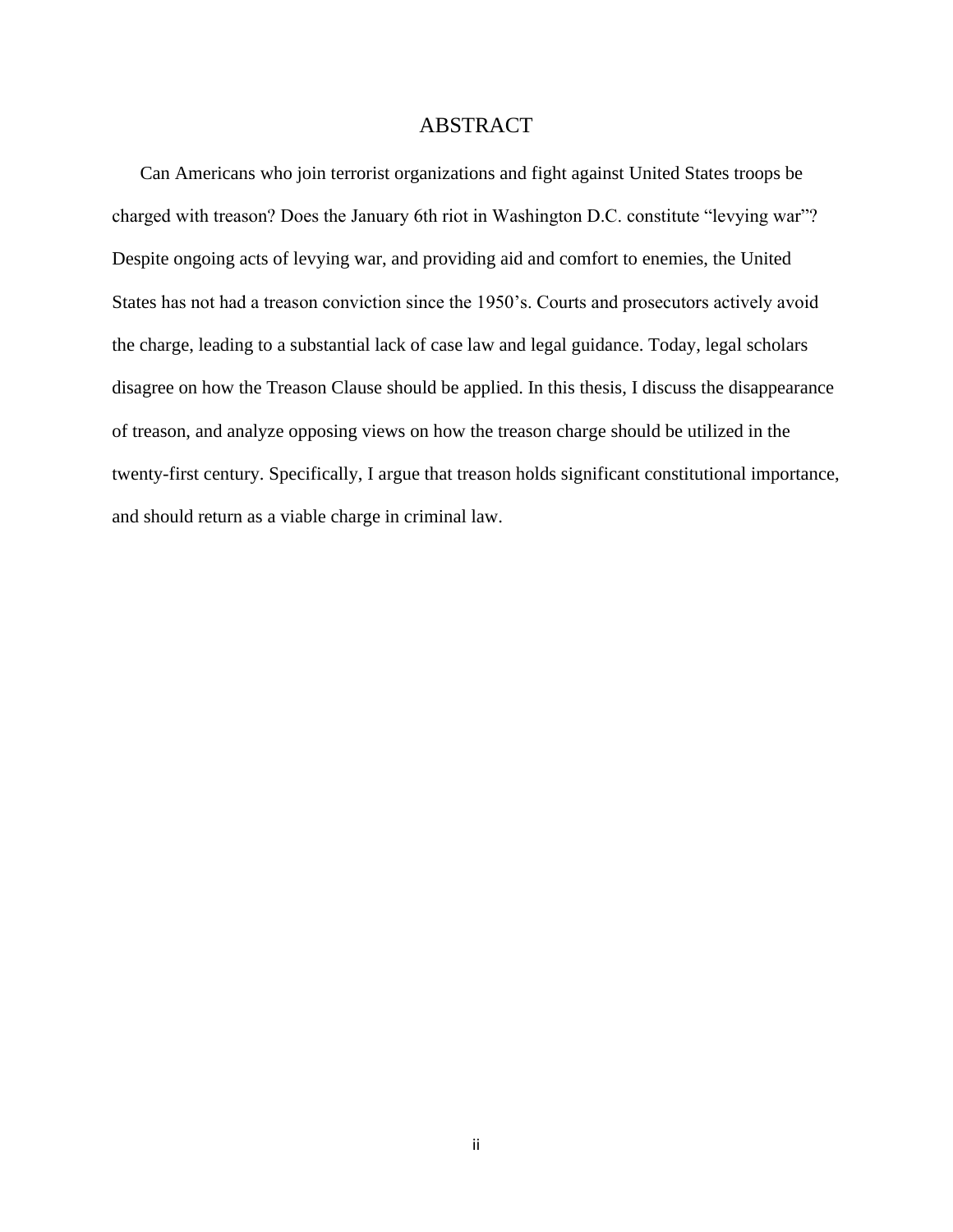# TABLE OF CONTENTS

| STEP BY STEP GUIDE TO COMMITTING TREASON IN THE UNITED STATES  3<br>L                                                                                                          |  |
|--------------------------------------------------------------------------------------------------------------------------------------------------------------------------------|--|
| a)                                                                                                                                                                             |  |
| b)                                                                                                                                                                             |  |
| II.                                                                                                                                                                            |  |
| The Inclusion of Treason in the Constitution and the Rational for It Being the Only Crime<br>a)                                                                                |  |
| b)                                                                                                                                                                             |  |
| $\mathbf{c})$                                                                                                                                                                  |  |
| i.                                                                                                                                                                             |  |
| ii.                                                                                                                                                                            |  |
|                                                                                                                                                                                |  |
| WHY TREASON SHOULD RETURN AS A VIABLE CHARGE  19<br>III.                                                                                                                       |  |
| a)                                                                                                                                                                             |  |
| b)                                                                                                                                                                             |  |
| $\mathbf{c})$                                                                                                                                                                  |  |
| $\mathbf{d}$                                                                                                                                                                   |  |
| REESTABLISH THE TREASON CLAUSE AS A MEANINGFUL AND WORKABLE<br>$\mathbf{IV}_{\cdot}$                                                                                           |  |
| a)                                                                                                                                                                             |  |
| Expanding the Definition of "Enemies" to Include Modern Organizations and Non-<br>b)<br>Traditional Enemies That Were Not Prevalent at the Inception of the Treason Clause  27 |  |
|                                                                                                                                                                                |  |
| a)                                                                                                                                                                             |  |
| b)                                                                                                                                                                             |  |
|                                                                                                                                                                                |  |
|                                                                                                                                                                                |  |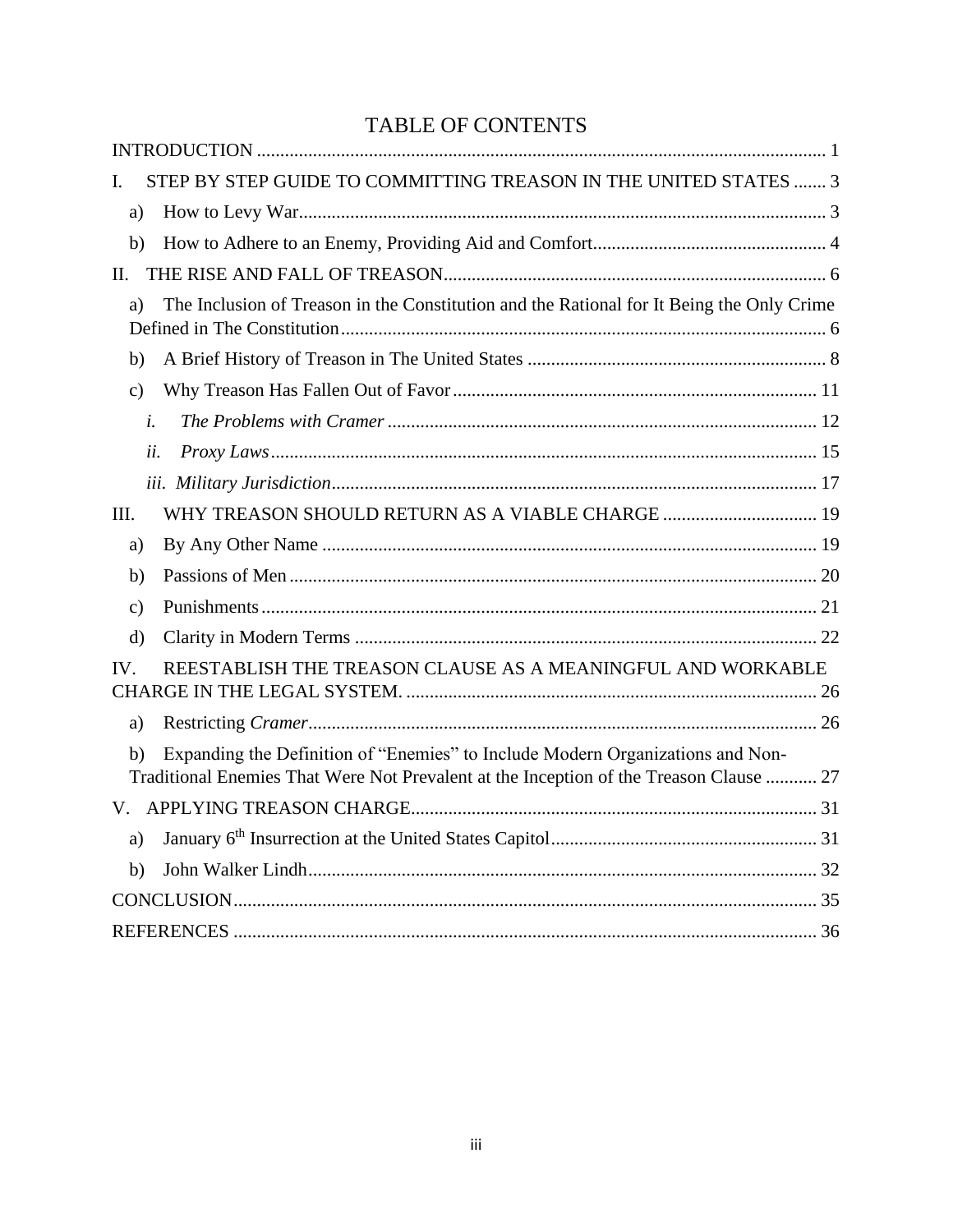#### INTRODUCTION

<span id="page-4-0"></span>"Treason against the United States, shall consist only in levying War against them, or in adhering to their Enemies, giving them Aid and Comfort. No Person shall be convicted of Treason unless on the testimony of two Witnesses to the same overt Act, or on Confession in open Court."<sup>1</sup>

John Walker Lindh joined the Taliban and took up arms against American troops.<sup>2</sup> Eric Snowden leaked classified federal information.<sup>3</sup> Rioters led an insurrection on the capitol.<sup>4</sup> All have been called "traitors" and "treasonous" by the public, but none have resulted in a treason charge, much less a conviction.<sup>5</sup> The Treason Clause is the only constitutional issue that has not been applied in the twenty-first century. Should treason return as a viable charge in American law? If so, how should it be applied?

Perhaps the highest and most imperative charge in criminal law is treason.<sup>6</sup> It holds the unique position of being the only crime defined in the constitution.<sup>7</sup> Yet despite its historical and constitutional importance, treason has fallen out of favor; the last true case was tried in 1952.<sup>8</sup> This is not due to a lack of treasonous acts since the 1950's. Rather, courts have been actively avoiding the charge. This has led to a lack of substantial case law and legal guidance. Scholars

 $1$  U.S. CONST. art. III,  $83$ .

<sup>2</sup> U.S. v. Lindh, 212 F. Supp. 2d 54 (E.D. Va. 2002).

<sup>3</sup> *United States Obtains Final Judgment and Permanent Injunction Against Edward Snowden*, Justice News, The United States Department of Justice: Office of Public Affairs, Oct. 1, 2020,

https://www.justice.gov/opa/pr/united-states-obtains-final-judgment-and-permanent-injunction-againstedward-snowden.

<sup>4</sup> *Capitol Violence*, FBI, Jan. 8, 2021, https://www.fbi.gov/wanted/capitol-violence.

<sup>&</sup>lt;sup>5</sup> E.g., Lois Beckett, Why Aren't We Calling the Capitol Attack Treason?, The Guardian, Apr. 5, 2021, https://www.theguardian.com/us-news/2021/apr/05/the-capitol-attack-treason.

<sup>6</sup> *See* Cramer v. United States, 325 U.S. 1, 22 (1945).

 $<sup>7</sup>$  U.S. CONST. art. III, §3.</sup>

<sup>8</sup> Kawakita v. U.S., 343 U.S. 717 (1952).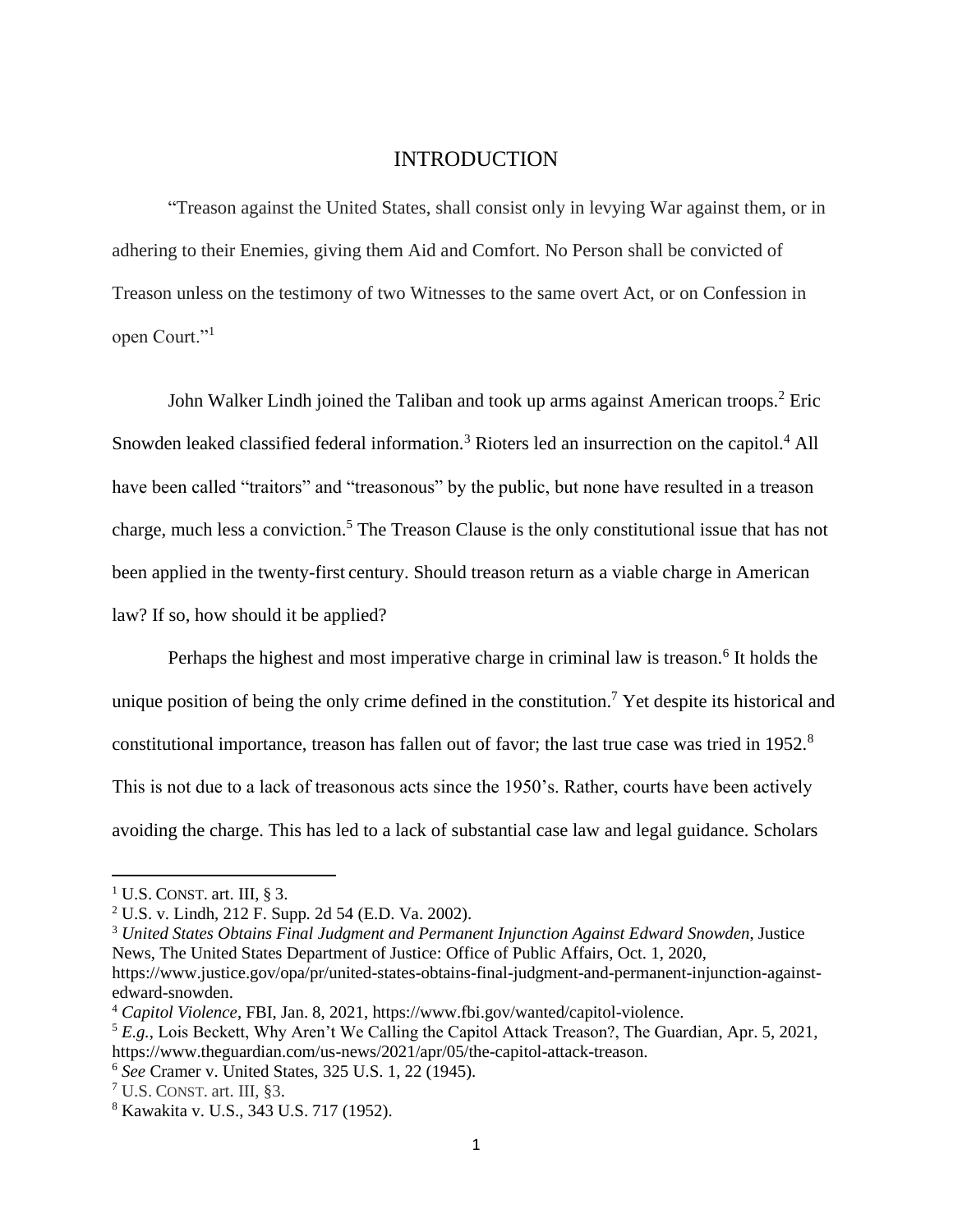have also largely ignored the Treason Clause. The few who dive into the subject often note the lack of attention paid to it by legal professionals. Today, courts and scholars either disregard the charge entirely, or disagree on how it should be applied in the twenty-first century.<sup>9</sup> In this paper I argue why treason should return as a viable charge in criminal law and analyze how it should be applied to modern issues.

Section I establishes a fundamental understanding of the Treason Clause and how to commit treason. Section II describes why the founders chose to define treason in the Constitution, rather than leave it to Congress. It also studies how treason has evolved over time and analyzes why treason prosecutions have disappeared. Section III discusses treason's importance and argues why it should return as a charge in criminal law. Section IV gives proscribed changes that will enable the treason charge to return as a viable and workable charge. Section V applies the proscriptions to relevant cases and delineates how they should have resulted.

<sup>9</sup> *E.g.*, Jennifer Malone, *American Taliban Avoids Charge of Treason, Claims to be Victim of Coercion*, 7 PUB. INT. LAW REP. 1, 17 (2002)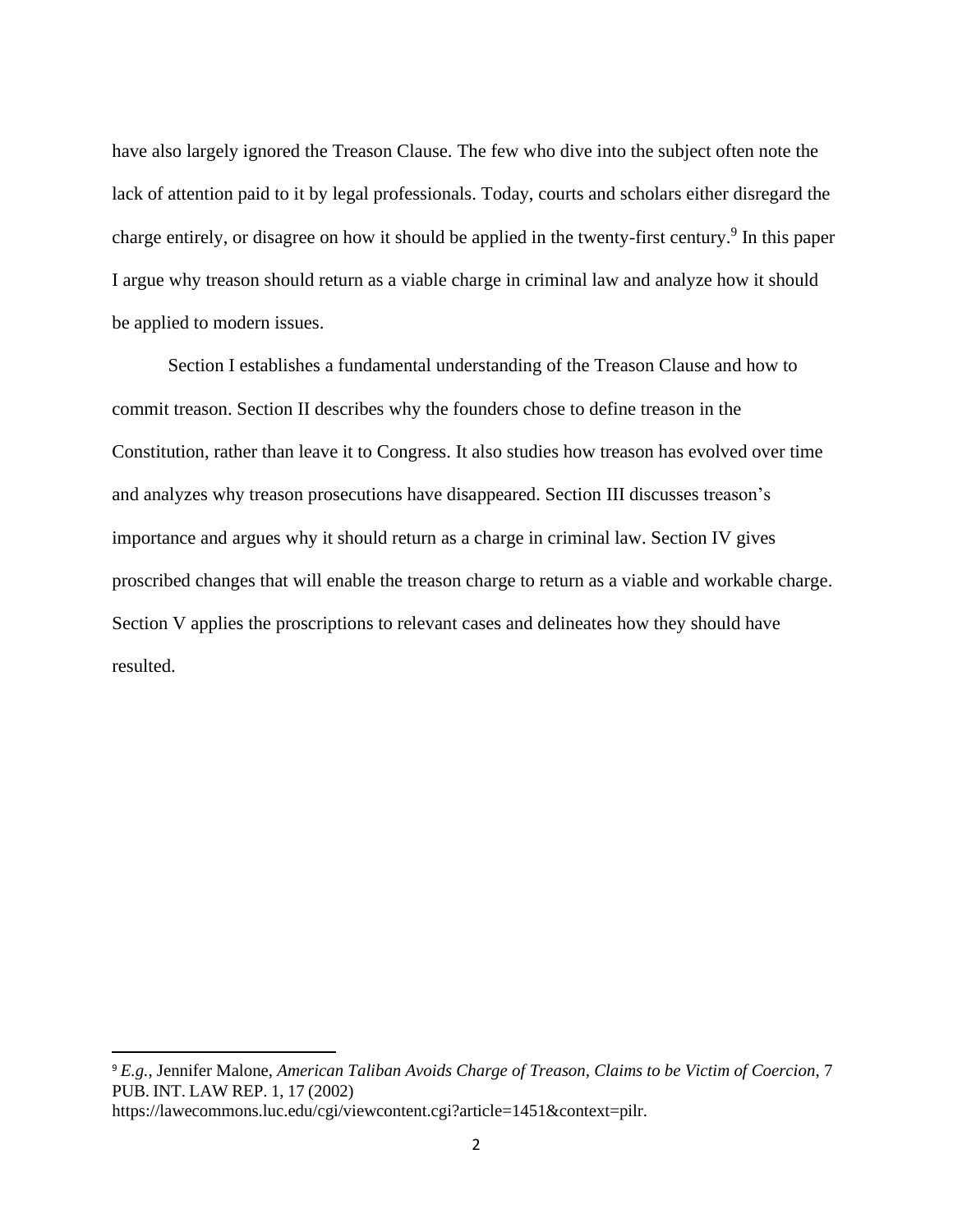# <span id="page-6-0"></span>I. STEP BY STEP GUIDE TO COMMITTING TREASON IN THE UNITED STATES

In the United States, there are two ways to commit treason: "levying war" and "adhering to an enemy, providing them aid and comfort."<sup>10</sup> Either way, three elements must be proven to sustain a treason conviction: allegiance, an "overt act", and treasonous intention.<sup>11</sup> The elements are characterized differently between the two forms of treason. However, both require the "overt act" be proven by the testimony of two witnesses or be confessed in open court.<sup>12</sup>

<span id="page-6-1"></span>a) How to Levy War

To "levy war" the participants must first owe allegiance to the United States and revolt against their own government.<sup>13</sup> If an individual aids a foreign enemy to overthrow the United States, then war has not been levied.<sup>14</sup> However, if a group of American citizens or nationals attempt to suppress the law by force or try to overthrow their own government, then war may be levied. $15$ 

Second, is intent.<sup>16</sup> In "levying war "cases, treasonous intentions are proven by a plan to overthrow the government or to suppress the law by force.<sup>17</sup> For example, planning to attack congress for an unwanted law proves treasonous intentions. <sup>18</sup> Attempting to overthrow congress

<sup>10</sup> U.S. CONST. art. III, § 3.

<sup>11</sup> *E.g.*, Kawakita v. U.S., 343 U.S. 717 (1952).

 $12$  U.S. CONST. art. III, § 3.

<sup>13</sup> United States v. Greathouse, 26 F. Cas. 18, 22 (C.C.N.D. Cal. 1863).

 $^{14}$  *Id.* 

 $^{15}$  *Id*.

<sup>16</sup> *E.g.*, Case of Fries, 9 F. Cas. 924, 930 (C.C.D. Pa. 1800).

 $17$  *Id.* 

<sup>18</sup> *Cf*. U.S v. Mitchell, 2 U.S. 348 (C.C.D. Pa. 1795) (finding that targeting an excise office of the United States to suppress the law is treason).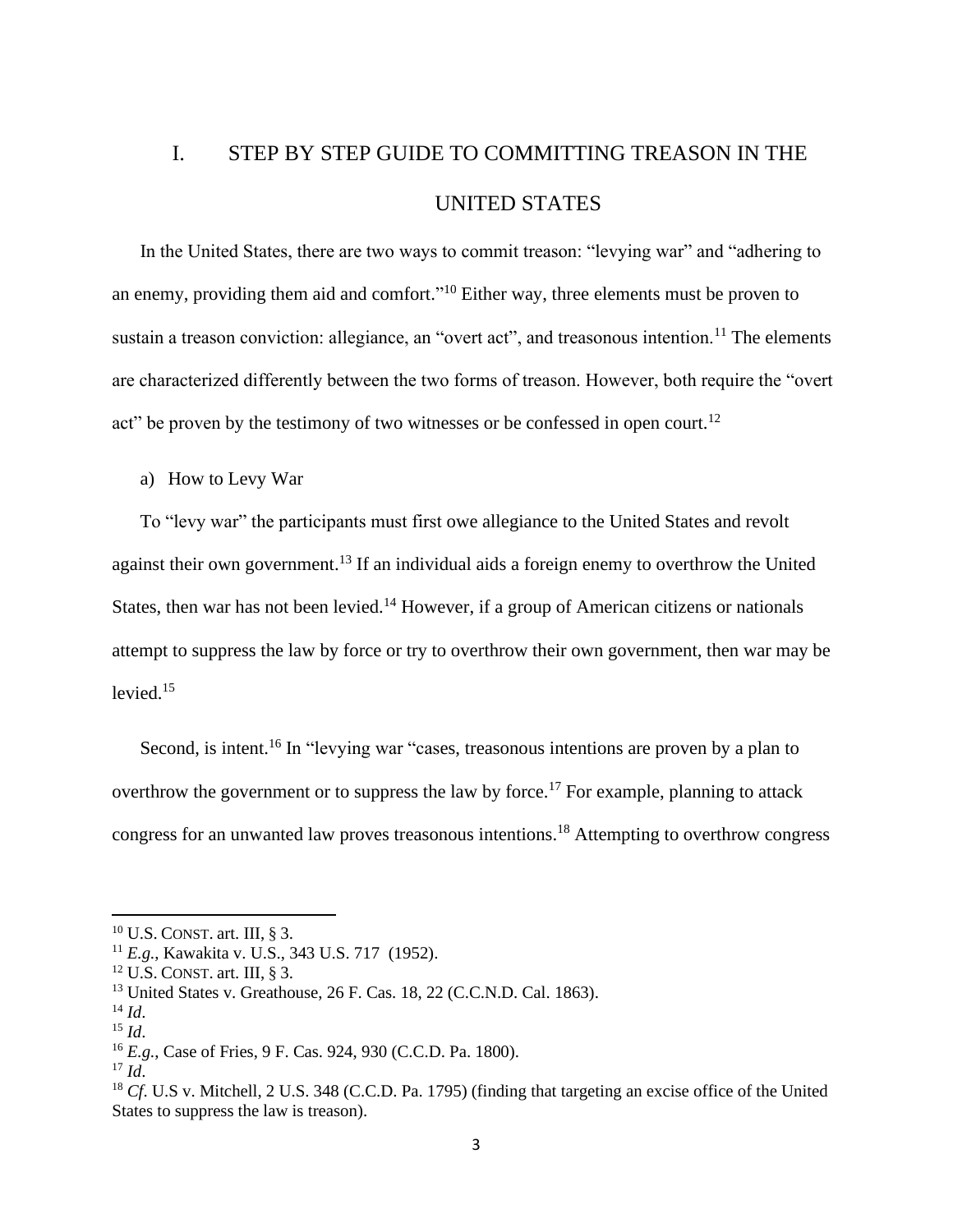by force is another example.<sup>19</sup> However, a protest without the intent to suppress or overthrow is not treason by "levying war."<sup>20</sup>

Third, a treasonable design must be put into action. This is the "overt act" that must be proven by two witnesses or confessed in open court.<sup>21</sup> Conspiracy to overthrow the government or to suppress the law by force does not amount to "levying war."<sup>22</sup> War is only levied when the conspired plan is put into action.<sup>23</sup> This can be characterized by the assemblage of men for a treasonable design.<sup>24</sup> However, if men are recruited to serve an individual, or to protest, then war has not been levied.<sup>25</sup>

<span id="page-7-0"></span>b) How to Adhere to an Enemy, Providing Aid and Comfort

To commit treason by "adhere to an enemy, providing aid and comfort", the individual must owe allegiance to the United States. Regardless of residency or dual citizenship, American citizens and nationals owe allegiance to the United States.<sup>26</sup> Because treason is a breach of allegiance, those owing no loyalty to the United States cannot commit treason.<sup>27</sup>

 $19$  *Id.* 

<sup>20</sup> *Fries*, 9 F. Cas. at 931.

<sup>&</sup>lt;sup>21</sup> U.S. CONST. art. III,  $\S$  3.

<sup>&</sup>lt;sup>22</sup>  $E.g.,$  Ex Parte Bollman and Ex Parte Swartwout, 8 U.S. 75, 126 (1807).

 $^{23}$  *Id.* 

<sup>24</sup> *Id*. at 127.

<sup>25</sup> *Id*.

<sup>26</sup> Kawakita v. U.S., 343 U.S. 717, 733-35(1952).

<sup>27</sup> *See id*.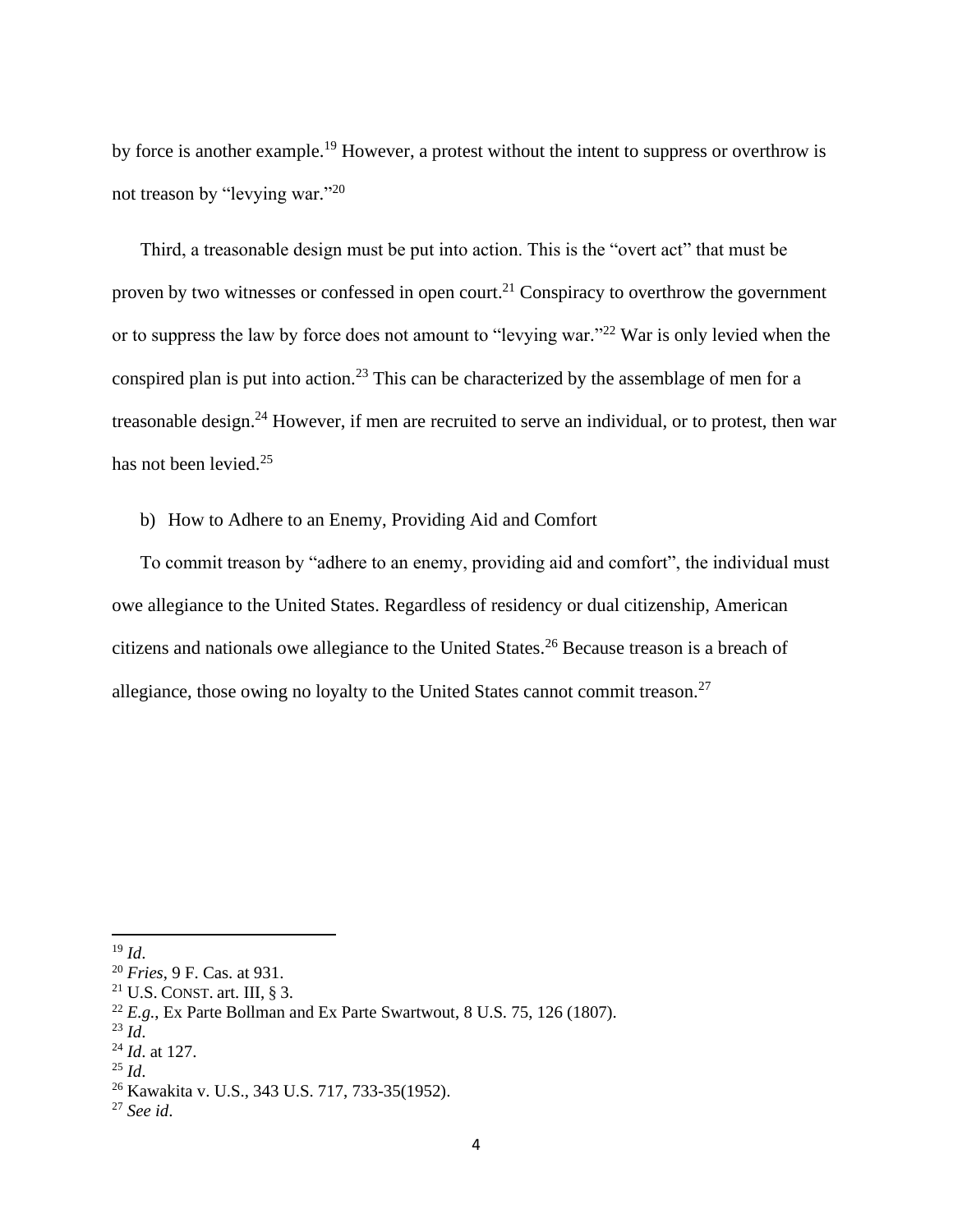Next is the "overt act." Unlike "levying war", this form of treason is not bridled by specific deeds.<sup>28</sup> Providing "aid and comfort" comes in many different forms. A few examples are speech, harboring, holding money, providing information, and working behind enemy lines.<sup>29</sup>

Last is intention, or "adhering" to the enemy. The intention requirement protects unknowing participants.<sup>30</sup> For example, providing housing to an enemy, without the knowledge they are an enemy, is not treason.<sup>31</sup> Proving intentions also distinguishes free speech from treason in the form of speech. For example, dissenting opinions are protected.<sup>32</sup> However, if speech is created with the intent to betray while aiding an enemy, then treason has been committed.<sup>33</sup>

<sup>32</sup> U.S. CONST. amend. I.

<sup>&</sup>lt;sup>28</sup> *Cf*. Cramer v. United States, 325 U.S. 1, 58 (1945) ("Acts innocent on their face, when judged in the light of their purpose and of related events, may turn out to be acts of aid and comfort committed with treasonable purpose.").

<sup>29</sup> *E.g.*, *id*.

<sup>30</sup> *See id*. at 30.

<sup>31</sup> *See id*. at 28.

<sup>33</sup> Chandler v. United States, 171 F.2d 921 (1st Cir. 1948).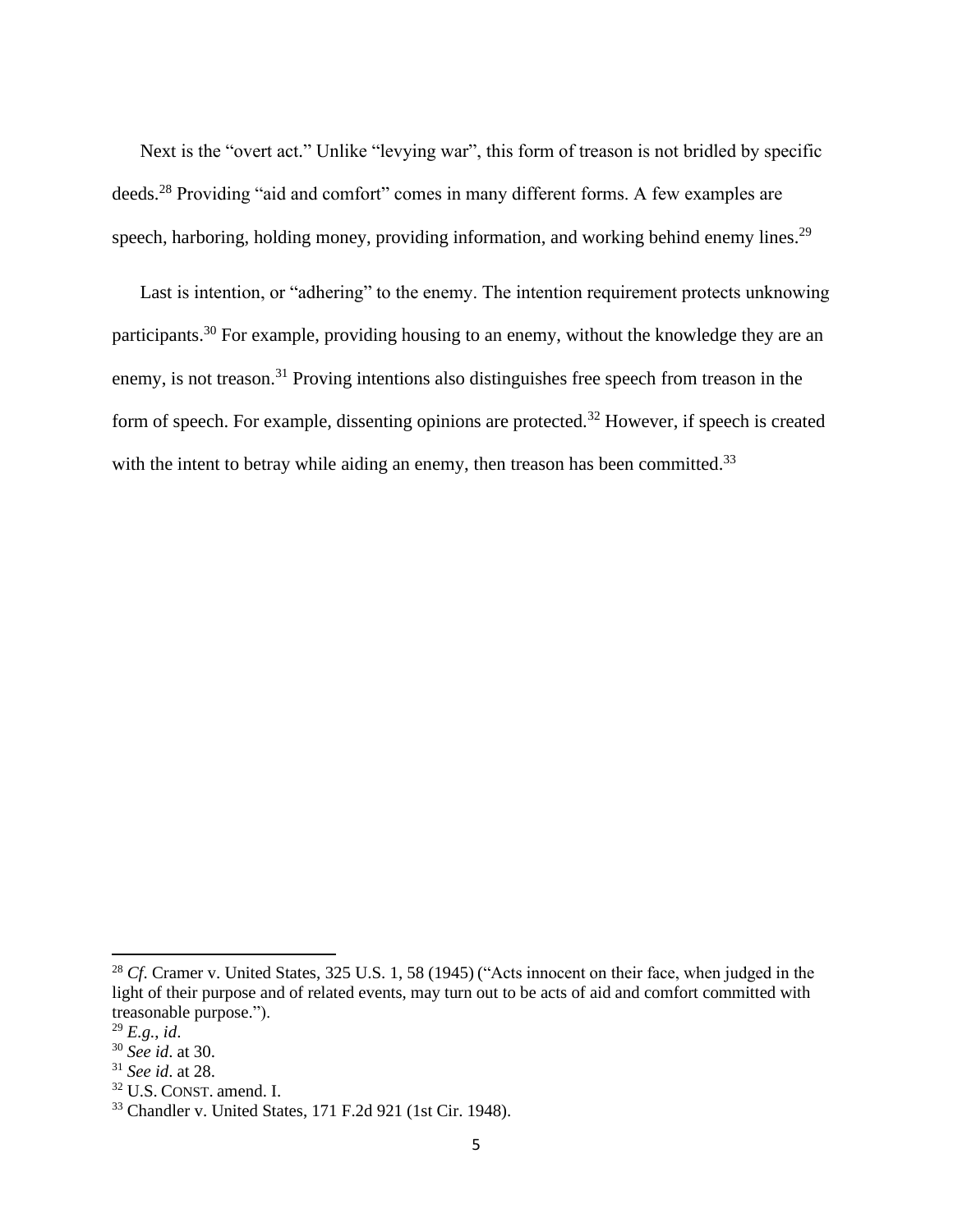# II. THE RISE AND FALL OF TREASON

<span id="page-9-1"></span><span id="page-9-0"></span>a) The Inclusion of Treason in the Constitution and the Rational for It Being the Only Crime Defined in The Constitution

Treason holds the unique position of being the only crime defined in the Constitution. This phenomenon can be attributed to England's abuse of the crime.<sup>34</sup> In English law during the American Revolution, many deeds were considered treason: (1) encompassing the death of the King, the Queen, or their heir; (2) violating the King's companion, wife, eldest unmarried daughter, or the eldest son's wife; (3) levying war; (4) adhering to the King's enemies, providing them aid and comfort; (5) and slaying the Chancellor, Treasurer, or Judges.<sup>35</sup> The wide variety of treasonous acts dangerously exposed people to prosecution. Specifically, accusations of "imaging the death of the King" were used to eliminate political rivals, or to suppress resistance to the Crown.<sup>36</sup> If treason were left to Congress, it could be changed easily to fit the wants of the party in power and be utilized as a political weapon. However, by placing it in the Constitution, the Founder's set treason on a higher level than other laws and made it extremely difficult to change. Because the Treason Clause is in the Constitution, amending it requires a two-thirds majority vote, or a constitutional convention to be called with a two-thirds majority vote.<sup>37</sup> It is

<sup>&</sup>lt;sup>34</sup> *Cf.*, Cramer v. United States, 325 U.S. 1, 22-23 (1945) ("The temper and attitude of the Convention toward treason prosecutions is unmistakable. It adopted every limitation that the practice of governments had evolved or that politico-legal philosophy to that time had advanced.").

<sup>35</sup> *See* Treason Act 1351, 25 Edw. 3 c. 2 § 5 (Eng.).

<sup>36</sup> JAMES WILLARD HURST, THE LAW OF TREASON IN THE UNITED STATES: COLLECTED ESSAYS 5 (1971).

<sup>37</sup> U.S. CONST. art. V.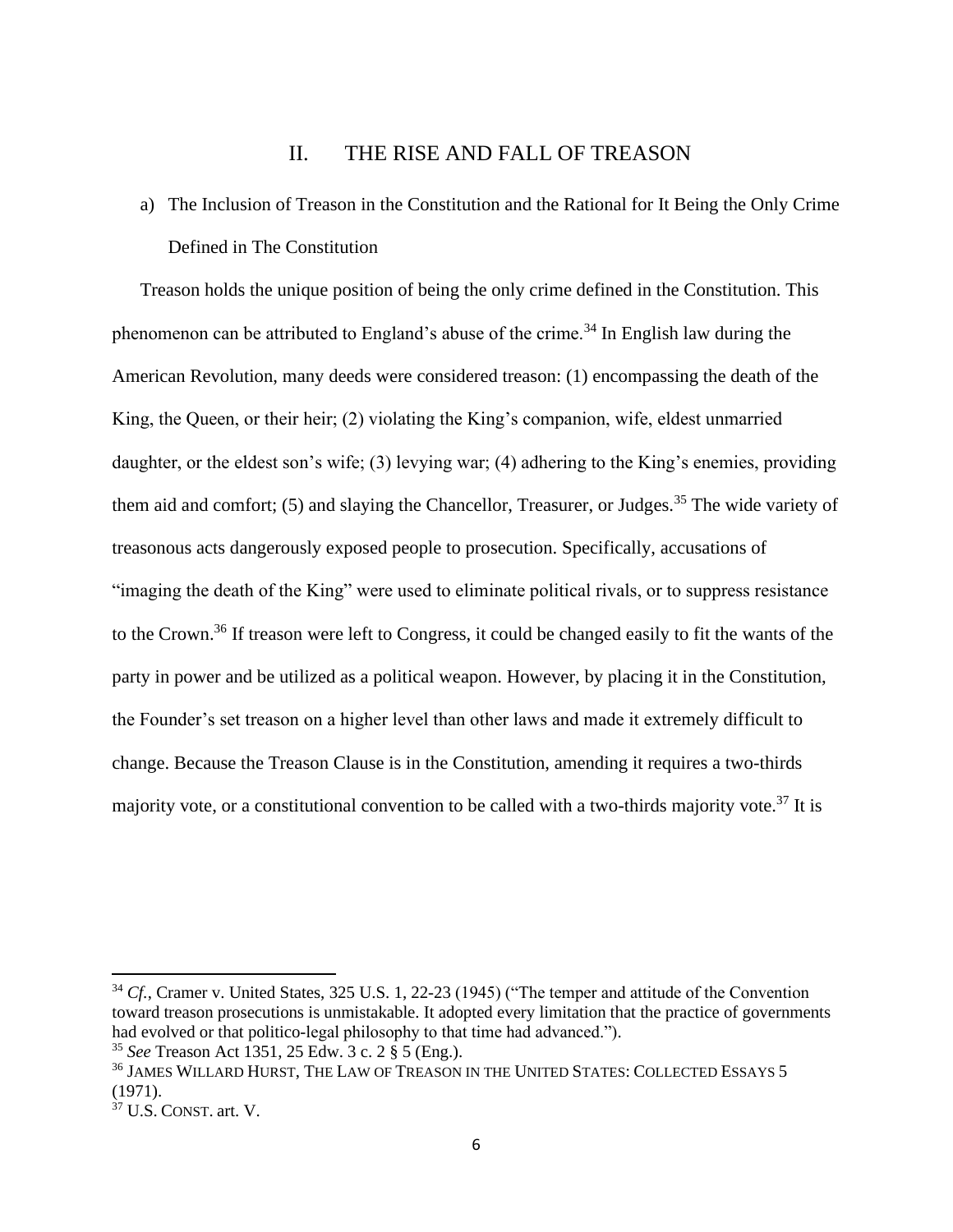unlikely the Treason Clause will ever be amended through Congress; out of the 11,000 amendments proposed since 1789, only twenty-seven have been ratified.<sup>38</sup>

Also due to the abuse suffered in England, the Founders adopted a narrow definition of the crime.<sup>39</sup> Language such as "levying war" and "adhering to enemies, giving them aid and comfort" were borrowed from English law.<sup>40</sup> However, the narrow definition was not enough. They also included a difficult evidentiary requirement, the "two witness" rule.<sup>41</sup> Requiring the testimony of two witnesses to the same overt act would protect against flagrant accusations and ensure treason would not be used as a political weapon. Concerns were voiced at the Constitutional Convention regarding the limiting nature of the Treason Clause.<sup>42</sup> Some believed the limited definition combine with the two-witness rule would make treason too difficult to prove.<sup>43</sup> However, the majority thought it best to err on the side of caution.<sup>44</sup> The final Treason Clause was decided as follows: "Treason against the United States, shall consist only in levying War against them, or in adhering to their Enemies, giving them Aid and Comfort. No Person shall be convicted of Treason unless on the testimony of two Witnesses to the same overt Act, or on Confession in open Court."<sup>45</sup>

https://www.senate.gov/reference/reference\_index\_subjects/Constitution\_vrd.htm#:~:text=It%20has%20b ecome%20the%20landmark,11%2C000%20amendments%20proposed%20since%201789.

<sup>38</sup> *Amending the Constitution*, U.S. Senate, 2019,

<sup>39</sup> Cramer, 325 U.S. at 22.

<sup>40</sup> *Compare* 25 Edw. 3, Stat. 5 (". . . if a Man do levy War against our Lord the King in his Realm, or be adherent to the King's Enemies in his Realm, giving to them Aid and Comfort in the Realm. . .") *with* U.S. CONST. art. III, § 3 ("Treason against the United States, shall consist only in levying War against them, or in adhering to their Enemies, giving them Aid and Comfort. ").

<sup>41</sup> MAX FERRAND, THE RECORDS OF THE FEDERAL CONVENTION OF 1787 346-48 (1911).

<sup>42</sup> *Id*. at 345-50.

<sup>43</sup> *Id*.

<sup>44</sup>*Id*.

 $45$  U.S. CONST. art. III, § 3.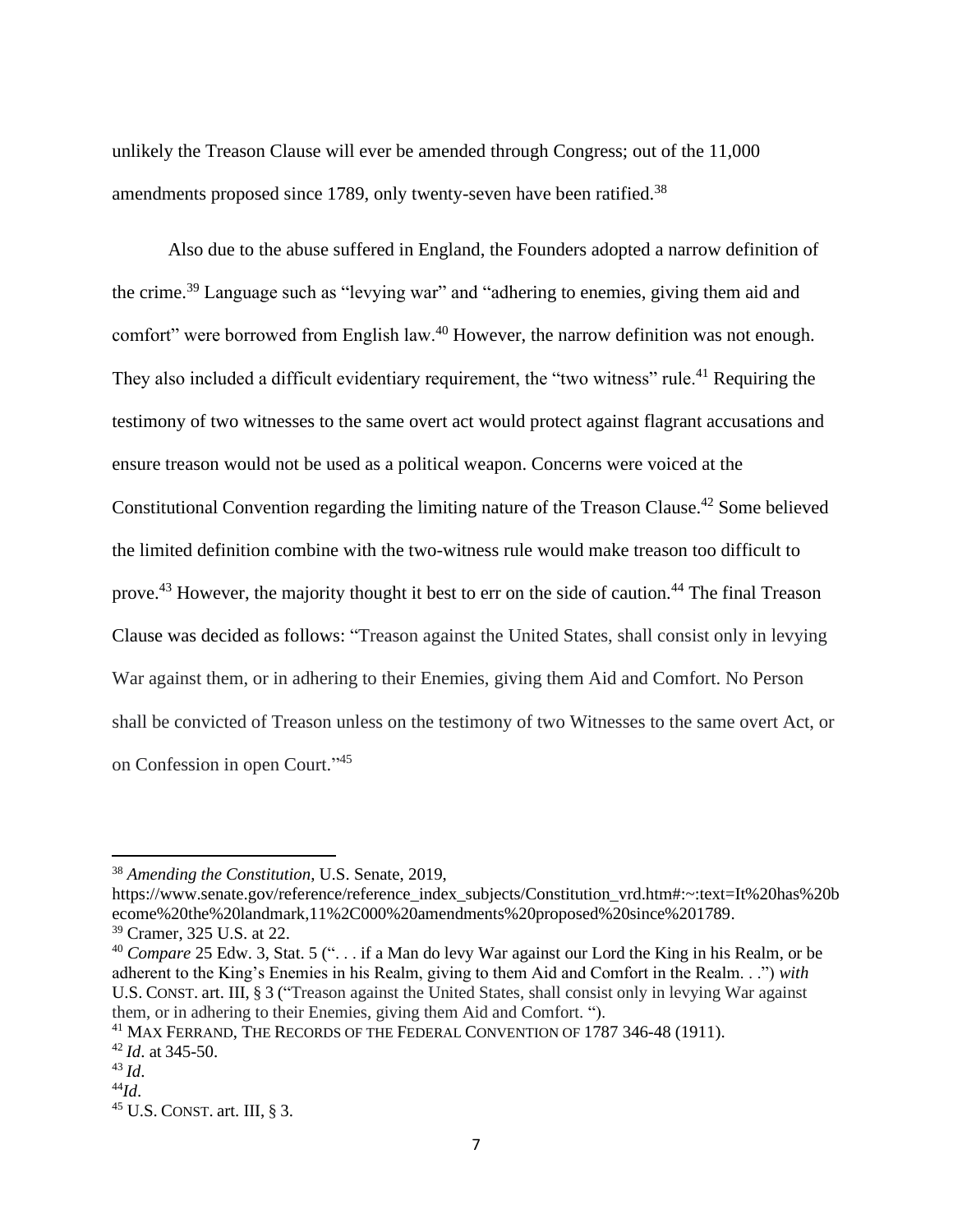#### <span id="page-11-0"></span>b) A Brief History of Treason in The United States

The first wave of treasonous offenses addresses the issue of levying war. In 1795, John Mitchell was found guilty of treason for his participation in the Whiskey Rebellion.<sup>46</sup> Mitchell, along with other armed insurgents, revolted against the region's tax collector and burned his house down.<sup>47</sup> Because the intent of the revolt was to prevent the execution of an act of Congress through force, and the insurgents showed a substantial show of force, acting in a military manner, it was considered treason.<sup>48</sup> Mitchell, along with other rioters, were found guilty and sentenced to hang. A similar situation arose from Fries Rebellion in 1799-1800. Angered over taxation, John Fries lead a large group of affected people to prevent the implementation of the tax.<sup>49</sup> Fries was subsequently charged with treason. At trial, the court emphasized the difference between lesser crimes and treason is the intention behind the actions.<sup>50</sup> Fries was found guilty and sentenced to death.<sup>51</sup>

Two men were charged with treason for participating in Aaron Burrs military expedition to Mexico in the case of *Ex Parte Bollman*. <sup>52</sup> Allegedly, the true intention behind the expedition was to levy war against the Unites States in New Orleans.<sup>53</sup> However, the plan was never fully realized. Consequently, the evidence was insufficient and the intention behind the defendant's participation was inconclusive.<sup>54</sup> Chief Justice Marshall wrote: "To complete the crime of

<sup>46</sup> U.S v. Mitchell, 2 U.S. 348, 356 (C.C.D. Pa. 1795).

<sup>47</sup> *Id*. at 348.

<sup>48</sup> *Id*. at 356.

<sup>49</sup> Case of Fries, 9 F. Cas. 924 (C.C.D. Pa. 1800).

<sup>&</sup>lt;sup>50</sup> *Id.* at 930 ("The true criterion to determine whether acts committed are treason, or a less offence (as a riot), is the quo animo, or the intention, with which the people did assemble.") <sup>51</sup> *Id*. at 932.

<sup>52</sup> Ex Parte Bollman and Ex Parte Swartwout, 8 U.S. 75 (1807).

<sup>53</sup> *Id*. at 132.

<sup>54</sup> *Id*. at 136.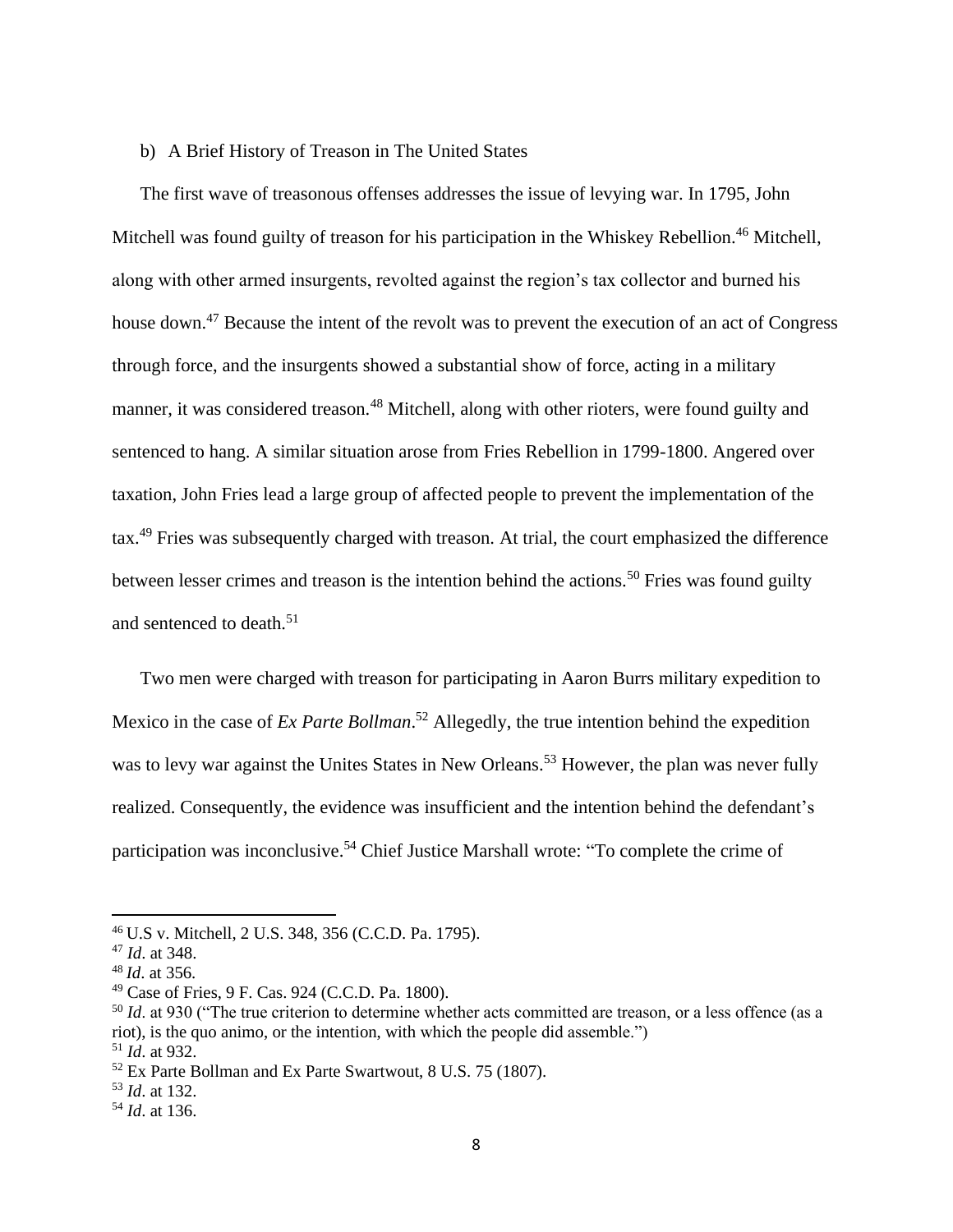levying war against the United States, there must be an actual assemblage of men for the purpose of executing a treasonable design."<sup>55</sup>

The second and most prominent wave occurred in light of World War II. The most notable case is *Cramer v. United States*, which reached the Supreme Court. Anthony Cramer was a German born, naturalized United States citizen.<sup>56</sup> In 1924, he was accused of treason by aiding German spies.<sup>57</sup> The spies entered the United States by submarine with plans to sabotage American industry.<sup>58</sup> Cramer met them multiple times and held \$3,600 for them.<sup>59</sup> He was found guilty in the lower court, but the judge did not administer the maximum sentence stating: "I shall not impose the maximum penalty of death. It does not appear that this defendant Cramer was aware that Thiel and Kerling were in possession of explosives or other means for destroying factories and property in the United States or planned to do that."<sup>60</sup> This is where the controversy began. In plain language, the Treason Clause only requires an overt act.<sup>61</sup> While some courts adopted this strict view, others contended mens rea was needed to find a person guilty of treason.<sup>62</sup> The Supreme Court decided extreme overt acts would show guilty intentions themselves.<sup>63</sup> However, in uncertain situations, such as Cramer's, treasonous intent would need to be proven.<sup>64</sup> The ruling in this case proved to be controversial.

- <sup>58</sup> *Id.*
- <sup>59</sup> *Id.*
- <sup>60</sup> *Id*. at 3-4.
- <sup>61</sup> U.S. CONST. art. III, §3.

<sup>63</sup> *Id*. at 47.

<sup>55</sup> *Id*. at 126.

<sup>56</sup> Cramer v. United States, 325 U.S. 1 (1945).

<sup>57</sup> *Id.* at 3.

<sup>62</sup> Cramer v. United States, 325 U.S. 1, 4 (1945).

 $64$  *Id.*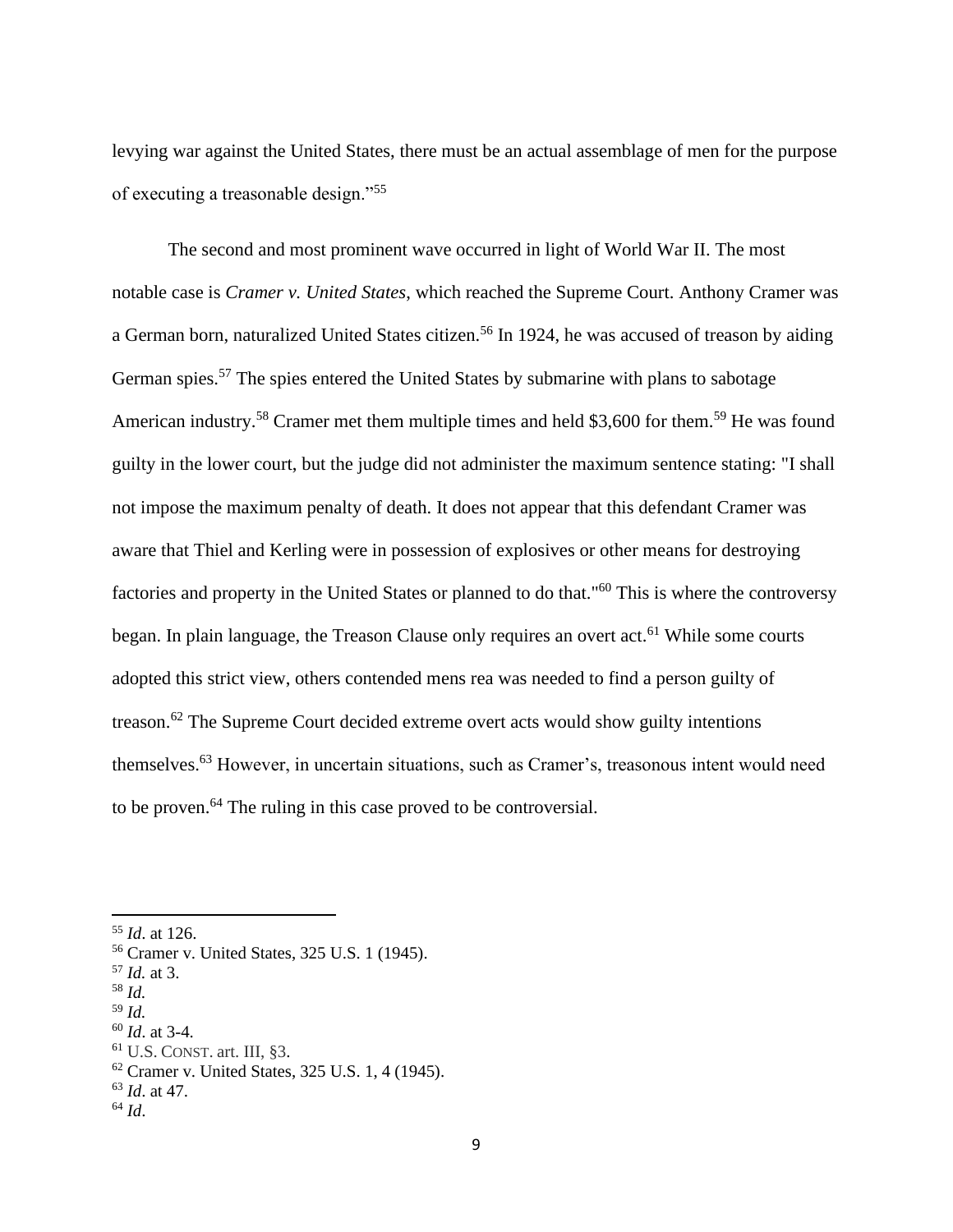In contrast to *Cramer*, treason was rather obvious in *Chandler v. United States*. 65 However, this case does demonstrate how the court treats propaganda related treason. Born and raised in America, Douglas Chandler found political kinship with Nazi Germany.<sup>66</sup> He moved to Europe and worked as a radio broadcaster for the German Reich.<sup>67</sup> The radio broadcasts were used as psychological warfare to create division and problems among allies, and to demoralize troops.<sup>68</sup> The aim of the broadcasts was explicit to employees, including Chandler.<sup>69</sup> In 1943, Chandler was apprehended in Germany and returned to the United States where he was indicted for treason, and found guilty.<sup>70</sup> On appeal, the court made two important distinctions to the Treason Clause. First, treason committed abroad is still within the jurisdiction of the United States.<sup>71</sup> Second, although mere words are not enough to constitute treason, speech produced to betray while aiding an enemy is.<sup>72</sup> This case demonstrates where free speech ends, and treason begins.

The last true treason case was in 1952. *Kawakita v. United States* addressed the issues of dual citizenship in relation to treason.<sup>73</sup> Tomoya Kawakita was born in America and left for Japan at age 17.<sup>74</sup> While in Japan, Kawakita received formal education, and during WWII

<sup>65</sup> *Compare id*. (finding the "overt act" was meeting with spies in a public space) *with* Chandler v. United States, 171 F.2d 921, 925 (1st Cir. 1948) (finding the defendant was on the enemies payroll and clearly understood his assignment was to create propaganda for the enemy).

<sup>66</sup> Chandler v. United States, 171 F.2d 921, 925 (1st Cir. 1948).

 $^{67}$  *Id.* 

<sup>68</sup> *Id*. at 926.

<sup>69</sup> *Id*.

<sup>70</sup> *Id*. at 927-29.

<sup>71</sup> *Id.* at 929.

<sup>&</sup>lt;sup>72</sup> *Id.* at 944. ("Trafficking with the enemy, in whatever form, is wholly outside the shelter of the First Amendment.").

<sup>73</sup> Kawakita v. U.S., 343 U.S. 717 (1952).

 $^{74}$  *Id.*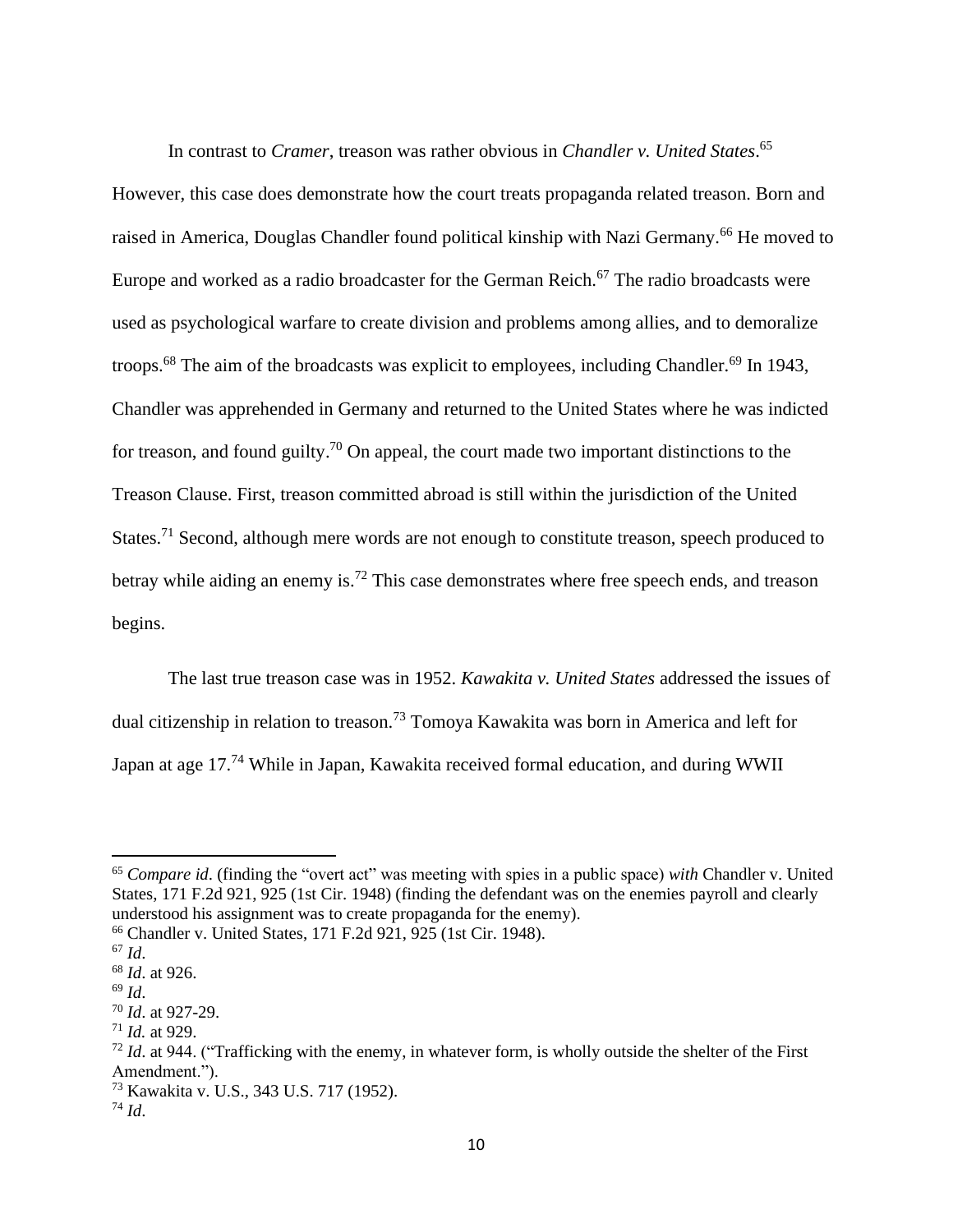became a translator at Oeyama, a prisoner of war camp.<sup>75</sup> The record shows that during his time at the POW camp, he not only participated in, but also instigated, abuse of the POW's.<sup>76</sup> After the war, Kawakita returned to America, where a former POW recognized him, and alerted the authorities.<sup>77</sup> The trial court found Kawakita guilty of treason for adhering to the enemy and giving them aid and comfort by mistreating prisoners of war while employed in Japan.<sup>78</sup> Kawakita lost the case and appealed. His primary defense was that as a dual citizen, he owed allegiance to Japan while there.<sup>79</sup> His defense failed in the Supreme Court and the ruling of the lower court was affirmed.<sup>80</sup> He was sentenced to death for his crimes.<sup>81</sup> However, in 1953 President Eisenhower commuted the death sentence and gave him life imprisonment.<sup>82</sup> Then, for political purposes, President Kennedy and the Attorney Generals' office reversed that decision, and released Kawakita on the condition he return to Japan in 1963.<sup>83</sup>

## <span id="page-14-0"></span>c) Why Treason Has Fallen Out of Favor

The United States has not pursued a treason prosecution since the 1950's. Similarly, the Treason Clause has been largely ignored by law professors and legal scholars alike. The few who delve into the clause often report the alarmingly sparse selection of relevant case law and legal scholarship.<sup>84</sup> But the disappearance of treason is not due to a lack of treasonous acts, nor is the

<sup>75</sup> *Id*.

<sup>76</sup> *Id*. at 726.

<sup>77</sup> *Id*. at 721.

<sup>78</sup> *Id.* at 743.

<sup>79</sup> *Id*. at 735.

<sup>80</sup> *Id*. at 745.

 $81$  *Id.* 

<sup>82</sup> NAOKO SHIBUSAWA, TOMOYO KAWAKITA, Densho Encyclopedia

https://encyclopedia.densho.org/Tomoya\_Kawakita/#top.

<sup>83</sup> *Id*.

<sup>84</sup> *See* Carlton F.W. Larson, *The Forgotten Constitutional Law of Treason and the Enemy Combatant Problem*, 154 U. PA. L. REV. 863, 865-66 (2006) ("... there is virtually no scholarship engaging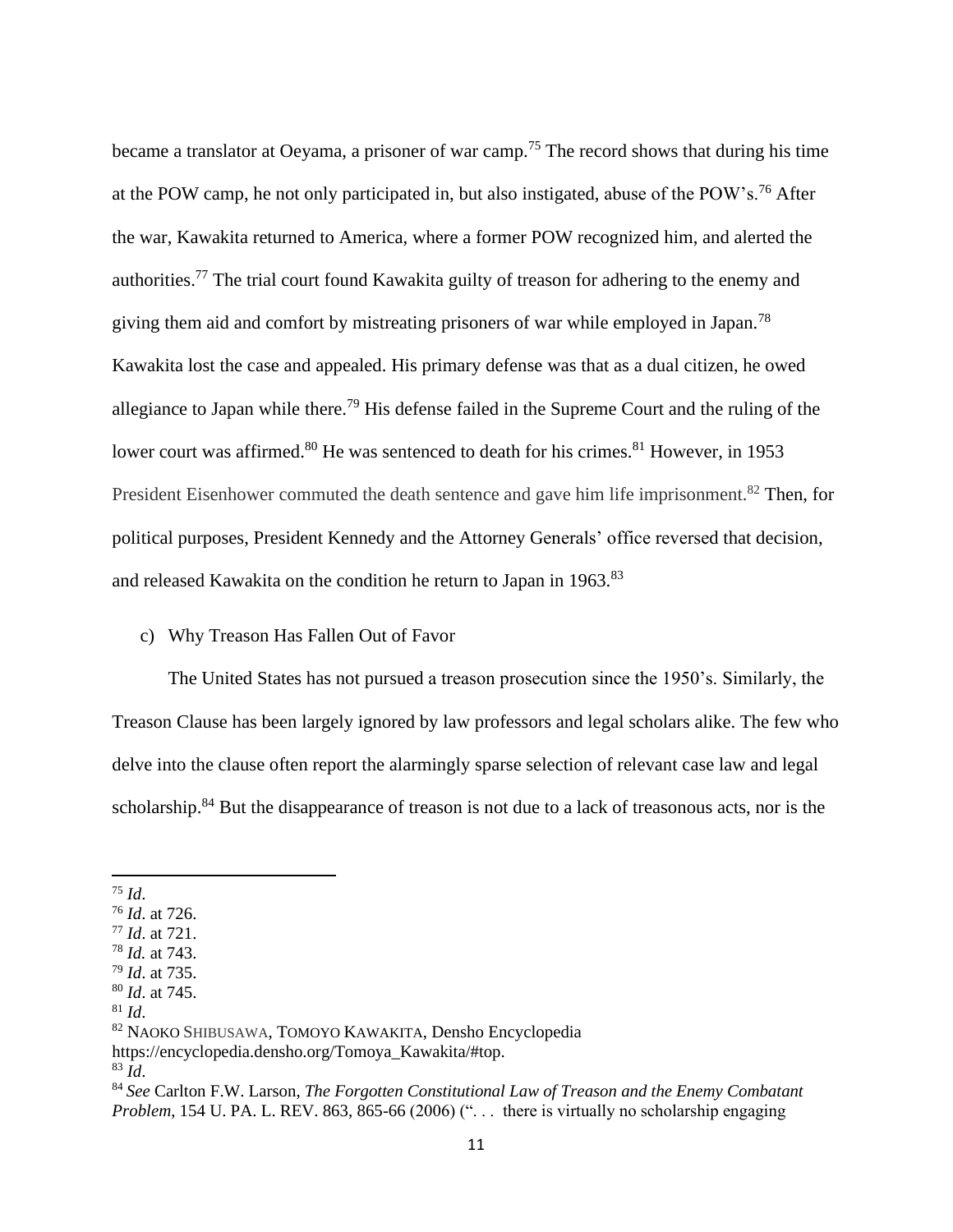disappearance merely coincidental. Rather, the lack of treason charges after the 1950's can be explained by a few factors.

The following section covers the primary reason why treason has disappeared. First, the ruling in *Cramer v. United States* made it nearly impossible to prove treason, and the Supreme Court encouraged Congress to enact laws that would essentially usurp the Treason Clause. Second, following *Cramer*, the legislature enacted laws to replace treason, which prosecutors subsequently utilized. Third, post-9/11 policy hands enemy combatants who are American citizens over to military jurisdiction, thus removing such cases from the traditional civil system.

#### <span id="page-15-0"></span>*i. The Problems with Cramer*

The majority based their decision to reverse on the intentions of the "overt acts."<sup>85</sup> They ruled if treasonous intent is not obvious, then it must be proven that the acts were done with treacherous intent, to further a treasonous plot.<sup>86</sup> Furthermore, the Court found that only evidence pertaining directly to the specific acts could aid in proving intentions.<sup>87</sup> For example, the following facts, admitted by Anthony Cramer at trial, were ruled impermissible to proving treasonous intentions because they did not occur during the acts at issue and were not evident to the witnesses (meeting, dining, and drinking with the spies): (a) Cramer knew one of the spies well, Thiel, years before the incident, (b) knew Thiel had left the states to fight for the Nazi party, (c) Cramer admitted he supposed Thiel and the other spy had illegally entered the country through submarine, (d) Cramer held money for them, (e) Cramer admitted Kiel told him he was

doctrinal issues in American treason law."); s*ee also* George P. Fletcher, *Ambivalence About Treason*, 82 N.C. L. REV. 1611, 1612 (2004) (observing an alarming lack of attention to treason in American law). <sup>85</sup> Cramer v. United States, 325 U.S. 1, 35 (1945).

<sup>86</sup> *Id*.

 $87$  *Id.*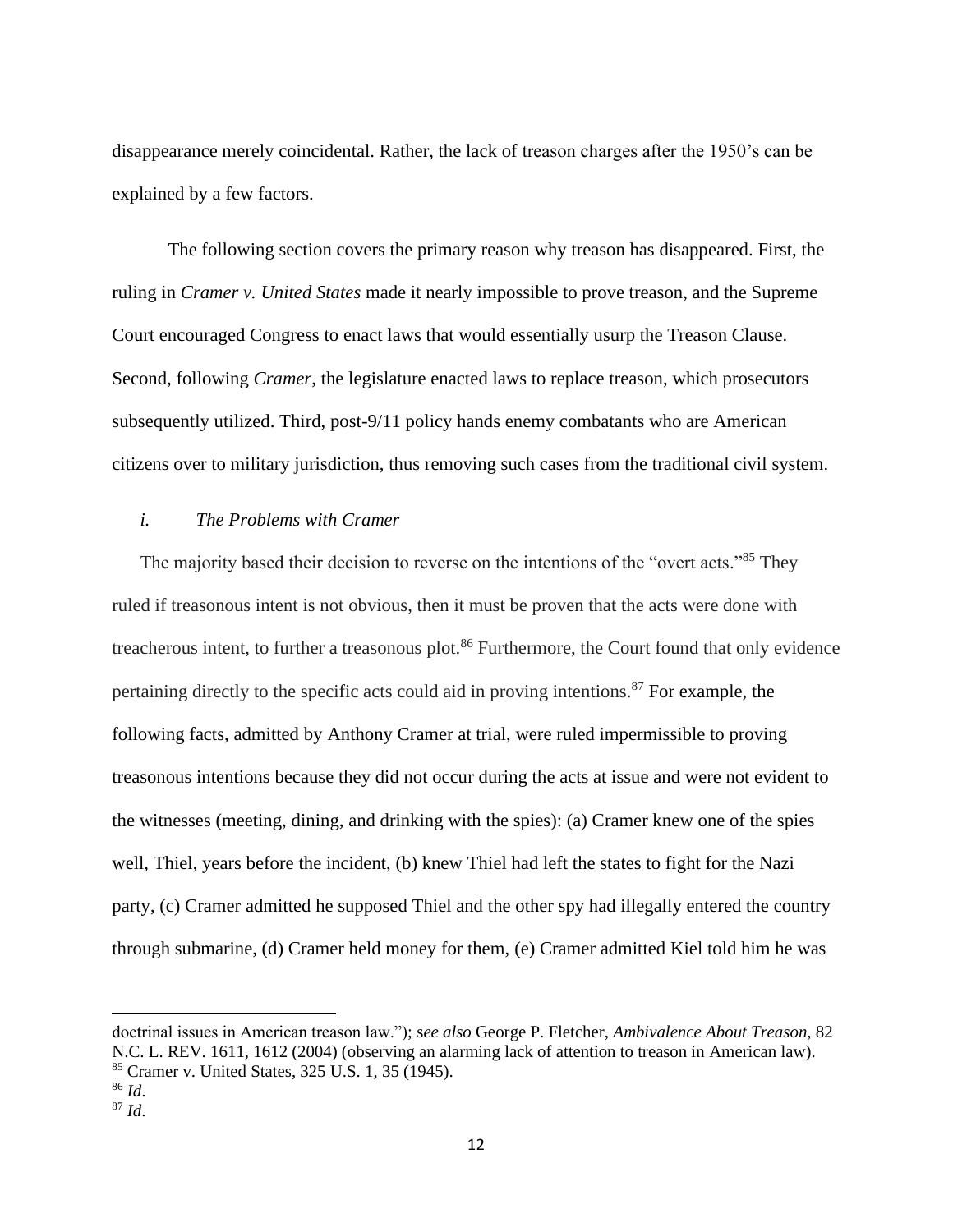here on a mission for the German government, (f) Cramer actively helped to keep Thiel's identity hidden, and attempted to throw federal agents off of the spies tracks.<sup>88</sup> The troublesome aspects of this ruling are best highlighted in the dissent:

To say that we are precluded from considering those admissions in weighing the sufficiency of the evidence of the true character and significance of the overt acts is neither good sense nor good law. Such a result makes the way easy for the traitor, does violence to the Constitution, and makes justice truly blind.<sup>89</sup>

Dissenting Justice Douglas, with Chief Justice Stone, Justice Black and Justice Reed concurring, found the ruling to be unreasonable and unprecedented: historically, there was no record to indicate the acts themselves must function as evidence for intent.<sup>90</sup> Furthermore, the majority contradicted standard protocol for proving intentions in criminal law.<sup>91</sup> Normally, people of sound mind are assumed to understand the natural consequence of their actions.<sup>92</sup> Therefore, intent is usually evident from their actions or from their own admissions in open court.<sup>93</sup> If ambiguity exists, background information may be used as evidence to prove criminal intentions.<sup>94</sup> Without the ability to infer intent or to utilize the defendant's admissions to prove intent in treason prosecutions, Justice Douglas believed the charge would be unduly challenging for the prosecution, and eventually lead to the release of traitors.<sup>95</sup>

<sup>88</sup> *Id*. at 56-57.

<sup>89</sup> *Id*. at 65-66.

<sup>&</sup>lt;sup>90</sup> *Id.* at 58-59 (arguing the Constitution does not require the two-witness rule be applied all evidence to proving intent and finding no historical basis for the Majorities conclusion).

 $^{91}$  *Id.* 

 $92 \text{ } Cf$ , *id.* at 54-55 (arguing that people understanding the consequences of their actions is an established staple in criminal law, particularly regarding treasonous intentions). <sup>93</sup> *Id*.

<sup>&</sup>lt;sup>94</sup> *Id*. at 60 ("The treasonable intent or purpose which it is said may be proved by a single witness or circumstantial evidence must, in the absence of a confession of guilt in open court, be inferred from all the facts and circumstances which surround and relate to the overt act.") <sup>95</sup> *Id*. at 75.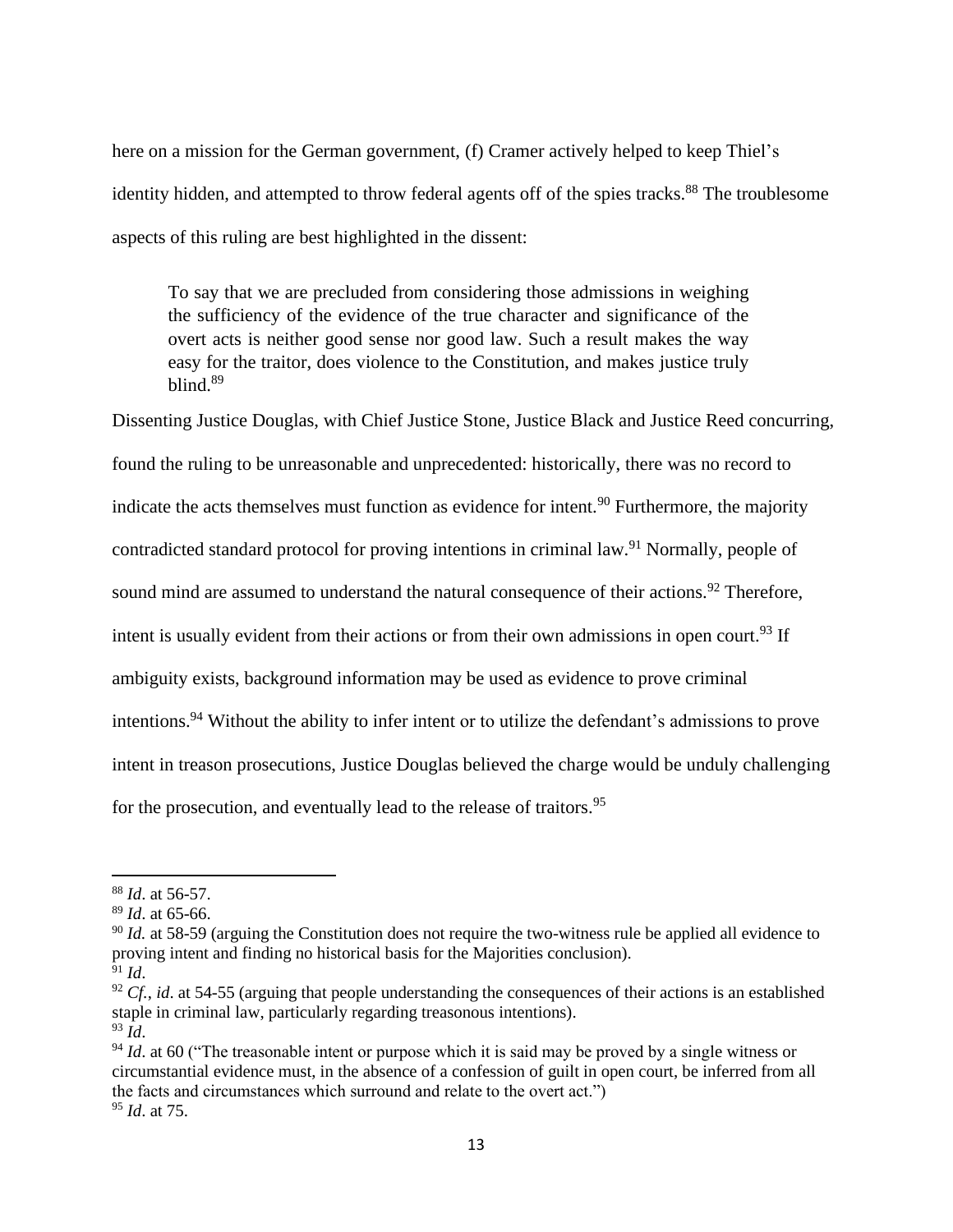Scholars have taken similar issue with *Cramer*. The most in-depth analysis of Treason was conducted by James Willard Hurst in 1971. Hurst believed the Court's decision to be overly narrow and unclear: ". . . The majority opinion in *Cramer v. United States* has cast such a net of ambiguous limitations about the crime of 'treason' it is doubtful whether a careful prosecutor will ever again charge an indictment under that head."<sup>96</sup> Hurst contends, similar to Justice Douglas, no policy in English or American law supports the majority adding additional requirements to prove intentions.<sup>97</sup> Other scholars have attributed the lack of treason cases directly to the Court's decision. ". . . . I argue that a confluence of factors—namely *Cramer*, Congress, and prosecutorial discretion—was responsible for the lack of treason prosecutions after 1954."<sup>98</sup> The Court's decision has caused a lack of supply and distinction on the topic of treason, leaving future courts reliant on outdated case law with little guidance on modern issues.<sup>99</sup>

Unfortunately, the issues with *Cramer* do not end with shackling the Treason Clause. In Section V of the opinion, the majority notes treason is extremely restrictive, and encourages alternate forms of prosecution.<sup>100</sup> They indicate that Congress has the full power to create alternatives to treason, such as crimes of disloyalty or forbidding acts that could endanger

<sup>96</sup> HURST, *supra* note 36, at 217.

<sup>97</sup> *See Id*.

<sup>98</sup> Paul Crane, *Did the Court Kill the Treason Charge?: Reassessing Cramer v. United States and Its Significance,* 36 FLA. ST. U. L. REV. 635, 640 (2009).

<sup>&</sup>lt;sup>99</sup>See Larson, *supra* note 84, at 856-66 ("... there is virtually no scholarship engaging doctrinal issues in American treason law."); *See also* George P. Fletcher, *Ambivalence About Treason*, 82 N.C. L. REV. 1611, 1612 (2004) (observing an alarming lack of attention to treason in American law).

<sup>&</sup>lt;sup>100</sup> See Cramer v. United States, 325 U.S. 1, 45 (1945) ("But the power of Congress is in no way limited to enact prohibitions of specified acts thought detrimental to our wartime safety. The loyal and the disloyal alike may be forbidden to do acts which place our security in peril, and the trial thereof may be focused upon defendant's specific intent to do those particular acts.").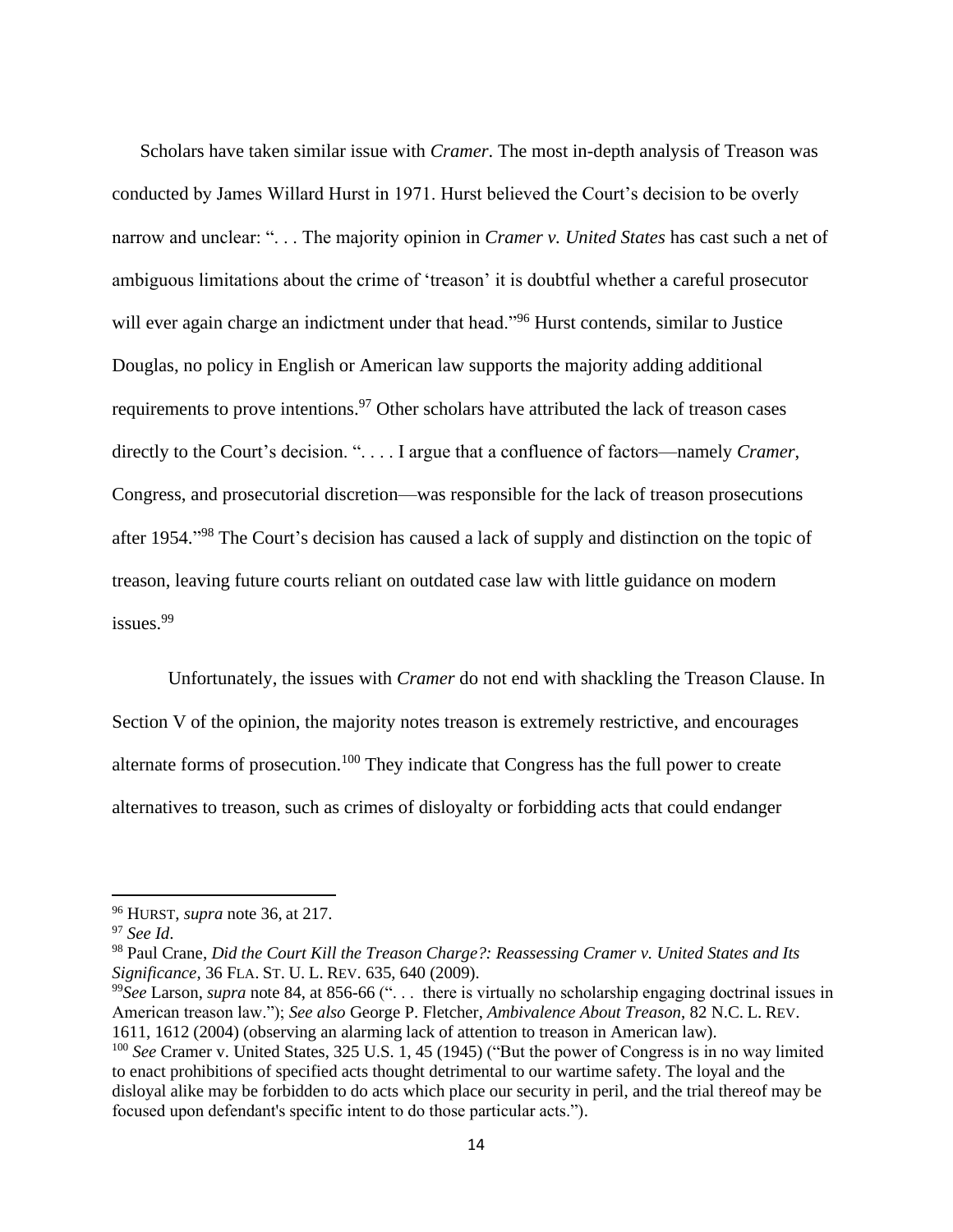national security, particularly in times of war.<sup>101</sup> This portion of the opinion was not addressed in the dissent. However, Hurst mentions this section briefly, warning that straying from the original intention to keep treason out of the legislature's hands could cause strain in the balance of power, and delete the safeguards embedded in the Constitution.<sup>102</sup>

## <span id="page-18-0"></span>*ii. Proxy Laws*

But while treason is always disloyalty, disloyalty is not always treason. "Proxy laws" are laws which punish disloyalty to the United States. Most actions committed in violation of these could be tried under the Treason Charge. When the Supreme Court wrote:

The loyal and the disloyal alike may be forbidden to do acts which place our security in peril, and the trial thereof may be focused upon defendant's specific intent to do those particular acts52 thus eliminating the accusation of treachery and of general intent to betray which have such passion-rousing potentialities.<sup>103</sup>

It gave prosecutors their blessing to try treason under lesser charges.<sup>104</sup> When a possible treason case arises, prosecutors have the discretion to pick which crime they will charge. Any reasonably prosecutor would choose to charge a crime under the following laws and sidestep the strenuous Treason Clause.

One such proxy law is the Espionage Act, which criminalizes acts that cause injury to the United States or provide advantage to other nations, particularly regarding matters of national security.<sup>105</sup> The law applies to all other nations, parties, or military forces in foreign nations,

<sup>&</sup>lt;sup>101</sup> *Id.* at 939 (arguing that treasonous cases too difficult to prove under their decision in Cramer should be tried under other offenses).

<sup>102</sup> HURST, *supra* note 36, at 217-218.

<sup>103</sup> *Cramer*, 325 U.S. at 45-46.

<sup>104</sup> *See id*.

<sup>105</sup> 10 U.S.C.A. § 903a.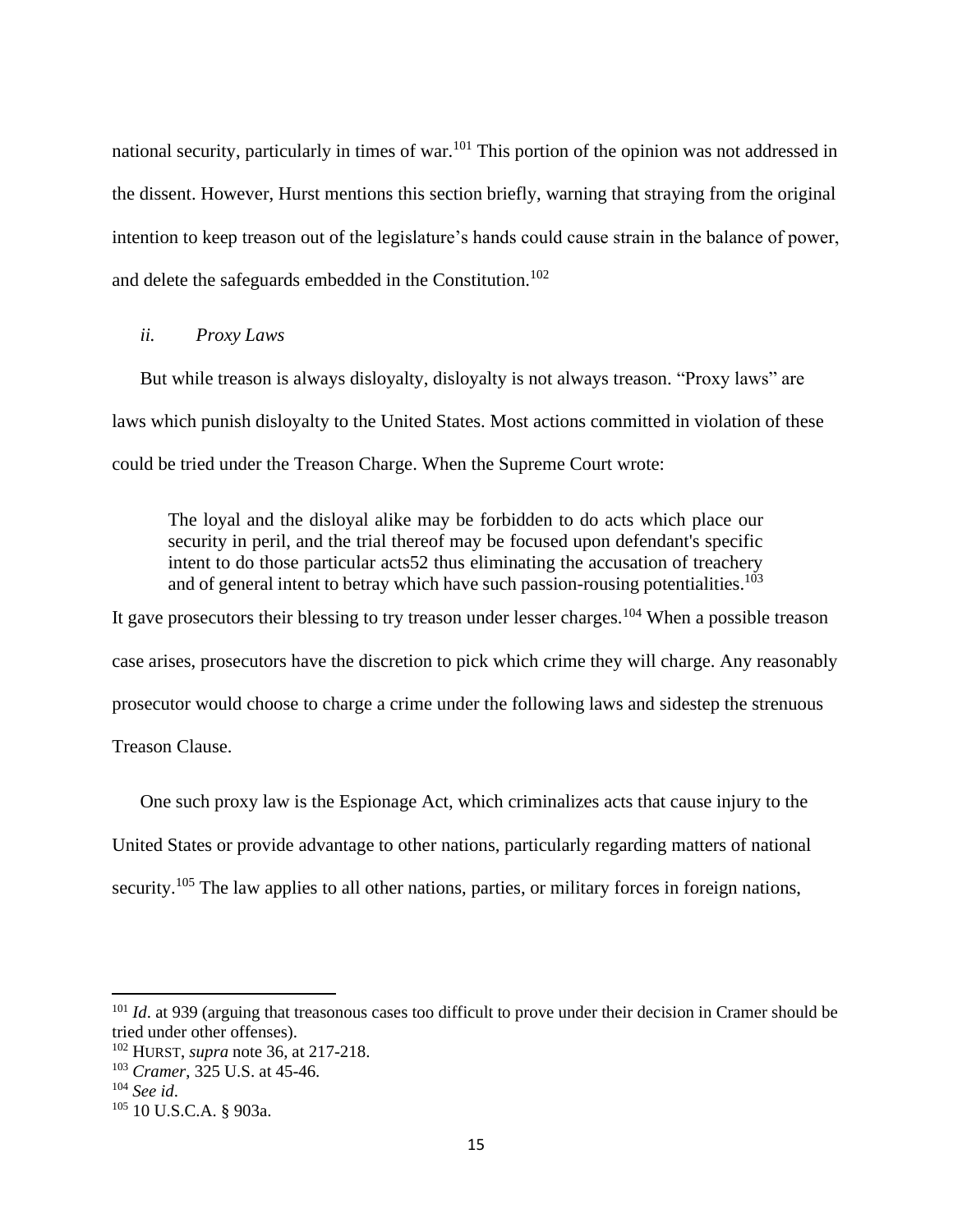whether they are enemy or ally.<sup>106</sup> Acts committed to benefit enemies of the United States could fall under treason or espionage.<sup>107</sup> Consequently, espionage is viewed as a lesser degree of treason.<sup>108</sup> However, the procedural requirements for espionage are not as strenuous as those for treason.<sup>109</sup>

More recent proxy laws have been enacted in response to the War on Terror. 18 U.S.C. § 2 criminalizes activities that harm the interests of the United States, while 18 U.S.C. § 2339B prohibits providing material support or financial assistance to enemy terrorist organizations.<sup>110</sup> Similarly, 31 CFR § 595.204 prohibits Americans from providing or participating in transaction that would provide support to designated terrorist organizations.<sup>111</sup> Violation of these laws is considered providing aid and comfort to enemies of the United States<sup>112</sup> Such actions should be subject to the Treason Clause. While other laws punish acts which jeopardize national security, they do not punish betrayal and carry lower sentences than the Treason Clause.<sup>113</sup> For example, terrorist organization "Al-Qaeda" declared war against the United States in 1998.<sup>114</sup> The

<sup>114</sup> *See* J. T. Caruso, *Al-Qaeda International*, FBI, 2001,

<sup>106</sup> *Id*.

<sup>&</sup>lt;sup>107</sup> *Compare* 10 U.S.C.A. § 903a (punishing acts committed to benefit other nations, military forces, and agents of foreign governments and forces) *with* U.S. CONST. art. III, §3 (punishing acts committed to aid or comfort an enemy of the U.S.).

<sup>&</sup>lt;sup>108</sup> *See* United States v. Rosenberg, 195 F.2d 583, 610 (2d Cir. 1952) (Considering the crime of espionage to be crime of the same kind as treason- but of a lesser degree.)

<sup>&</sup>lt;sup>109</sup> *See id.* at 610-11 ("The constitutional safeguards applicable to a trial of the greater crime of this kind must be applied to the lesser. . . here there were no such safeguards, since the trial judge did not give the instructions constitutionally required in a treason trial.").

<sup>110</sup> *See* 18 U.S.C.A. § 2 *and* 18 U.S.C. § 2339B.

<sup>111</sup> *See* 31 CFR § 595.204.

<sup>112</sup> U.S. v. Lindh, 212 F. Supp. 2d 541, 547 (E.D. Va. 2002).

<sup>113</sup> *Compare* 18 U.S.C. § 2339B (requiring the defendant no more than twenty years) *and* 31 CFR §

<sup>595.204 (</sup>Requiring no less than twenty years imprisonment unless death results from the action) *with* U.S. CONST. art. III, § 3 (Requiring imprisonment no less than five year and up to capital punishment).

https://archives.fbi.gov/archives/news/testimony/al-qaeda-international; *see also* National Commission on Terrorist Attacks, *9/11 Commission Report*, 2004,

https://govinfo.library.unt.edu/911/report/911Report.pdf.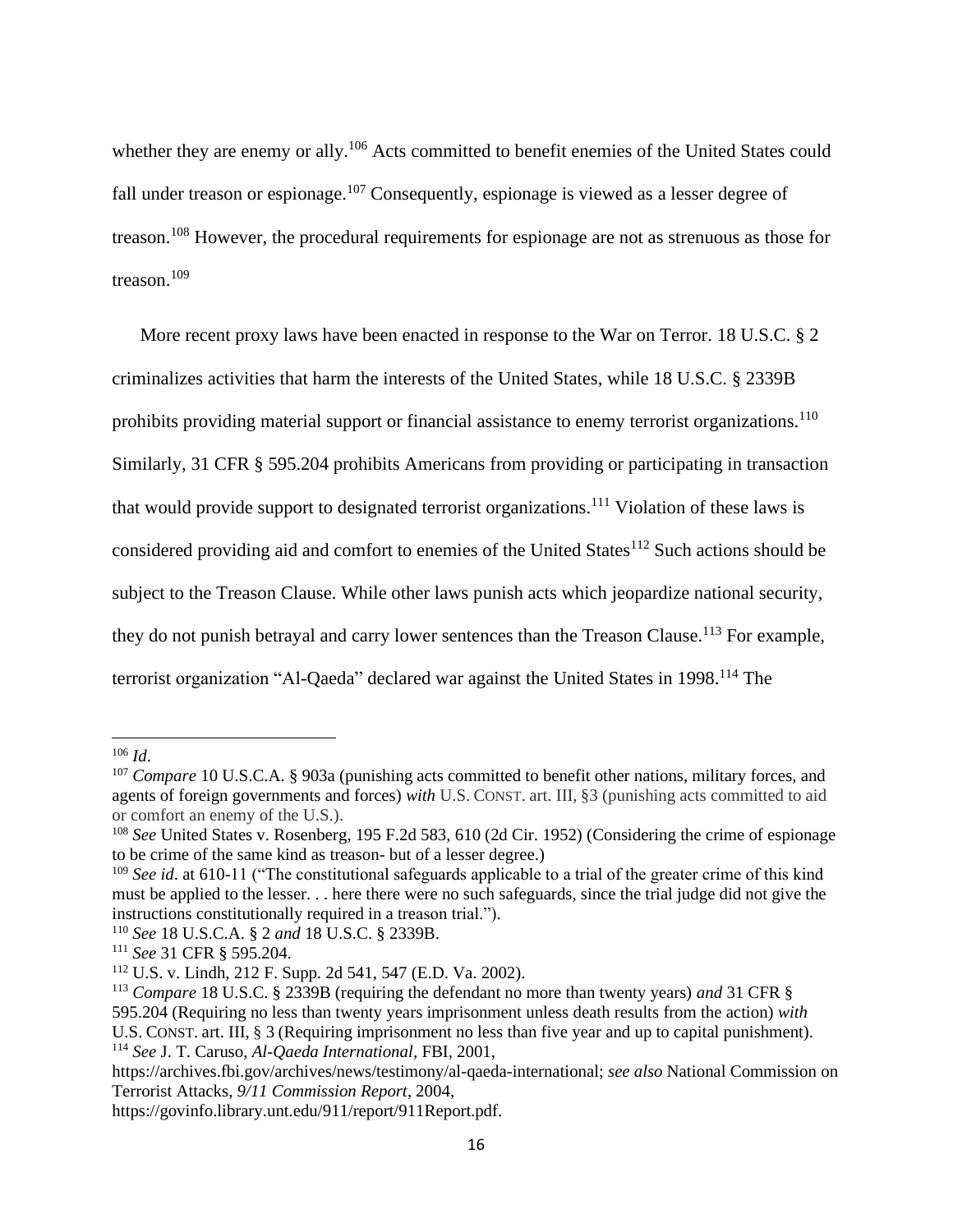organizations leader, Usama Bin Laden, publicly encouraged his follower to kill Americans, with no regard to whether they are military or civilians.<sup>115</sup> Since then, Al-Qaeda and organizations under their umbrella have orchestrated various terrorist attacks against United States civilians and military.<sup>116</sup> Because they are an active enemy, if an American were to join or aid these organizations, it would be a breach of allegiance. Therefore, any act committed, whether it be providing monetary funds or fighting on the front lines, should be punished under the Treason Clause. However, like espionage, it is far easier to acquire a guilty conviction under the forementioned laws than under the Treason Clause. These proxy laws do not require the testimony of two witnesses, nor do they require proof of intent. <sup>117</sup> Furthermore, these proxy laws do not carry the stringent precedent from *Cramer*, only allowing evidence from the overt act witnessed to prove intent.<sup>118</sup>

#### <span id="page-20-0"></span>*iii. Military Jurisdiction*

Jurisdictional issues have also contributed to the decline of treason prosecutions. In 2001, Congress enacted law allowing the President to use military force against any nation or participants he believed to be involved in the  $9/11$  terrorist attack.<sup>119</sup> The law allowed enemy combatants, even those who are American citizens, to be charged in military jurisdiction.<sup>120</sup> This raises three concerns. First, the law is problematic for case law and scholarship. Although Americans joining terrorist organization to fight against their own is unpatriotic, their betrayal

<sup>115</sup> Caruso, *supra* note 114.

<sup>116</sup> National Commission on Terrorist Attacks, *9/11 Commission Report*, 2004, https://govinfo.library.unt.edu/911/report/911Report.pdf.

<sup>117</sup> *See* 18 U.S.C. § 2; *see also* 18 U.S.C. § 2339B; *and* 31 CFR § 595.204.

<sup>118</sup> Cramer v. United States, 325 U.S. 1, 35 (1945).

<sup>119</sup> *See* Authorization for Use of Military Force of 2001, PL 107–40, 115 Stat. 224.

<sup>120</sup> *See id.*; *see also* Hamdi v. Rumsfeld, 542 U.S. 507, 508 (2004) (holding that U.S. citizens can be detained as enemy combatants when there is sound factual basis).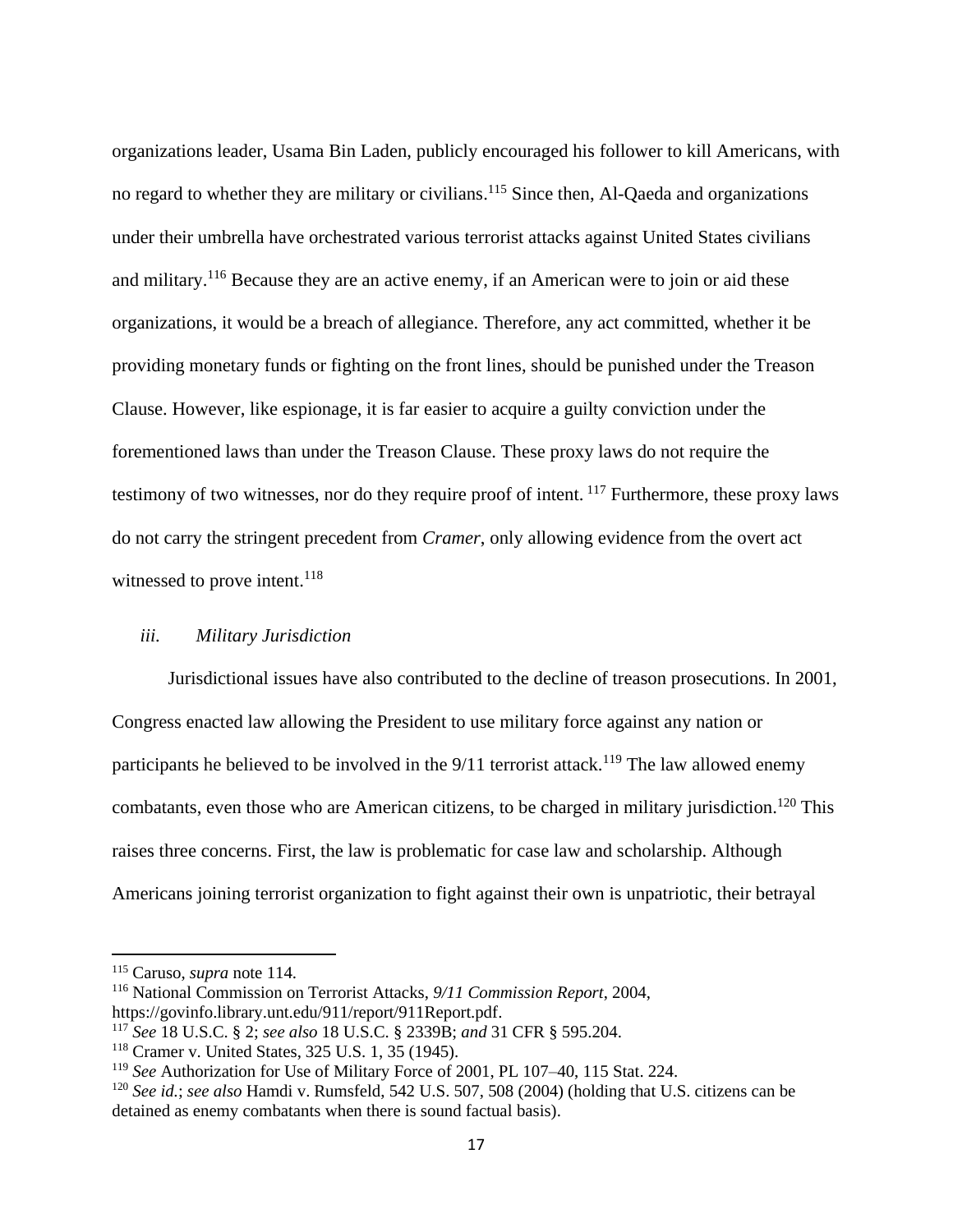does give the legal system the opportunity to apply archaic laws, such as treason, to modern warfare. This would allow the Treason Clause to modernize, and provide legal guidance for the future. Unfortunately, if these cases are tried under military jurisdiction, they do not apply as precedent in non-military courts, leaving the Treason Clause to collect dust. The second issue regards the Founder's intentions. The Treason Clause was specifically written for situations where those with allegiance to the United States decide to betray their country.<sup>121</sup> There is no indication the Constitution contemplates that citizens who are not part of the United States military should be tried under military jurisdiction after committing acts of betrayal.<sup>122</sup> Last, despite any transgression against the country, American's still retain Constitutional protections. If tried as an "enemy combatant" those rights are relinquished.<sup>123</sup>

<sup>&</sup>lt;sup>121</sup> *See* U.S. CONST. art. III, § 3; Cf., Cramer v. United States, 325 U.S. 1, 8 (Finding the Founders had no reluctance to punish breaches of allegiance through the crime of treason).

<sup>&</sup>lt;sup>122</sup> *Cf*. Larson, *supra* note 84, at 925 ("... there is therefore little reason to think that terrorist groups pose such a distinctive and unique threat as to warrant departure from the ordinary criminal law paradigm."). <sup>123</sup> *See id*. at 897.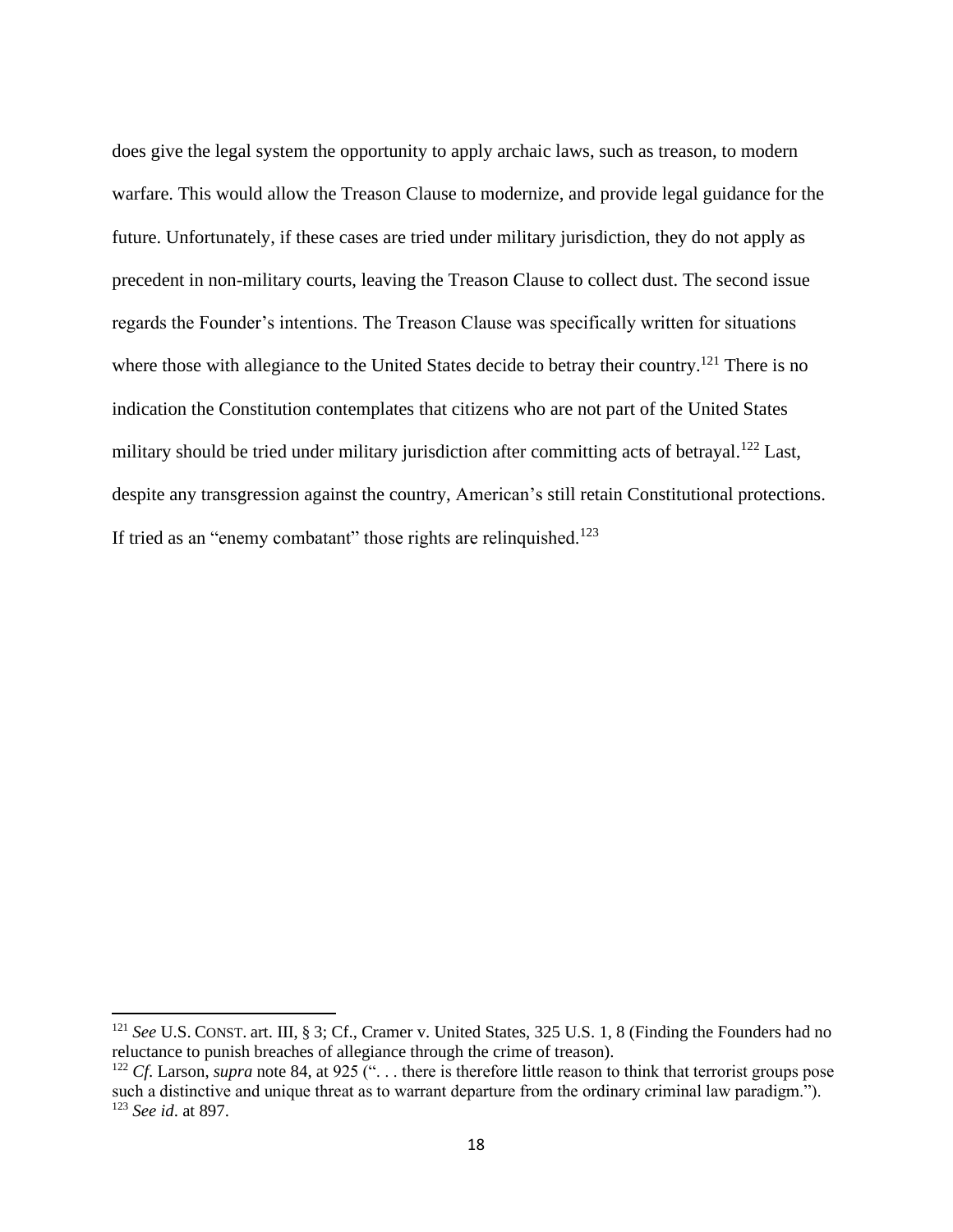## III. WHY TREASON SHOULD RETURN AS A VIABLE CHARGE

<span id="page-22-0"></span>Treason plays a unique role in American law: the Treason Clause is the only law properly equip to handle betrayal against the United States. When not utilized, betrayal goes unpunished. The "passions of men" are not quelled. Case law and legal scholarship fail to develop, and the public is left with little knowledge of what constitutes treason. This section argues why treason should return as a viable charge in criminal law.

As there is no crime which can more excite and agitate the passions of men than treason, no charge demands more from the tribunal before which it is made a deliberate and temperate inquiry. Whether this inquiry be directed to the fact or to the law, none can be more solemn, none more important to the citizen or to the government; none can more affect the safety of both.<sup>124</sup>

<span id="page-22-1"></span>a) By Any Other Name

Treason should not be charged under any lesser crime. The Founders set a high bar for treason to prevent abuse, however, they never intended it to be so stringent that prosecutors would avoid using it.<sup>125</sup> Legal minds often emphasize the Founders' intention to restrict treason.<sup>126</sup> In doing so, they omit why it was included in the Constitution at all.<sup>127</sup> At the time, under English law, treason was committed against the Monarchy.<sup>128</sup> In a country with no monarchy, whose politicians are voted in and out regularly, a treason law would not be

<sup>&</sup>lt;sup>124</sup> Ex Parte Bollman and Ex Parte Swartwout, 8 U.S. 75, 125 (1807).

<sup>125</sup> *See* Cramer v. United States, 325 U.S. 1, 8 (1945); *see also* FERRAND, *supra* note 41, at 345-50 (Establishing the Treason clause should be stringent.).

<sup>126</sup> *See* Ex parte Bollman, 8 U.S. at 126-27 (emphasizing the founder's intentions to protect citizens from abuse of treason); *c.f.*, Cramer, 325 U.S. at 47-48 (arguing it is better to err on the founders side of condition when judging cases of treason); c.f., HURST, *supra* note 36, at 137 (". . . . though the most obvious emphasis in discussion was upon limiting the scope of 'treason', there can be no doubt that the restrictive policy was intended likewise to restrict judged and to curb the creation of novel treasons by construction.").

<sup>&</sup>lt;sup>127</sup> *C.f.*, Cramer, 325 U.S. at 8 (1945) ("There is no evidence that the forefathers intended to withdraw the treason offense from use as an effective instrument of the new nation's security against treachery that would aid external enemies.").

<sup>128</sup> 25 EDW. 3, STAT. 5.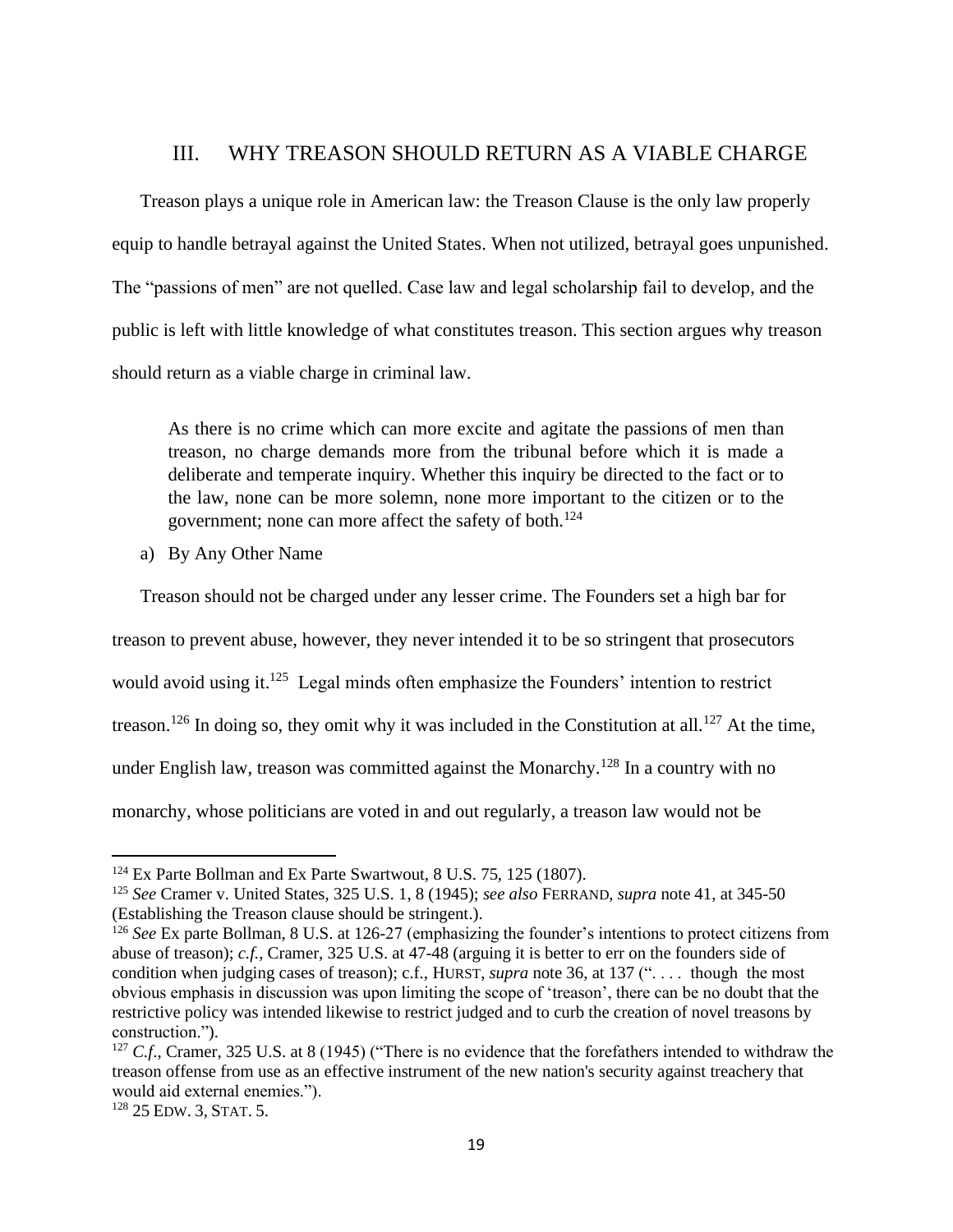reasonable unless allegiance is vital for a nation to thrive. Specifically, a treason law in the United States would only make sense if loyalty to the Constitution is necessary for the nation to function. This is evident from how treason is defined. To "levy war" against the United States is to forgo the Constitutional process of changing law: protest, appeal, and voting for leaders who will truly represent the people's will.<sup>129</sup> Likewise, to "adhere" and "give aid and comfort" to an enemy, is to assist an enemy who means harm to the United States. Should the enemy succeed, the liberties protected by the Constitution would be placed in jeopardy.

However, the Treason Clause does not punish action alone.<sup>130</sup> Courts have repeatedly emphasized that treasonous intent is necessary for a conviction.<sup>131</sup> Actually, it is treachery and action, rather than damage done that makes a traitor.<sup>132</sup> The intention to betray separates treason from other crimes. To commit treason is to betray the United States, the Constitution, and every single American.<sup>133</sup> While other crimes punish violence or the conveyance of national secrets, the Treason Clause is the only law crafted to punish Americans who betray the United States.

### <span id="page-23-0"></span>b) Passions of Men

When treason arises, often a public outcry for justice follows. Considering there is "... no crime which can more excite and agitate the passions of men than treason. . .", prosecutors must

<sup>129</sup> U.S. v. Mitchell, 2 U.S. 348, 355 (C.C.D. Pa. 1795) (If its object was to suppress the excise offices, and to prevent the execution of an act of Congress, by force and intimidation, the offence, in legal estimation, is High Treason; it is an usurpation of the authority of government; it is High Treason by levying of war.).

<sup>130</sup> U.S. CONST. art. III, § 3; *e.g.*, *Cramer*, 325 U.S. at 35.

<sup>131</sup> *E.g*., *Bollman*, 8 U.S. at 128-33.

<sup>132</sup> *See* Chandler v. United States, 171 F.2d 921, 941-42 (1st Cir. 1948) (Holding it does not matter whether a treasonous action causes damage).

<sup>&</sup>lt;sup>133</sup> *C.f.*, *id.* (Finding that treason is not committed against politicians, but rather the United States as an entity).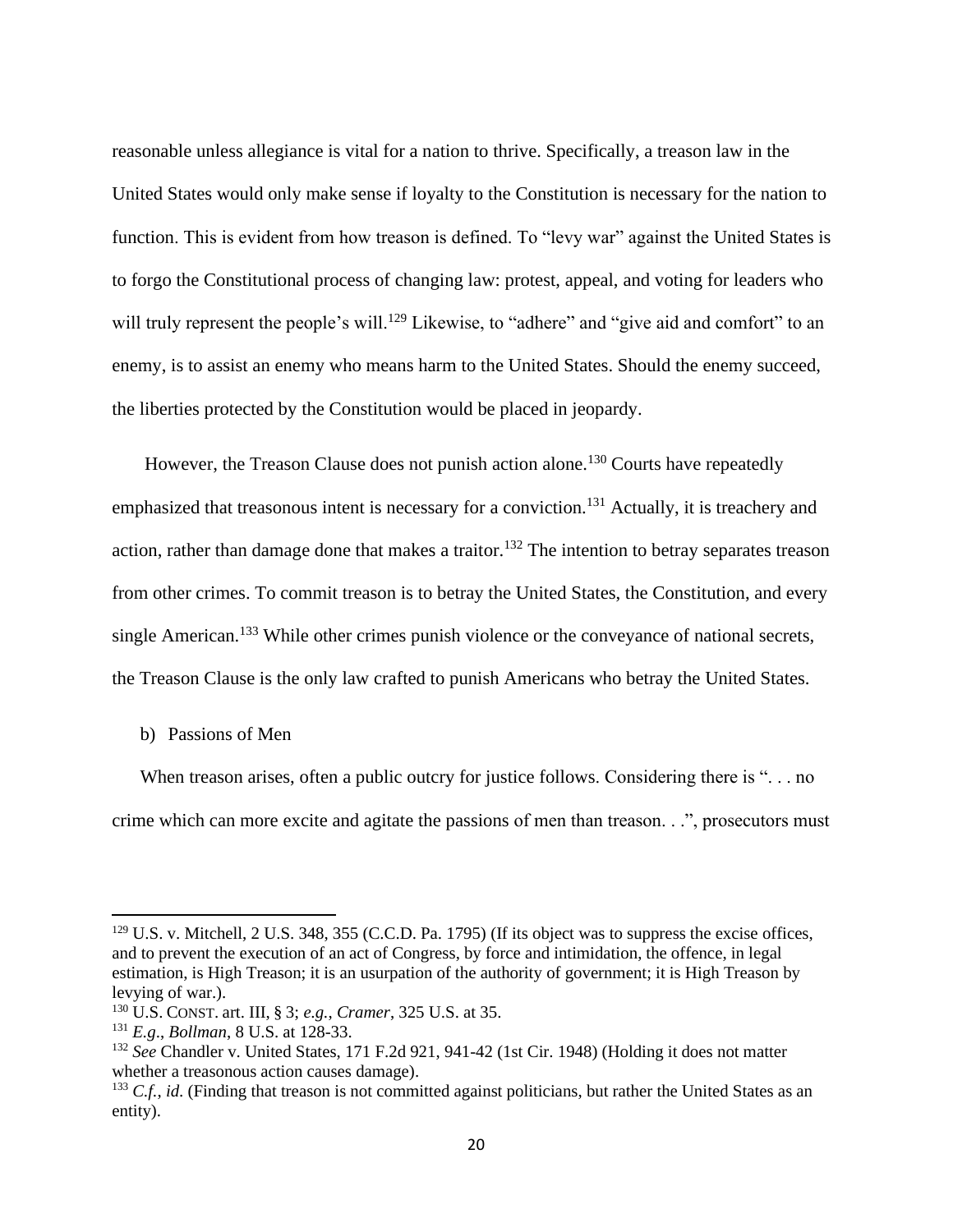be careful in utilizing the charge.<sup>134</sup> The accusation alone brings unwanted stigma to the defendant's life.<sup>135</sup> But, to not try treason under the proper heading may cause civil discord, and lead citizens to serve their own means of justice. For example, had the POW who first found Kawakita not been completely stunned upon seeing him in the states he "might have taken the law into my own hands--and probably Kawakita's neck."<sup>136</sup> Furthermore, the POW's who were the victims of Kawakita's treason (and the primary witnesses in his trial) threatened to take matters into their own hands if he were released.<sup>137</sup> Similarly, when American Taliban fighter, John Walker Lindh, was not charged for treason, there was fury among the public.<sup>138</sup> Walker was kept in strict custody. Had he been available to the public, Americans may have served their own form of justice.

<span id="page-24-0"></span>c) Punishments

One additional benefit of the treason charge is that, unlike the proxy laws or military tribunal being used in its stead, treason carries a very flexible sentencing range. Those found guilty can be sentenced to no less than five years, but up to capital punishment.<sup>139</sup> For example, John Mitchell in the Whiskey Rebellion and John Fries in Fries Rebellion, were both found guilty of levying war, and sentenced to hang.<sup>140</sup> Douglas Chandler, who created propaganda for the Third

<sup>134</sup> *See Bollman*, 8 U.S. at 125.

<sup>135</sup> Suzanne Babb, *Fear and Loathing in America: Application of Treason Law in Times of National Crisis and the Case of John Walker Lindh*, 54 HASTINGS L.J. 1721, 1734-37 (2003).

<sup>136</sup> David Rosenzweig, *POW Camp Atrocities Led To Treason Trial*, Los Angeles Times, Sep. 20, 2002, https://www.latimes.com/archives/la-xpm-2002-sep-20-me-onthelaw20-story.html. <sup>137</sup> *Id*.

<sup>138</sup> *See* Robert Barr, *John Walker: The Definition of Treason*, Gwinnett Citizen, Sept. 10, 2002, http://www.gwinnettcitizen.com (on file with Hastings Law Journal).

<sup>139</sup> 18 U.S.C.A. § 2381.

<sup>140</sup> Megan Israelitt, *Is treason applied as the founders intended?* 9 NAT. LAW REV. 5 (2019) https://www.natlawreview.com/article/treason-applied-founders-intended.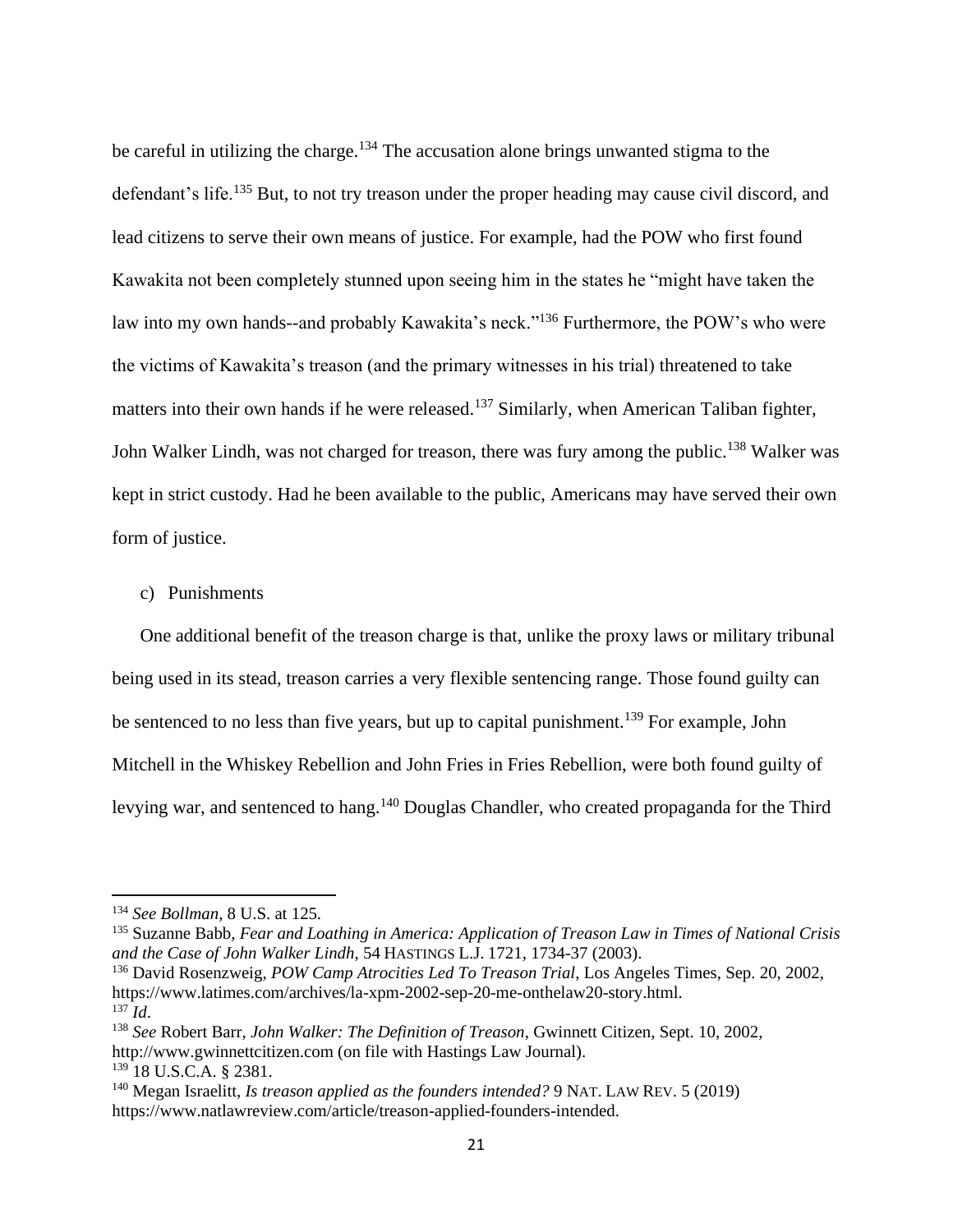Reich, was given life imprisonment.<sup>141</sup> Kawakita, who abused POW's and was responsible for the death of some Americans, was sentenced to death.<sup>142</sup> On the other hand, before his Supreme Court appeal, Anthony Cramer was only sentenced to forty-five years imprisonment for aiding German saboteurs.<sup>143</sup> The flexibility of punishment is one of the most advantageous and overlooked aspects of the treason charge. Because Congress cannot create lesser degrees of treason, it would be unreasonable for every individual found guilty to be sentenced to life imprisonment or death. Especially because treason may be committee to varying degrees. If the treason is egregious, life imprisonment or the death penalty may be appropriate. However, if the treasonous act is of less impact, then fewer years can be assigned. This ensures treason does not go unpunished but allows the court to decide how severe a punishment is needed.

<span id="page-25-0"></span>d) Clarity in Modern Terms

Since the last treason case in 1952, war, international relations, and American society have changed drastically.<sup>144</sup> Nearly every constitutional issue has been applied to modern issues, except treason.<sup>145</sup> If a case arose today, courts would be looking to outdated caselaw for guidance. The rise of terrorism and Americans who leave the United States to fight for the enemy has compelled scholars to revisit the Treason Clause.<sup>146</sup> But with little legal guidance on

<sup>141</sup> Chandler v. United States, 171 F.2d 921, 943 (1st Cir. 1948)

<sup>142</sup> Israelitt, *supra* note 139, at 8.

<sup>143</sup> *Id*.

<sup>144</sup> John Gordon, *The 50 Biggest Changes In The Last 50 Years,* American Heritage, 2021, https://www.americanheritage.com/50-biggest-changes-last-50-years.

<sup>145</sup> George P. Fletcher, *The Case for Treason*, 41 MD. L. REV. 193, 194 (1982) ("the basic criminal law course focuses on homicide, sometimes on rape and burglary, but no one discusses treason.").

<sup>146</sup> *E.g.*, Jameson A. Goodell, *The Revival of Treason: Why Homegrown Terrorists Should Be Tried As Traitors*, 4 NAT'L SEC. L.J. 311, 312 (2016).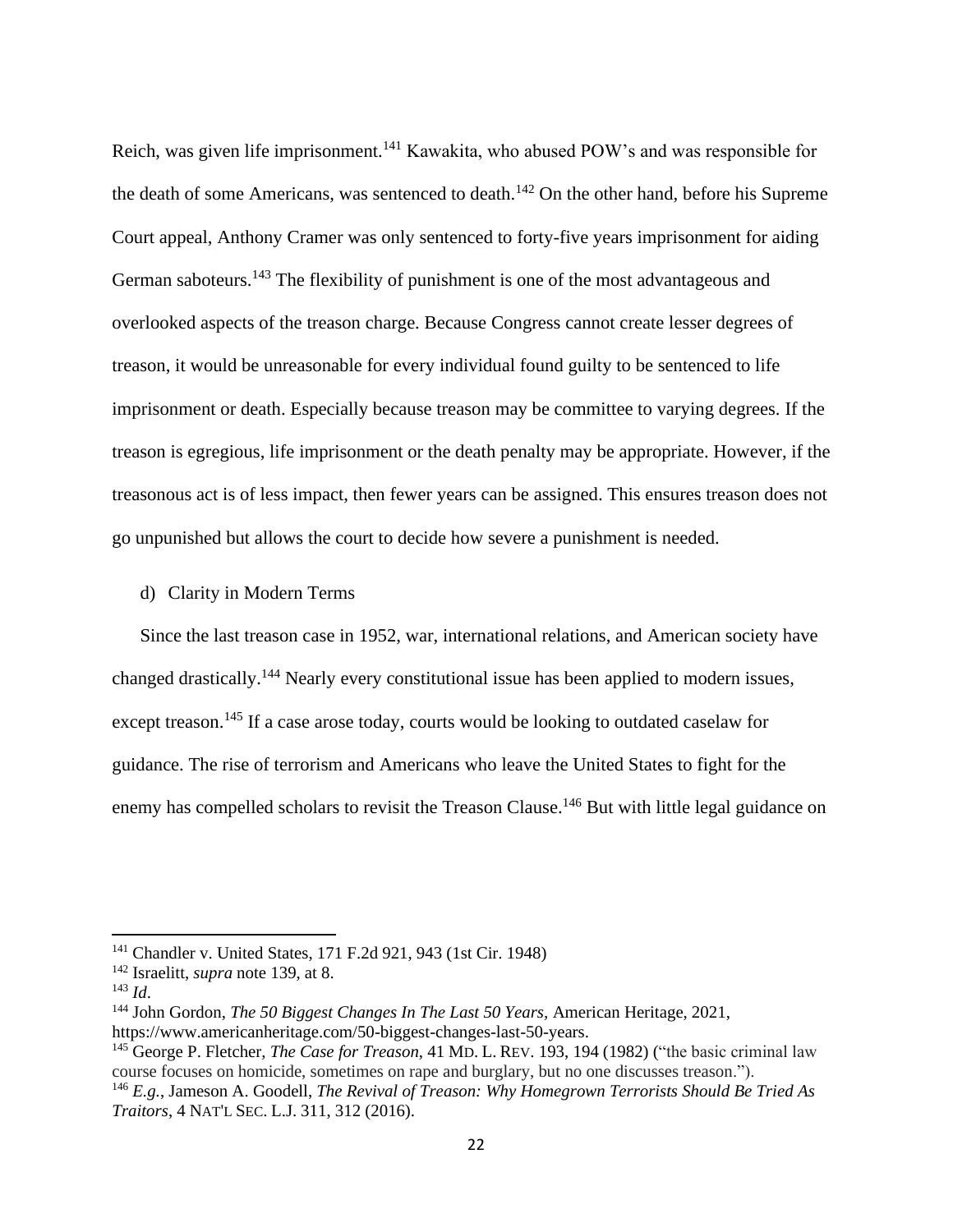modern issues, scholars often disagree on what treason looks like in the twenty-first century.<sup>147</sup> Similarly, the public has little understanding of what treason actually is. $148$  This results in flagrant accusations which are harmful to those who have not committed any form of treason.<sup>149</sup> The treason charge must return so that it may be established in modern terms.

Scholars have addressed the ambiguity surrounding the treason charge. First there is the question of "levying war." Should a domestic terrorist be tried under the Treason Clause?<sup>150</sup> If so, does it matter if they are a lone actor or part of an organization?<sup>151</sup> On a similar note, if an American joins ISIS and announces publicly that he is "waging war on America", is he guilty of levying war?<sup>152</sup> The United States has only addressed "levying war" in cases resulting from an increase of taxes in the 1800's.<sup>153</sup> While those cases may provide some guidance, there are no cases that directly address the questions above.

Then, the law must consider the issue of "adhering to, providing aid and comfort to an enemy."<sup>154</sup> Some argue the terrorist organizations are not an "enemy", despite the American military warring with such organizations for over two decades.<sup>155</sup> Others argue an "enemy" is someone engaged in hostile and militarized relations with the United States.<sup>156</sup> Contrastingly,

<sup>&</sup>lt;sup>147</sup> *Compare id.* at 313 (arguing Americans who join foreign terrorist organization should be charged with treason) *with* Babb, *supra* note 134, at 1722 (arguing Americans who join foreign terrorist organizations cannot be charged with treason).

<sup>148</sup> Babb, *supra* note 134, at 1735 (finding the public often has misplaced outcry when a possible treason case arises).

 $^{149}$  *Id.* 

<sup>150</sup> Goodell, *supra* note 146, at 311.

<sup>151</sup> *Id*.

<sup>152</sup> *Id*.

<sup>153</sup> Israelitt, *supra* note 139, at 8.

<sup>154</sup> U.S. CONST. art. III, § 3.

<sup>155</sup> Babb, *supra* note 134, at 1728.

<sup>156</sup> Henry Mark Holzer, *Why Not Call It Treason?: From Korea to Afghanistan*, 29 S.U. L. REV. 181, 221- 22 (2002).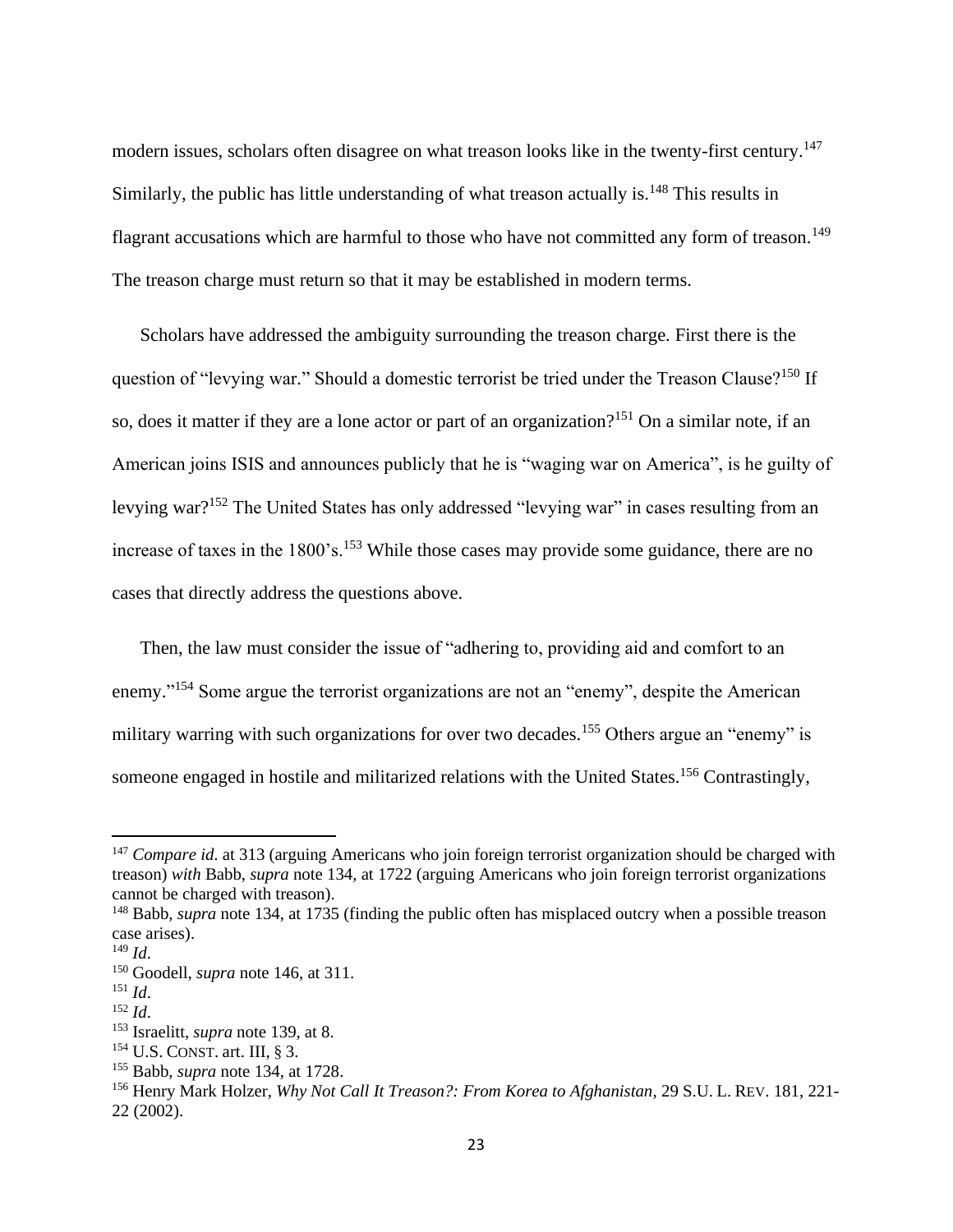some believe a congressional declaration of war is necessary for someone to be an enemy.<sup>157</sup> Next, is the argument that treasonous actions motivated by religious purposes would not fulfill the "treacherous intentions" requirement.<sup>158</sup> Conversely, there is the opinion that religious intentions do not excuse traitorous actions. Again, most "aid and comfort" cases resulted from WWII, so the questions of enemy, declarations of war, and possible religious exemptions have not fully been addressed.

The public is also in need of clarification. Hillary Clinton, Donald Trump, Eric Snowden, and the rioters at the January 6th insurrection have each been, at some point, accused of treason.<sup>159</sup> While these accused are among the more notable in modern times, the terms "treason" and "traitor" are thrown around brazenly.<sup>160</sup> The problem with someone being deemed a "traitor" without an indictment or trial, is that this label severely impacts people's lives and how Americans view public figures. Treason carries a stigma that once adopted, cannot be undone.<sup>161</sup> Unfortunately, if legal scholars cannot agree on what treason is, how can the public begin to truly understand it? The treason charge must be reconsidered and brought back so that when treason

<sup>159</sup> *Gorka says Hillary Clinton is guilty of treason, could 'get the chair'*, The Daily Beast, Oct. 27, 2017. https://www.thedailybeast.com/gorka-says-hillary-clinton-is-guilty-of-treason-could-get-the-chair; Daniel Hannan*, Donald Trump is guilty of treason*. Gazette, Oct. 21, 2021.https://www.post-

<sup>157</sup> Babb, *supra* note 134, at 1731.

<sup>158</sup> *Id*. at 1735.

gazette.com/opinion/Op-Ed/2021/01/21/Donald-Trump-is-guilty-of-treason/stories/202101210036; Zackary Keck, *Yes, Edward Snowden is a traitor*, The Diplomat, Dec. 21, 2013.

<sup>://</sup>thediplomat.com/2013/12/yes-edward-snowden-is-a-traitor/; Lois Beckett, *Why aren't we calling the Capitol Attack an act of treason?* The Guardian, Apr. 5, 2021. ://www.theguardian.com/usnews/2021/apr/05/the-capitol-attack-treason.

<sup>&</sup>lt;sup>160</sup> Babb, *supra* note 134, at 1722 (explaining how the media and politicians will call someone a "traitor" and find them guilty before a trial takes place).

<sup>161</sup> United States v. Rahman, 189 F.3d 88, 112 (2d Cir. 1999) (warning that treason has a dangerous stigma attached to it).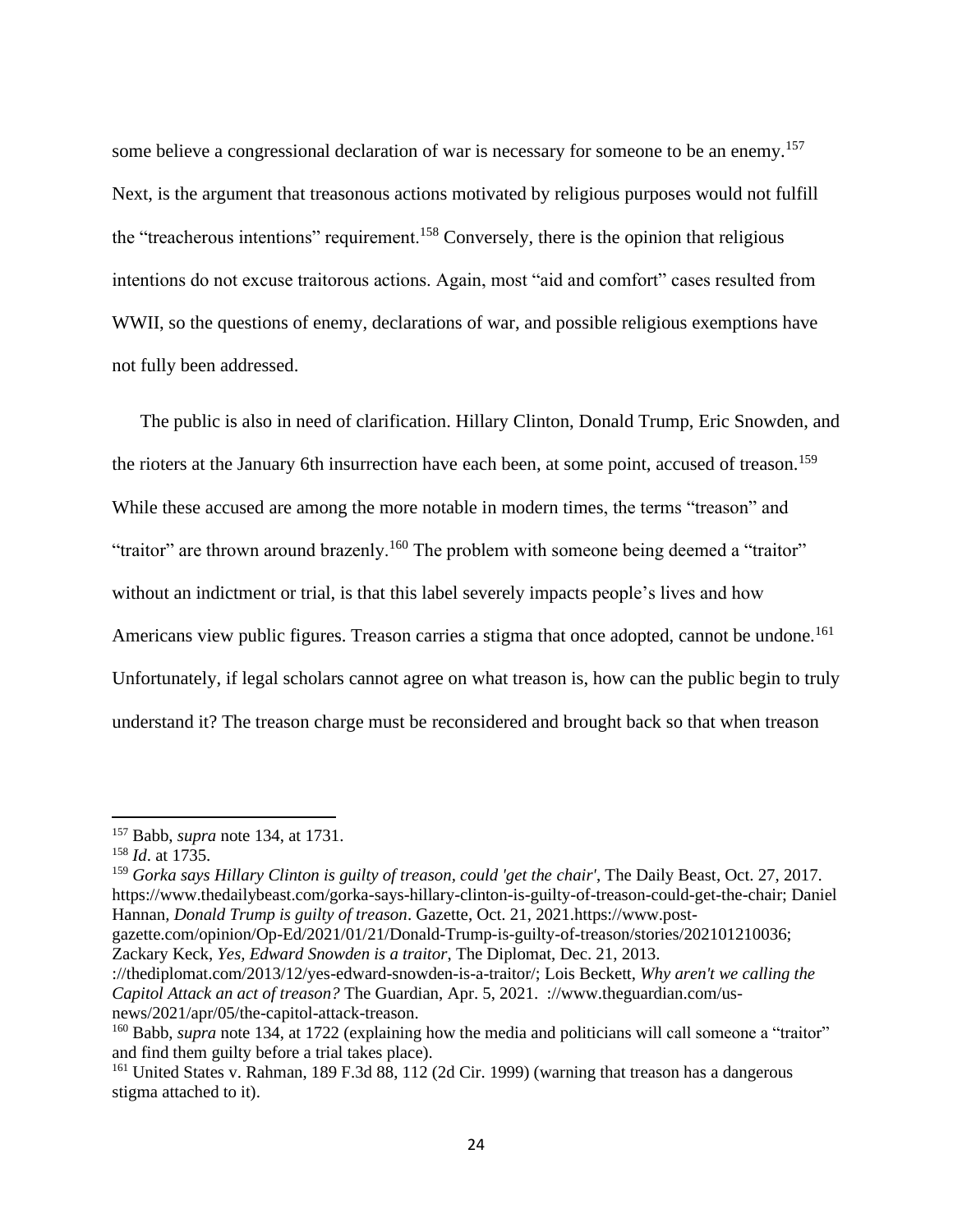occurs, everyone can recognize it. And, when baseless accusations arise, people will not automatically assume the accused is guilty.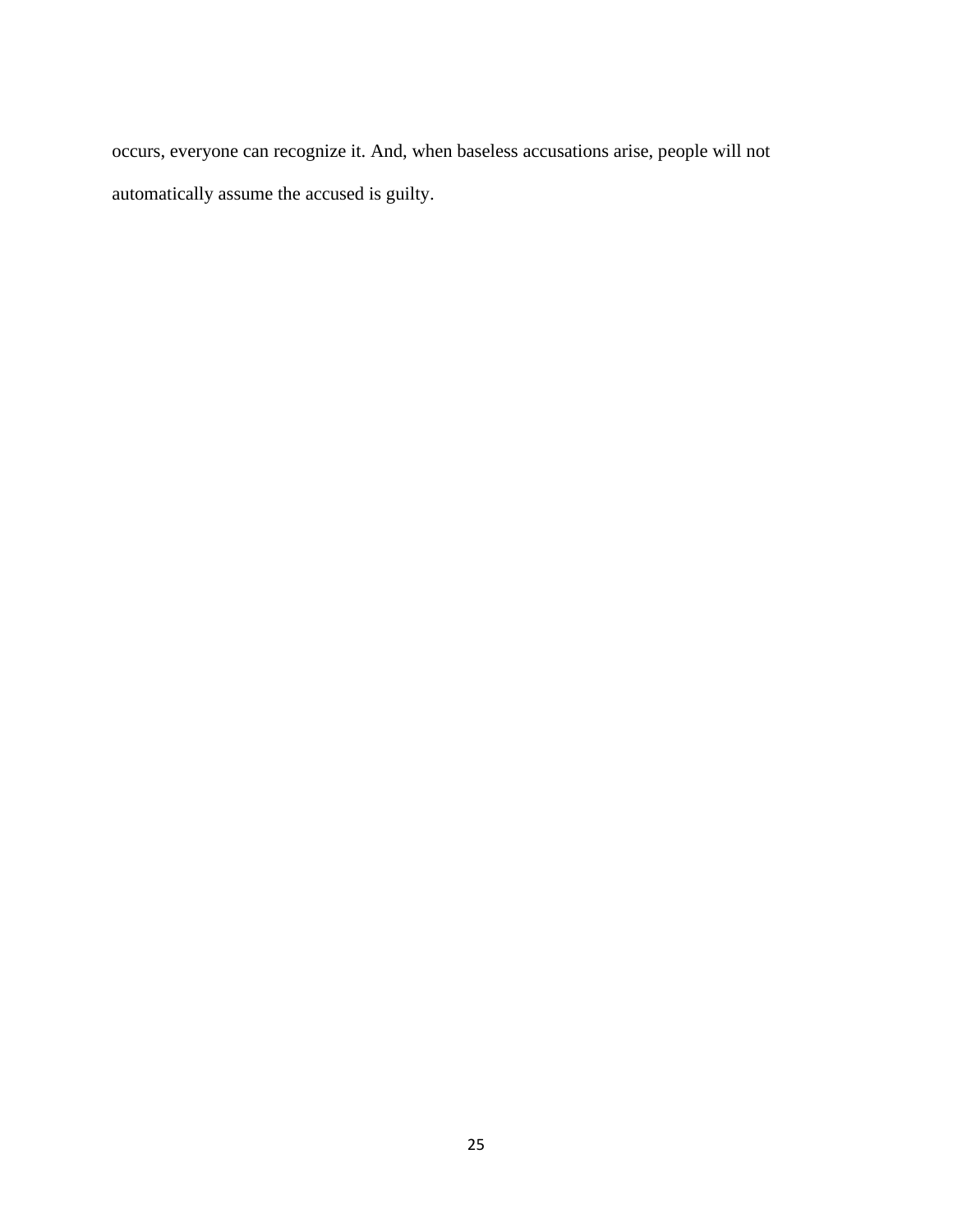# <span id="page-29-0"></span>IV. REESTABLISH THE TREASON CLAUSE AS A MEANINGFUL AND WORKABLE CHARGE IN THE LEGAL SYSTEM.

To reestablish the Treason Clause as a meaningful and workable charge in the legal system, three things must occur. First, *Cramer v. United States* must be restrained. Second, foreign terrorist organizations must be considered "enemies" as it applies to treason.

#### <span id="page-29-1"></span>a) Restricting *Cramer*

To modernize the Treason Clause, the evidentiary requirements created in *Cramer v. United States* must be curtailed. In its original form, the Treason Clause is stringent, requiring the testimony of two witnesses to the same of overt act, and requiring intent or "adhering to the enemy" be proven.<sup>162</sup> Even some of the Founder's believed it to be overly strict because "Treason may sometimes be practiced in such a manner, as to render proof extremely difficultas in a traitorous correspondence with an enemy." <sup>163</sup> The decision in *Cramer* took proof from "extremely difficult" to nearly impossible, except for when treasonous intent is obvious, such as when an individual is on the enemy's payroll. <sup>164</sup> Today, *Cramer* would be the largest hurdle in securing a treason conviction.<sup>165</sup> For example, consider an American is caught meeting with an enemy by two witnesses. The American is indicted for treason. During investigation, the authorities find text messages, social media posts, and videos of the American, showing clear support of the enemy. They also find a Cashapp transfer from the American to the Enemy with

<sup>162</sup> U.S. CONST. art. III, §3.

<sup>163</sup> *See* FERRAND, *supra* note 41, at 348.

<sup>164</sup> *See* HURST, *supra* note 36, at 218 ("The majority opinion in *Cramer v. United States* has cast such a net of ambiguous limitations about the crime of 'treason' that it is doubtful whether a careful prosecutor will ever again chance an indictment under that head.").

<sup>165</sup> *See* HURST, *supra* note 36, at 218.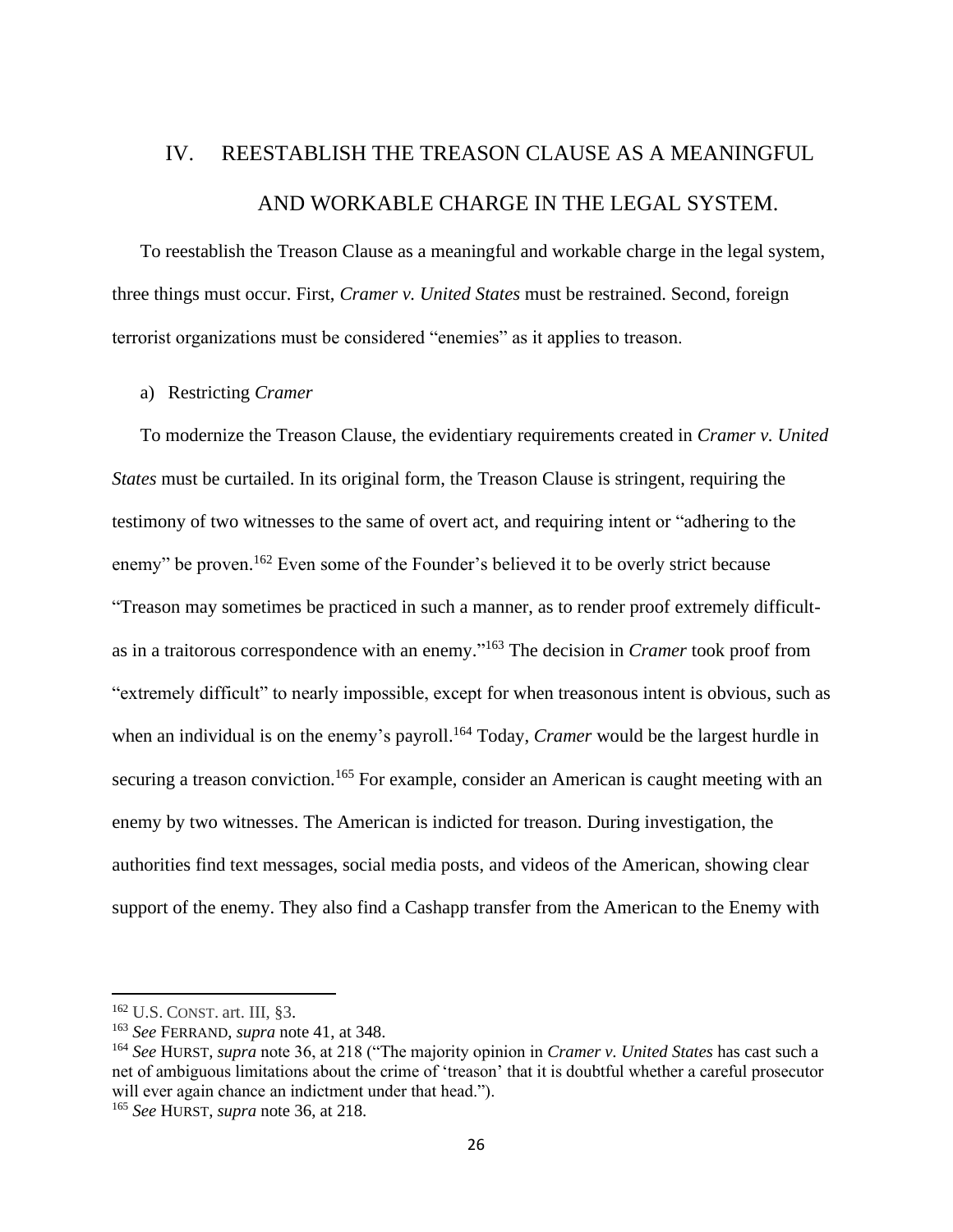the caption "for the materials", followed by a bomb emoji. They also discover the enemy purchased explosives and planned to bomb Congress. Under *Cramer*, none of the above evidence would be permissible to prove treasonous intent because they were not observed by either witness during the "overt act" of meeting with the enemy.<sup>166</sup> The intention requirement of the Treason Clause would not be fulfilled, and the American would be set free. If *Cramer* is overruled, prosecutors would be able to use evidence beyond the "overt act" to prove intentions.

<span id="page-30-0"></span>b) Expanding the Definition of "Enemies" to Include Modern Organizations and Non-

Traditional Enemies That Were Not Prevalent at the Inception of the Treason Clause

The definition of enemies should be expanded to include modern organizations and nontraditional enemies that were not prevalent at the inception of the Constitution. To commit treason by providing "aid and comfort", the act must be done with adherence to an enemy.<sup>167</sup> When Congress declares war, the enemy is obvious. However, the United States has only been congressionally at war eleven times, the last time being in WWII.<sup>168</sup> Most wars, or conflicts which resulted in the death of American troops, were not conducted while being congressionally at war. When war is not declared by Congress, who is the enemy? Is there an enemy? This is arguably the most crucial point in bringing the charge of treason into the twenty-first century.

*U.S. v. Frick* held treason by "providing aid and comfort" only occurs when there is war.<sup>169</sup> However, it does not specify whether Congress must declare war for there to be a war or an enemy. Indeed, it does not define what an enemy is in quasi-wars or conflicts (every "aid and

<sup>166</sup> Cramer v. United States, 325 U.S. 1, 34–35 (1945) ("Every act, movement, deed, and word of the defendant charged to constitute treason must be supported by the testimony of two witnesses."). <sup>167</sup> U.S. CONST. art. III, §3.

<sup>168</sup> *About Declarations of War*, United States Senate, https://www.senate.gov/about/powersprocedures/declarations-of-war.htm.

<sup>&</sup>lt;sup>169</sup> United States v. Fricke, 259 F. 673, 677 (S.D.N.Y. 1919).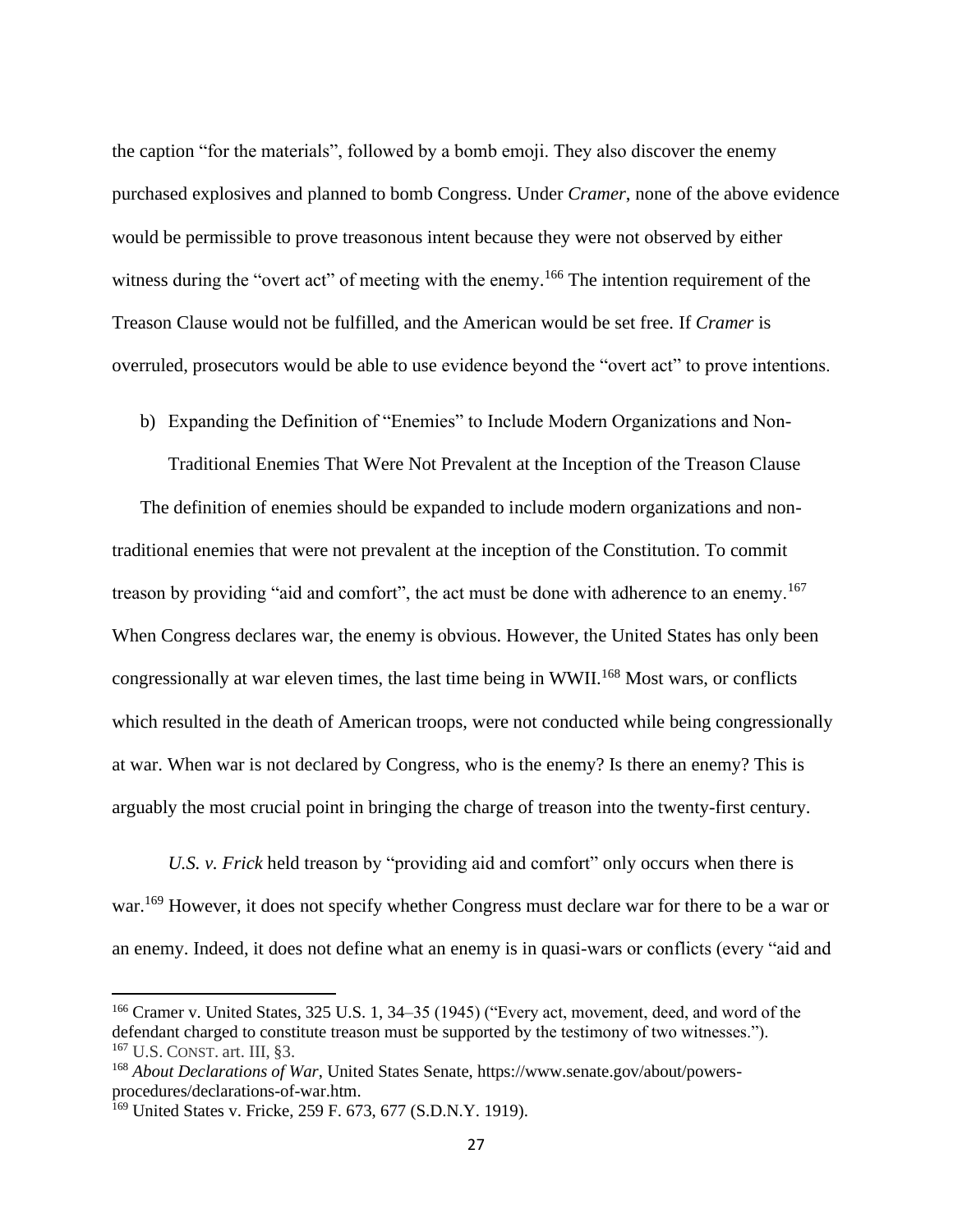comfort" case has arisen out of formal wars).<sup>170</sup> However, at the inception of the Treason Clause, England, Spain, and France were all considered enemies, and Native Americans were "potential enemies", despite the United States not being congressionally "at war" with Spain, France, or the Native Americans. <sup>171</sup> Likewise, in 1798 treason was applied to French citizens purchasing supplies for their military bases.<sup>172</sup> Further support is found in definitions. Black's Law Dictionary, defines enemies as "An opposing military force." and "A foreign state in open hostility to another whose position is being considered."<sup>173</sup> 10 U.S.C.A. § 948a defines "hostilities" as "any conflict subject to the laws of war."<sup>174</sup> Neither definition requires a Congressional declaration of war.

Foreign terrorist organizations should be considered "enemies" as it applies to the Treason Clause. First, organizations which pose a threat to the United States are enemies as defined by technical and realistic application.<sup>175</sup> Spain and France were considered "nation" security risks" and "enemies" for simply having land adjacent to the original thirteen states and wanting to expand their reach from Europe.<sup>176</sup> Under such reasoning, foreign militant groups that have attacked, threatened, and killed Americans, would be considered enemies. Furthermore, no congressional declaration of war is needed: only a foreign, opposing military force, that aims to

<sup>170</sup> *About Declarations of War*, *supra* note 168.

<sup>&</sup>lt;sup>171</sup>C.f., Cramer v. United States, 325 U.S. 1, 8 (1945) ("England was entrenched in Canada to the north and Spain had repossessed Florida to the south, and each had been the scene of invasion of the Colonies; the King of France had but lately been dispossessed in the Ohio Valley; Spain claimed the Mississippi Valley; and, except for the seaboard, the settlements were surrounded by Indians—not negligible as enemies themselves, and especially threatening when allied to European foes.").

<sup>172</sup> Loane, *supra* note 125, at 62.

<sup>173</sup> *Enemy*, BLACK'S LAW DICTIONARY (11th ed. 2009).

<sup>174</sup> 10 U.S.C.A. § 948a.

<sup>&</sup>lt;sup>175</sup> *C.f.*, Cramer v. United States, 325 U.S. 1, 8 (1945) (Labelling every country and Native American with interest near the colonies to be "enemies"). *See also supra note* 75, at *Enemy*.  $176$  *Id.*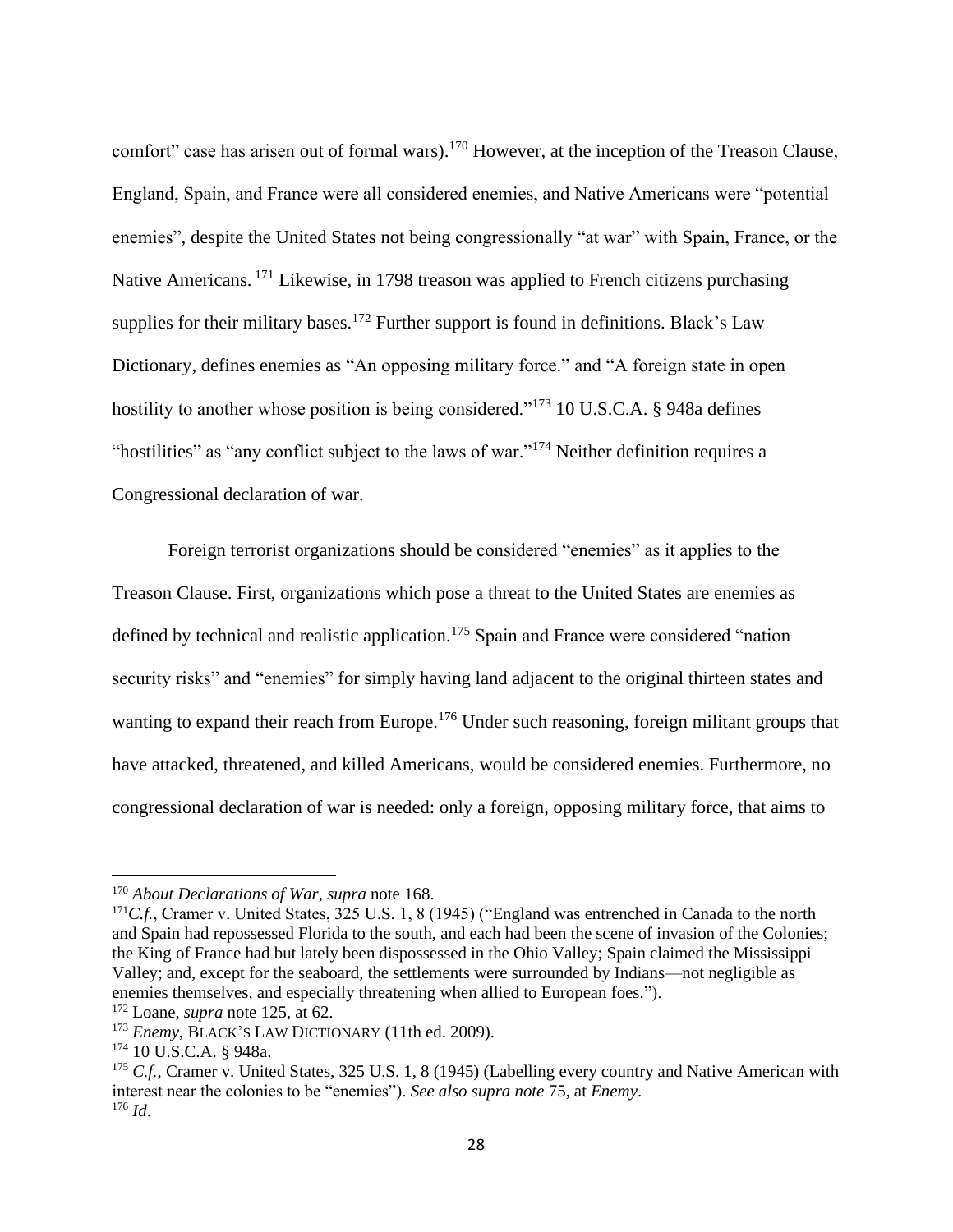threaten or harm the United States.<sup>177</sup> While the charge of treason would be viable for any foreign group that poses a national security threat, it is especially applicable when those organization become firmly established and are actively fighting American troops. For example, Al-Qaeda has been at war with the United States for years.<sup>178</sup> They are responsible for various attacks on military and civilian Americans, including the attacks of September 11, 2001.<sup>179</sup> Then came the Islamic State (ISIS). ISIS has held various territories in the Middle East but has a global reach.<sup>180</sup> They recruit, train, and bring terror to the world, aiming to destroy western civilization, and calling for "death to America." <sup>181</sup> Likewise, the Taliban are known for their violent, gruesome, and inhumane behavior.<sup>182</sup> They also are responsible for the death of Americans and have threatened the United States.<sup>183</sup>

Susan Babb contends that groups such as ISIS, Al-Qaeda, and the Taliban are not enemies under the Treason Clause because they are groups rebelling against their own governments.<sup>184</sup> Her reasoning originates in *U.S. v. Greathouse*:

The term 'enemies,' as used in the second clause, according to its settled meaning, at the time the constitution was adopted, applies only to the subjects of a foreign power in a state of open hostility with us. It does not embrace rebels in insurrection against their own government. An enemy is always the subject of a foreign power who owes no allegiance to our government or country.<sup>185</sup>

<sup>177</sup> *Id*.

<sup>178</sup> *Al Qaeda*, History.com, Dec. 4, 2018, https://www.history.com/topics/21st-century/al-qaeda. <sup>179</sup> *Id*.

<sup>180</sup>*Timeline: The rise, spread, and fall of the islamic state*, Wilson Center (Oct. 28, 2019), https://www.wilsoncenter.org/article/timeline-the-rise-spread-and-fall-the-islamic-state.  $^{181}$  *Id.* 

<sup>182</sup>Mark A. Drumbl, *The Taliban's 'Other' Crimes*, 23 Third World Quarterly 1121, 1121-22, 2002, https://www.jstor.org/stable/pdf/3993566.pdf.

<sup>183</sup> Oliver Browning, *CNN reporter describes Taliban chanting 'death to America' on streets as 'friendly'*. The Independent, Aug. 16, 2021, https://www.independent.co.uk/tv/news/taliban-chanting-death-americafriendly-v83e72cc6.

<sup>184</sup>Babb, *supra* note 134, at 1730-31.

<sup>&</sup>lt;sup>185</sup> United States v. Greathouse, 26 F. Cas. 18, 22 (C.C.N.D. Cal. 1863)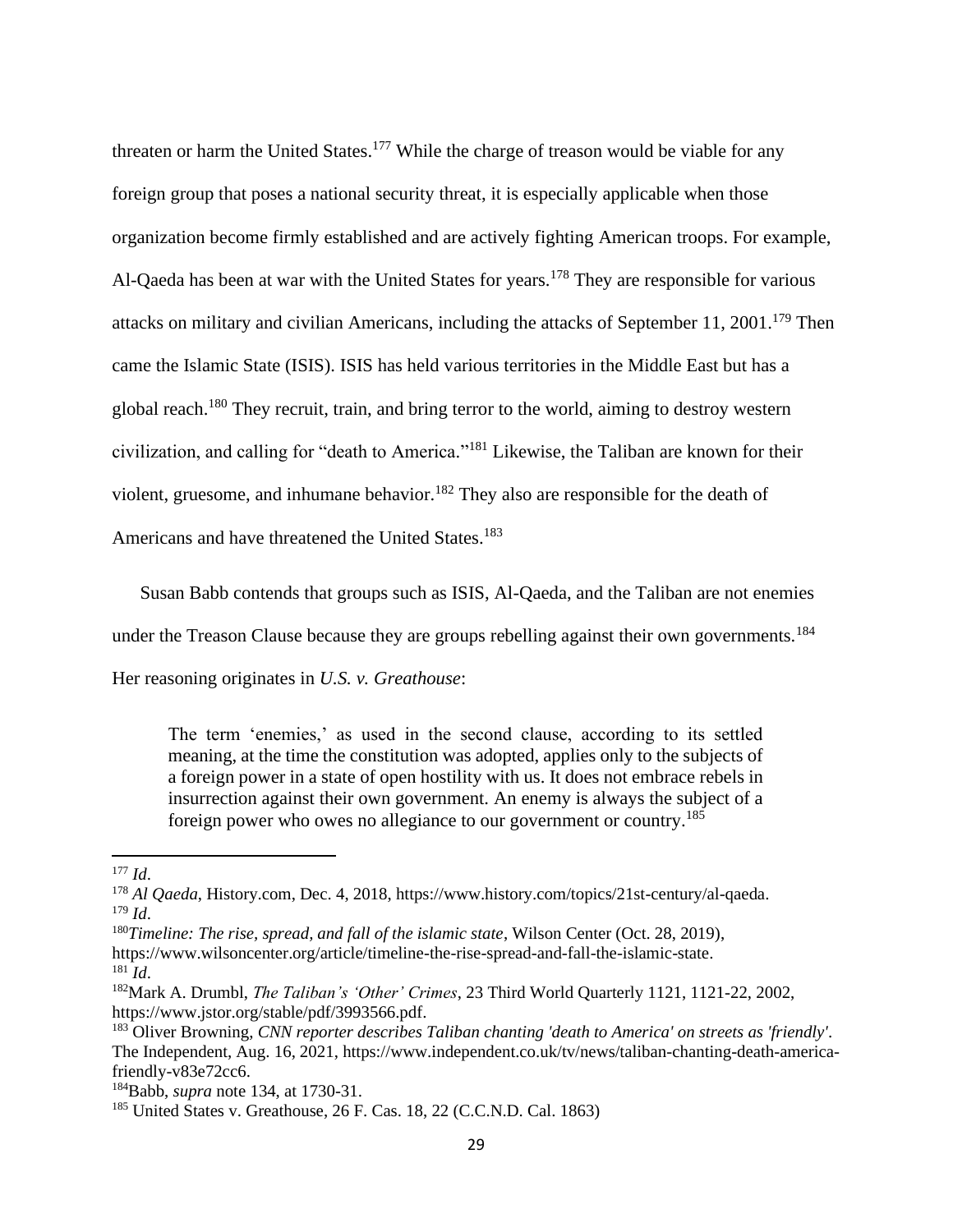The ruling appears damaging to contrary arguments. However, Babb misses the most relevant part of *Greathouse*: context. *Greathouse* is a Civil War case from 1863.<sup>186</sup> The defendants provided "aid and comfort" to other Americans under the guidance of Jefferson Davis.<sup>187</sup> The court ruled the defendant could not be charged with "aiding the enemy" because the aid was provided to Americans in insurrection against their own government.<sup>188</sup> To clarify, before *Greathouse*, Confederates could be considered enemies.<sup>189</sup> Post *Greathouse*, they were no longer considered enemies, and could only be charged with "levying war."<sup>190</sup> However, "subjects of a foreign power in open hostility with us" would apply to modern terrorist organizations.<sup>191</sup> Under 10 U.S.C.A. § 948a, "enemy combatants" or "unprivileged enemy belligerents" are any individual who: "(a) has engaged in hostilities against the United States or its coalition partners; (b) has purposefully and materially supported hostilities against the United States or its coalition partners; or (c) was a part of Al Qaeda at the time of the alleged offense under this chapter."<sup>192</sup> Therefore, under *Greathouse* and U.S.C. Title 10, the term "enemy" would apply to all members of foreign terrorist organizations, such as ISIS, Al Qaeda, and the Taliban.<sup>193</sup>

<sup>186</sup> *Id*.

<sup>187</sup> *Id*.

<sup>188</sup> *Id*.

<sup>189</sup>*See* Capt. Jabez W. Loane, Iv, *Treason and Aiding the Enemy*, 30 MILITARY LAW REVIEW 1, 61-62 (1965).

<sup>190</sup> *Id*. at 61.

<sup>&</sup>lt;sup>191</sup> 10 U.S.C.A. § 948a (defining any person who engages in hostilities with the United States as an "enemy").

<sup>192</sup> *Id*.

<sup>193</sup> See *id*. (defining any person engaged in hostilities with the United States, or who is a member of al Qaeda as an enemy); *see also* United States v. Greathouse, 26 F. Cas. 18, 22 (holding that "enemies" as is applies to the Treason Clause are individuals subject to a foreign power, who are in open hostilities with the United States).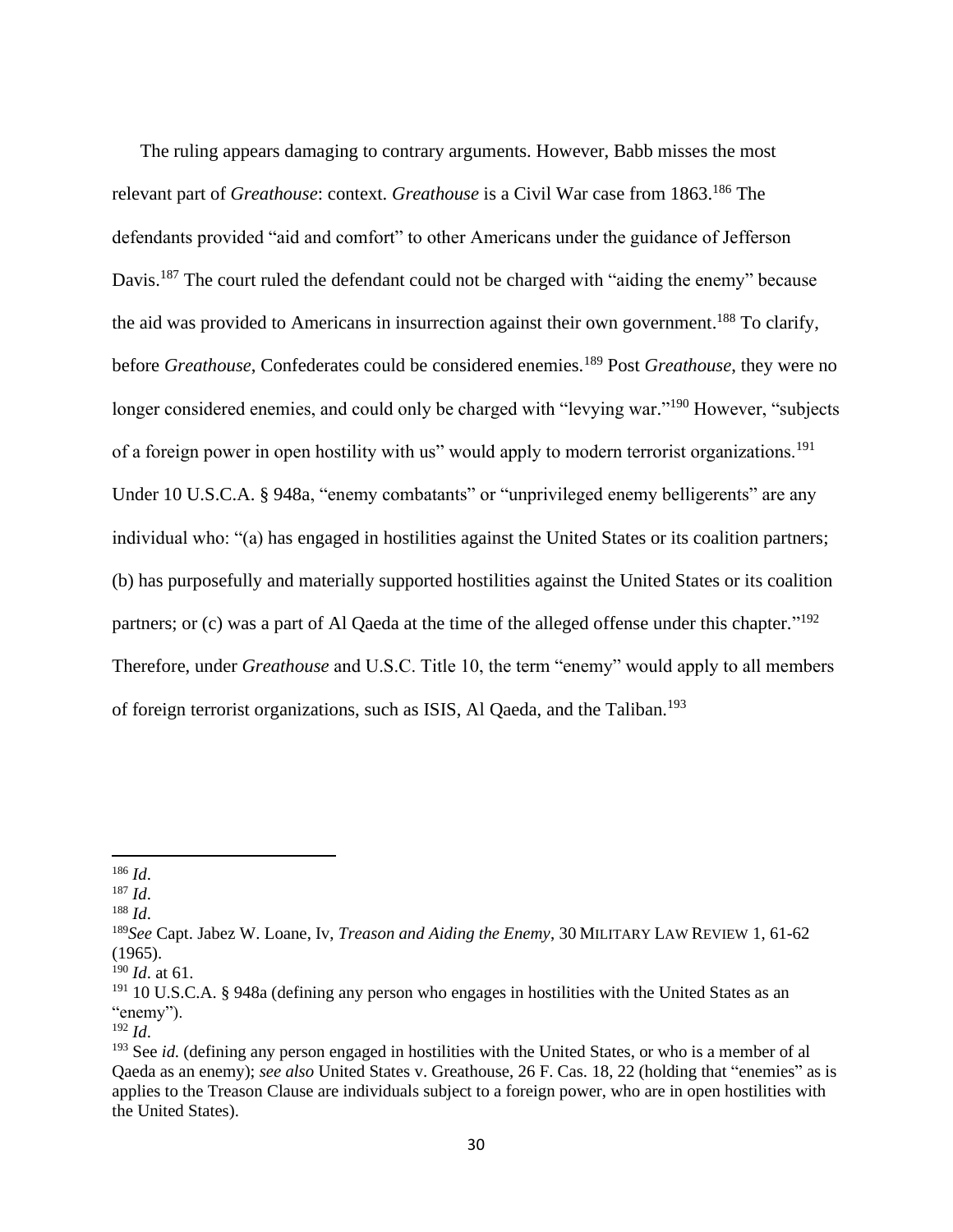# V. APPLYING TREASON CHARGE

<span id="page-34-0"></span>This section gives tangible examples of how the Treason Clause should be applied, given the prescriptions made in the prior section. First, it discusses how the Treason Clause should apply to January 6<sup>th</sup> insurrection at the United States Capitol was an act of "levying war." Second, it argues that John Walker Lindh should have been charged with treason.

<span id="page-34-1"></span>a) January 6<sup>th</sup> Insurrection at the United States Capitol

If the evidentiary requirements in *Cramer* are restricted, the United States would be able to prosecute some participants of the January  $6<sup>th</sup>$  insurrection at the United States Capital for treason by "levying war".<sup>194</sup> On January 6, 2021, Americans gathered at the United States Capitol to protest the transfer of power to the newly elected President.<sup>195</sup> Among the protesters were extremists.<sup>196</sup> Attempting to impose their will upon the government by force, they stormed Capitol Hill, fought police officers, and brought violence to the Capitol.<sup>197</sup> After the insurrection, the FBI discovered some of the extremists had previously conspired online to storm the Capitol.<sup>198</sup> Under early precedent, the insurrection would have been considered treason by "levying war". <sup>199</sup> The extremists conspired a treasonous plot and held an assemblage of men for

<sup>&</sup>lt;sup>194</sup> *C.f.*, U.S. v. Mitchell, 2 U.S. 348 (holding the act of attacking a public official place pf residence was an act of war).

<sup>195</sup> Lindsey Wise Et Al., *'The Protesters Are in the Building.' Inside the Capitol Stormed by a Pro-Trump Mob*, Wall St. J., Jan. 6, 2021, https://www.wsj.com/articles/the-protesters-are-in-the-building-inside-thecapitol-stormed-by-a-pro-trump-mob-11609984654?mod=article\_inline. <sup>196</sup> *Id*.

<sup>197</sup> *Id*.

<sup>198</sup> Ian Talley & Rachael Levy, *Extremists Posted Plans of Capitol Attack Online*, Wall St. J., Jan. 7, 2021, https://www.wsj.com/livecoverage/biden-trump-electoral-college-certificationcongress/card/x1dwwPqnJM1XfQh5LaUj.

<sup>199</sup> *See* U.S. v. Mitchell, 2 U.S. 348, 349 (C.C.D. Pa. 1795) ("an insurrection with an avowed design to suppress public offices, is an act of levying war").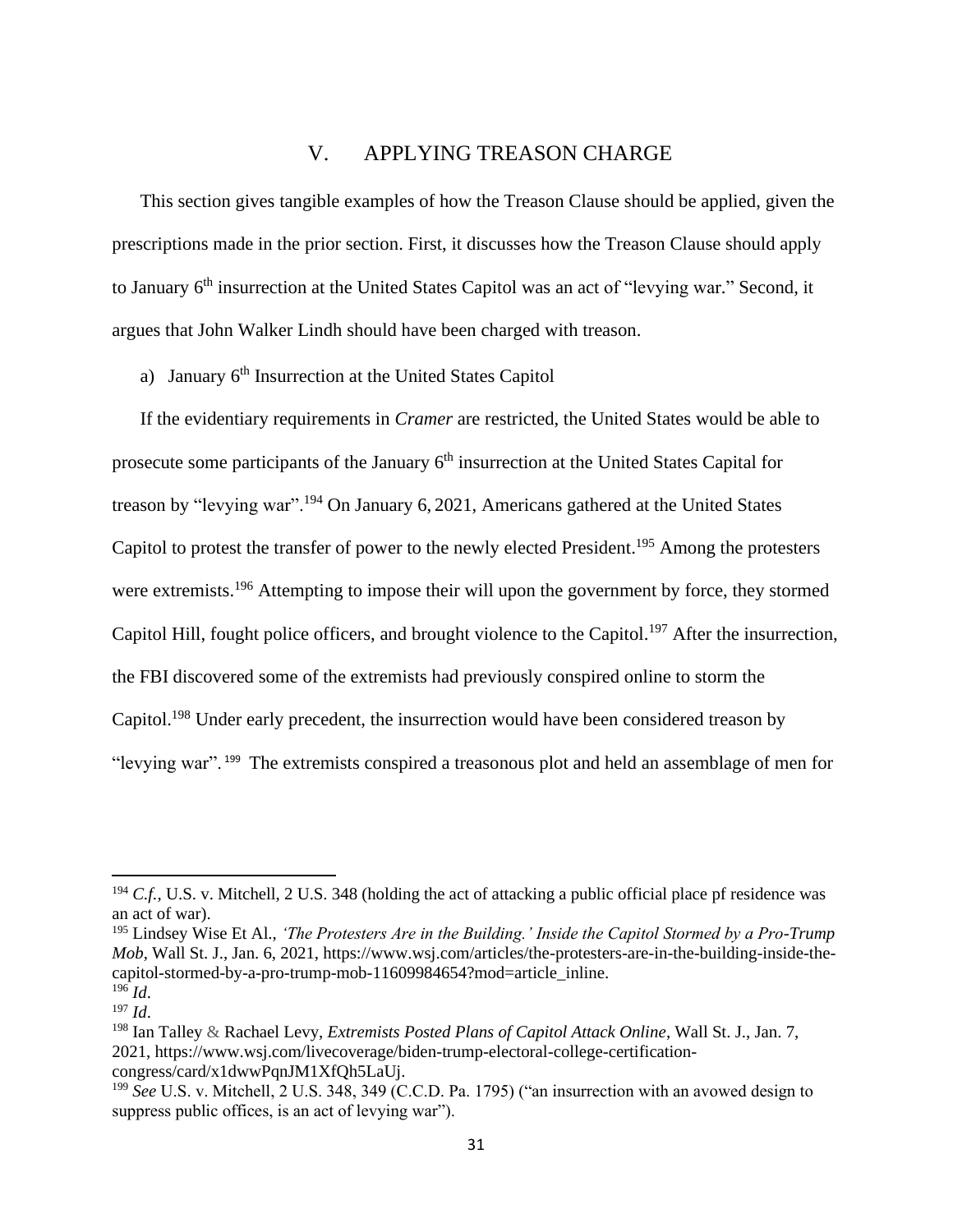the purpose of carrying out a treasonous design.  $200$  The conspired plan would be utilized to prove treasonous intentions and distinguish traitors from protesters who simply got caught in the riot. Under *Cramer*, the previously conspired plan would be impermissible to prove intentions because they did not occur during the "overt act" that was witnessed.<sup>202</sup> However, if the evidentiary requirement of *Cramer* is curtailed, the conspired plot would be utilized to prove intentions, and treason could be proven.

#### <span id="page-35-0"></span>b) John Walker Lindh

The case of John Walker Lindh (Walker) illustrates why treason must return as a viable and workable charge. Born and raised American, Walker turned on his homeland and became a Taliban fighter.<sup>203</sup> He trained and fought with Al Qaeda and the Taliban against United States and allied forces.<sup>204</sup> He even met with Usama Bin Laden.<sup>205</sup> Walker was found by American and allied forces after a ground fight with the Taliban.<sup>206</sup> Walker was brought back to the United States, and charged with ten crimes.<sup>207</sup> Among his charges were conspiracy to kill United States nationals, providing material support and resources to foreign terrorist organization, contributing services to Al Qaeda, supplying services to the Taliban, and using and carrying firearms and destructive devices during crimes of violence.<sup>208</sup> Yet, he was not charged with treason. Walker

<sup>&</sup>lt;sup>200</sup> *C.f., id* at 118 (holding evidence showing the leader's treasonous intent does not establish treasonous intent for every person involved).

 $^{201}$  *Id.* 

 $202$  Cramer v. United States, 325 U.S. 1, 34–35 (1945) ("Every act, movement, deed, and word of the defendant charged to constitute treason must be supported by the testimony of two witnesses."). <sup>203</sup> U.S. v. Lindh, 212 F. Supp. 2d 541 (2002).

 $^{204}$  *Id*.

<sup>205</sup> *Id*. at 547.

<sup>206</sup> *Id*.

 $^{207}$  *Id.* 

<sup>208</sup> U.S. v. Lindh, 212 F. Supp. 2d 541, 547 (E.D. Va. 2002).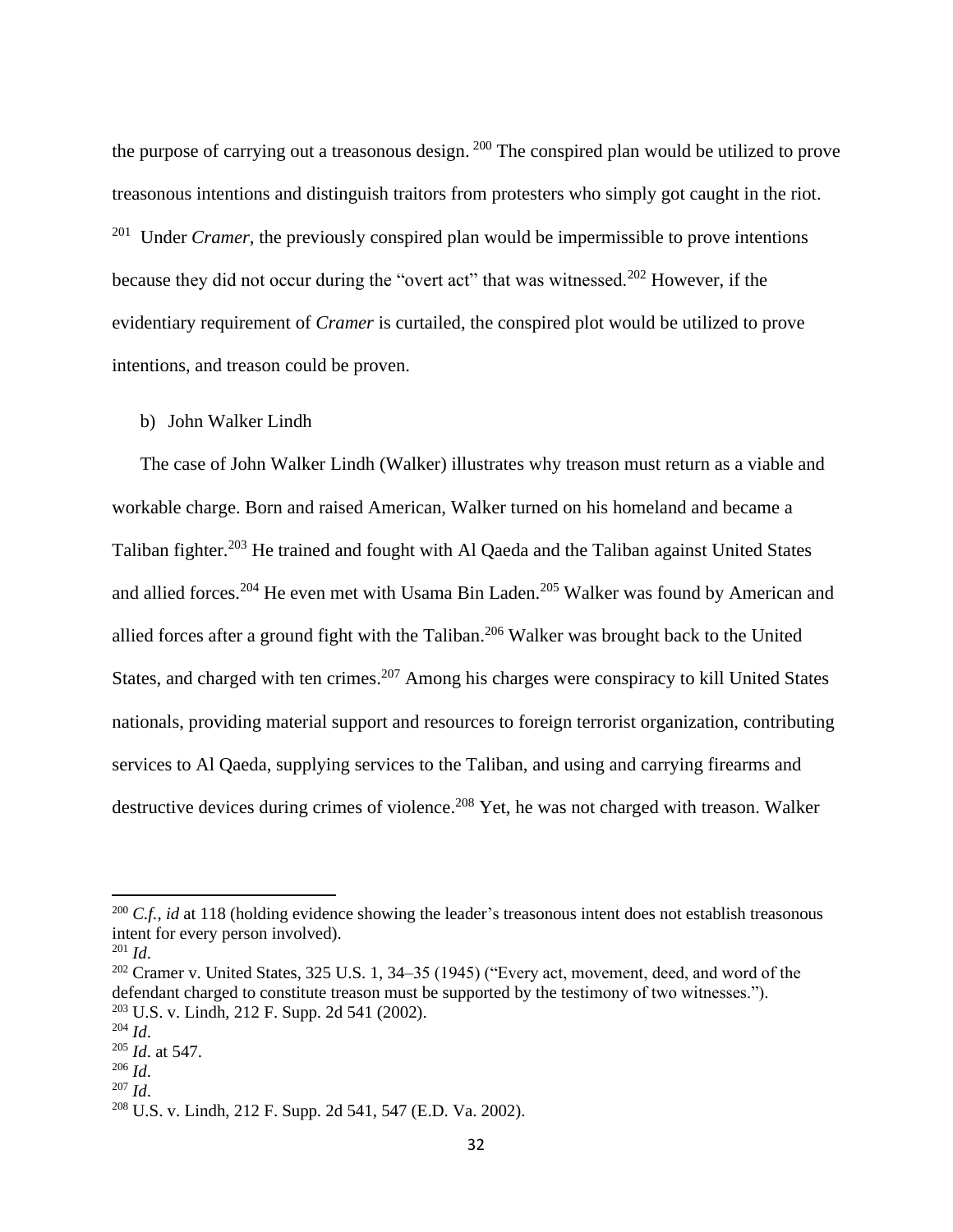received twenty years but was let out early, serving only seventeen.<sup>209</sup> He was released in 2019 and is living freely in the United States; he is now in his early forties.<sup>210</sup>

If organizations like Al Qaeda and the Taliban are not considered enemies as it applies to the Treason Clause, people like Walker cannot be tried for treason.<sup>211</sup> Likewise, if the evidentiary requirements in *Cramer* are not restrained, proving intentions would be very difficult.<sup>212</sup> However, if foreign terrorist organizations were considered the enemy as it applies to the treason clause, and the evidentiary requirements in *Cramer* were restrained, Walker would have been charged with treason by "adhering to an enemy, providing aid and comfort." Furthermore, he would have been found guilty.

The outcome of Walker's case is problematic. First, it does not punish his betrayal. Walker's actions were tried, but his traitorous intentions were not. His treason began when he left the United States to join Al Qaeda. His treason was only furthered by him taking up arms with Al Qaeda and the Taliban to kill Americans. Walker's betrayal should be tried and punished under the rightful charge of Treason. Second, Walker likely would have received harsher punishment had be been tried under the Treason Clause. For creating propaganda, Chalder received life imprisonment.<sup>213</sup> Kawakita's actions in the POW camp led to him receiving the death penalty.<sup>214</sup> Walker's actions were comparable, if not worse than any other individual convicted of treason.

<sup>209</sup> Justin Huggler, *American Taliban flies back, but not to the cages of Guantanamo Bay*, The Independent London, January 23, 2002.

<sup>210</sup> Greg Myer, John Walker Lindh, *The 'American Taliban,' Is Released From Prison*, National Public Radio, May 23, 2019.

<sup>&</sup>lt;sup>211</sup> U.S. CONST. art. III,  $\S$  3.

<sup>212</sup> *See* HURST, *supra* note 36, at 218.

<sup>213</sup> Chandler v. United States, 171 F.2d 921, 925 (1st Cir. 1948).

<sup>214</sup> Kawakita v. U.S., 343 U.S. 717 (1952).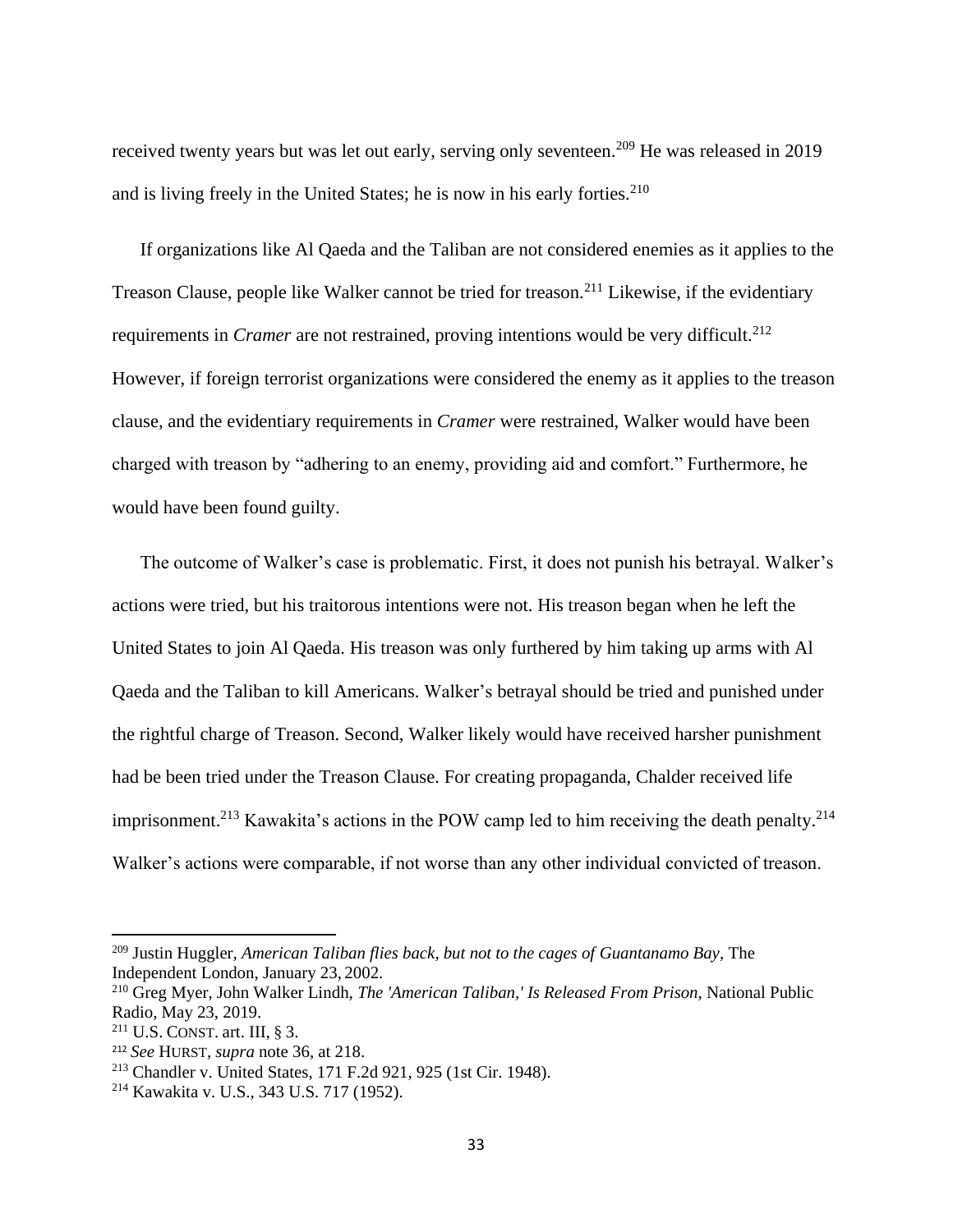Yet, the Government allowed him to evade the possibility of life imprisonment or capitol punishment. Last, the United States missed the opportunity to provide current case law and legal guidance to the Treason Clause. This would have aided in future treason cases, and furthered scholars and the public's understanding of the Treason Clause.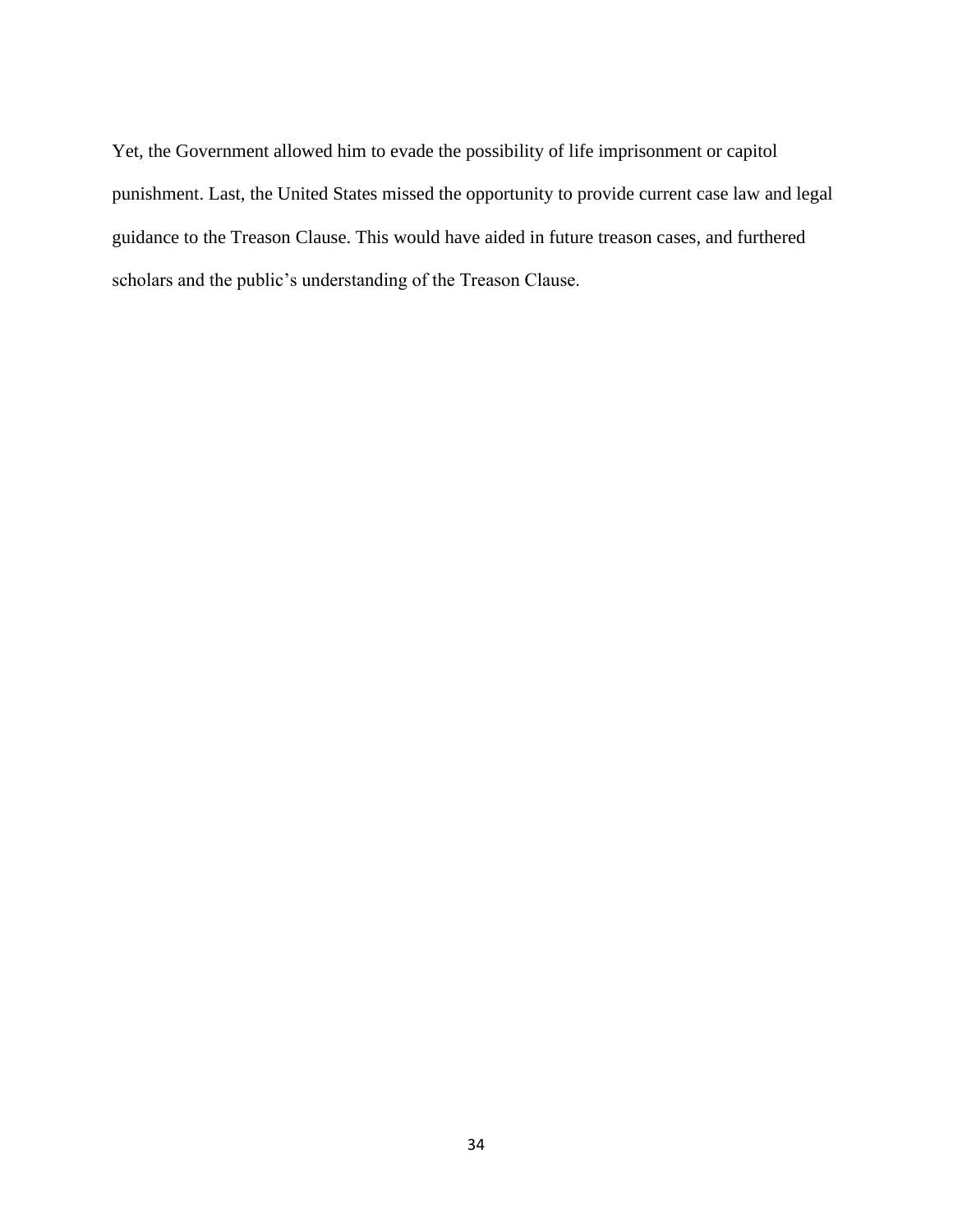### **CONCLUSION**

<span id="page-38-0"></span>The Founders placed the most important and foundational laws in the Constitution. Simply by its placement, the Treason Clause could be viewed as more imperative than other laws. It is uniquely equipped to handle betrayal against the United States because it places emphasis on the intent to betray and includes safeguards which prohibit it from being used as a political weapon. In eliminating the treason charge, the courts, legislature, and prosecutors have done a great disservice. As lesser crimes takes its place, the Treason Clause collects further ambiguity. Prosecutors and courts do not utilize it. Legal scholars struggle to define exactly what treason is. The public misunderstands what "treason" or a "traitor" is, leaving the media and everything other than legal guidance to tell them what it is.

As the Walker case shows, treason itself is still alive and relevant. If *Cramer* is restricted, and the definition of "enemies" is broadened as it applies to treason, the Treason Clause will once again be able to serve its proper function. The United States will be able to punish traitors accordingly, and call treason by its rightful name. Doing so quells the passions of men and allows the jury to decide a fitting punishment. While the actions, enemies, and specifics may differ from century to century, treason will always be treason. It cannot, nor should not be tried under any lesser crime. The time has come for legal minds to bring treason into twenty-first century. The treason charge must be revived.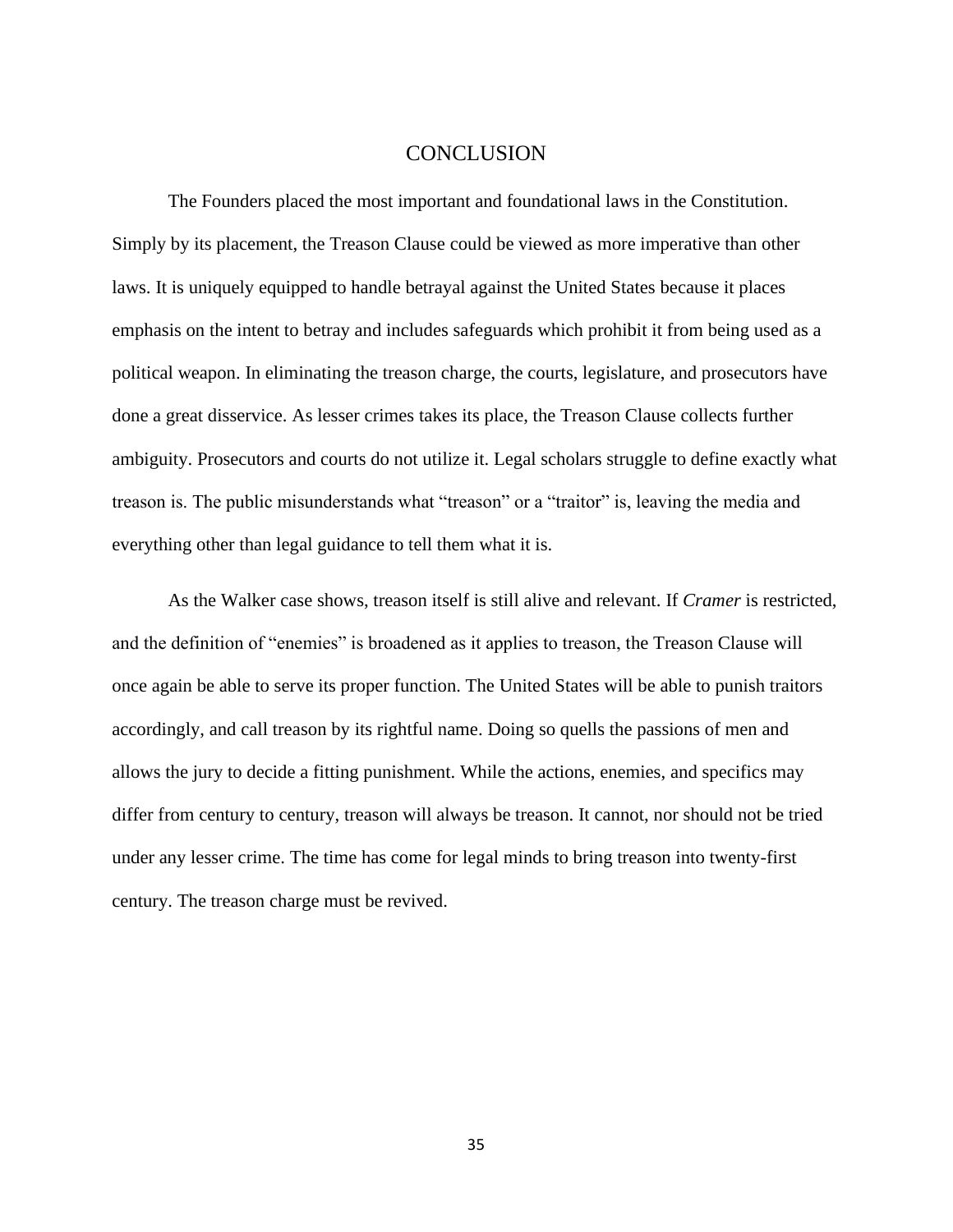# REFERENCES

<span id="page-39-0"></span>Constitution:

U.S. CONST. amend. I. U.S. CONST. art. III, § 3. U.S. CONST. art. V.

Cases:

Case of Fries, 9 F. Cas. 924, 930 (C.C.D. Pa. 1800). Cramer v. United States, 325 U.S. 1, 22 (1945). Chandler v. United States, 171 F.2d 921 (1st Cir. 1948). Ex Parte Bollman and Ex Parte Swartwout, 8 U.S. 75, 126 (1807). Hamdi v. Rumsfeld, 542 U.S. 507, 508 (2004). Kawakita v. U.S., 343 U.S. 717 (1952). United States v. Fricke, 259 F. 673 (S.D.N.Y. 1919). United States v. Greathouse, 26 F. Cas. 18, 22 (C.C.N.D. Cal. 1863). U.S. v. Lindh, 212 F. Supp. 2d 54 (E.D. Va. 2002). U.S. v. Mitchell, 2 U.S. 348 (C.C.D. Pa. 1795). United States v. Rahman, 189 F.3d 88 (2d Cir. 1999). United States v. Rosenberg, 195 F.2d 583 (2d Cir. 1952).

Legislative:

10 U.S.C.A. § 903a. 18 U.S.C.A. § 2. 18 U.S.C. § 2339B. 31 CFR § 595.204. Authorization for Use of Military Force of 2001, PL 107–40, 115 Stat. 224. Treason Act 1351, 25 Edw. 3 c. 2 § 5 (Eng.).

Books:

JAMES WILLARD HURST, THE LAW OF TREASON IN THE UNITED STATES: COLLECTED ESSAYS (1971). MAX FERRAND, THE RECORDS OF THE FEDERAL CONVENTION OF 1787 (1911). *Enemy*, BLACK'S LAW DICTIONARY (11th ed. 2009).

Periodicals:

Capt. Jabez W. Loane, Iv, *Treason and Aiding the Enemy*, 30 MILITARY LAW REVIEW 1, 61-62 (1965)

Carlton F.W. Larson, *The Forgotten Constitutional Law of Treason and the Enemy Combatant Problem*, 154 U. PA. L. REV. 863 (2006).

George P. Fletcher, *Ambivalence About Treason*, 82 N.C. L. REV. 1611 (2004).

Henry Mark Holzer, *Why Not Call It Treason?: From Korea to Afghanistan*, 29 S.U. L. REV. 181 (2002).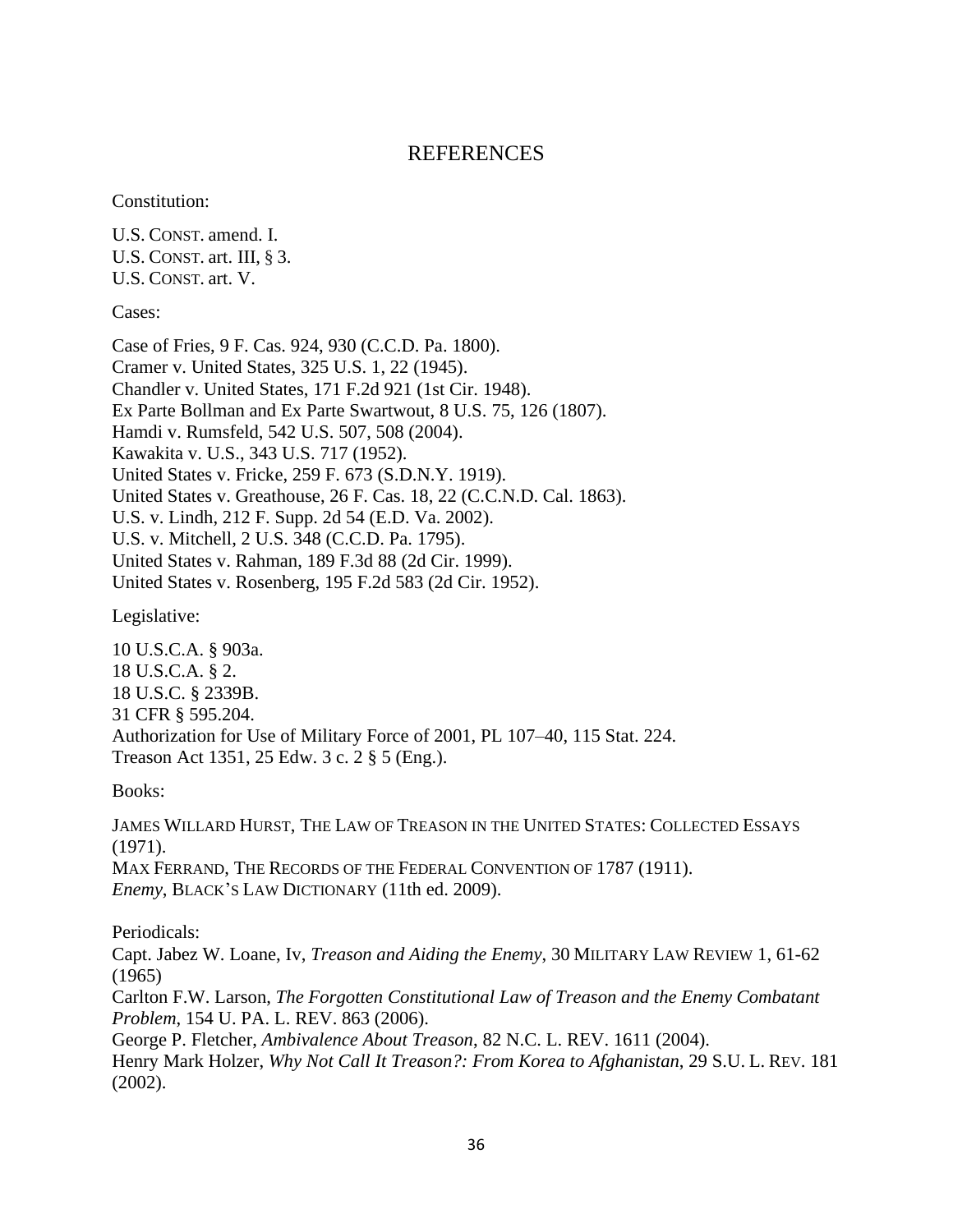Jameson A. Goodell, *The Revival of Treason: Why Homegrown Terrorists Should Be Tried As Traitors*, 4 NAT'L SEC. L.J. 311 (2016).

Megan Israelitt, *Is treason applied as the founders intended?* 9 NAT. LAW REV. 5 (2019) https://www.natlawreview.com/article/treason-applied-founders-intended.

Paul Crane, *Did the Court Kill the Treason Charge?: Reassessing Cramer v. United States and Its Significance,* 36 FLA. ST. U. L. REV. 635 (2009).

Suzanne Babb, *Fear and Loathing in America: Application of Treason Law in Times of National Crisis and the Case of John Walker Lindh*, 54 HASTINGS L.J. 1721, 1734-37 (2003).

News:

*About Declarations of War*, United States Senate, https://www.senate.gov/about/powersprocedures/declarations-of-war.htm.

*Al Qaeda*, History.com, (Dec. 4, 2018), https://www.history.com/topics/21st-century/al-qaeda. *Amending the Constitution*, U.S. Senate (2019),

https://www.senate.gov/reference/reference\_index\_subjects/Constitution\_vrd.htm#:~:text=It%20 has%20become%20the%20landmark,11%2C000%20amendments%20proposed%20since%2017 89.

*Capitol Violence*, FBI, Jan. 8, 2021, https://www.fbi.gov/wanted/capitol-violence. David Rosenzweig, *POW Camp Atrocities Led To Treason Trial*, Los Angeles Times, (Sep. 20, 2002) https://www.latimes.com/archives/la-xpm-2002-sep-20-me-onthelaw20-story.html.

Daniel Hannan*, Donald Trump is guilty of treason*. Gazette, Oct. 21, 2021.https://www.postgazette.com/opinion/Op-Ed/2021/01/21/Donald-Trump-is-guilty-oftreason/stories/202101210036

*Gorka says Hillary Clinton is guilty of treason, could 'get the chair'*, The Daily Beast, Oct. 27, 2017, https://www.thedailybeast.com/gorka-says-hillary-clinton-is-guilty-of-treason-could-getthe-chair

Greg Myer, John Walker Lindh, *The 'American Taliban,' Is Released From Prison*, National Public Radio, May 23, 2019.

Ian Talley & Rachael Levy, *Extremists Posted Plans of Capitol Attack Online*, Wall St. J., Jan. 7, 2021, https://www.wsj.com/livecoverage/biden-trump-electoral-college-certificationcongress/card/x1dwwPqnJM1XfQh5LaUj.

Jennifer Malone, *American Taliban Avoids Charge of Treason, Claims to be Victim of Coercion*, PUB. INT. LAW REP. (2002)

https://lawecommons.luc.edu/cgi/viewcontent.cgi?article=1451&context=pilr.

J. T. Caruso, *Al-Qaeda International*, FBI (2001),

https://archives.fbi.gov/archives/news/testimony/al-qaeda-international

John Gordon, *The 50 Biggest Changes In The Last 50 Years,* American Heritage, 2021. https://www.americanheritage.com/50-biggest-changes-last-50-years.

Justin Huggler, *American Taliban flies back, but not to the cages of Guantanamo Bay*, The Independent London, January 23, 2002.